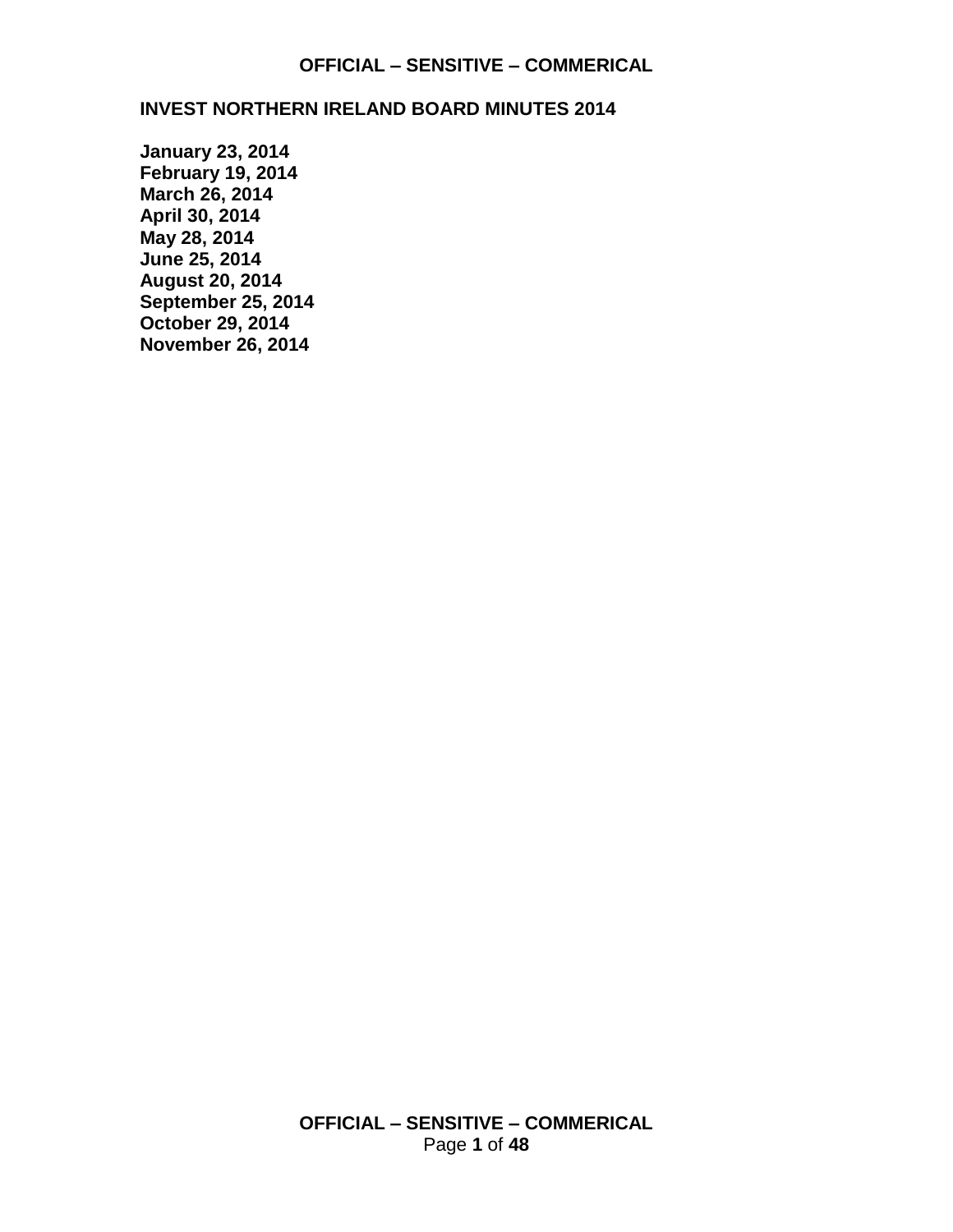### <span id="page-1-0"></span>**ONE HUNDRED AND ELEVENTH MEETING OF THE INVEST NORTHERN IRELAND BOARD ON 23 JANUARY 2014, LOUGH ERNE RESORT**

**Present:**

### **Invest NI Board**

Roy Adair **Dr Gerard O'Hare** Frank Hewitt **Rose Mary Stalker** Dr Alan Lennon Scott Rutherford Ken Nelson

Mark Ennis (Chairman) Professor Gerry McCormac

**Apologies:** Tim Brundle, Dr David Dobbin, Gerry McGinn have offered apologies for this meeting.

**In Attendance:** Alastair Hamilton, Amanda Braden, Mel Chittock, Brian Dolaghan, Donal Durkan, Jeremy Fitch, Peter Harbinson, Barry McBride, Bill Scott and Charles Hamilton

**Minute Taker:** Michelle McBride

## **1. APOLOGIES & DECLARATIONS OF INTEREST**

The meeting commenced at 1.30pm.

The Chairman asked Board Members to declare any potential conflicts of interest. Scott Rutherford and Roy Adair noted potential conflicts relating to the Chief Executive's report but these were deemed unlikely to be significant, based on the agenda. Dr Gerard O'Hare noted a conflict from the previous Board meeting.

### **2. MONTHLY REPORTING TO BOARD**

### **2.1 MINUTES 27 NOVEMBER BOARD MEETING**

The minutes of the 27 November Board meeting were agreed as a true record of that meeting, with two minor amendments.

### **2.2 MATTERS ARISING**

The Actions table was reviewed and addressed.

The Energy Board Working group have agreed to meet on 26 March 2014. The paper on the availability of property and office space will be circulated to the members in advance of the February Board meeting. **ACTION: JEREMY FITCH**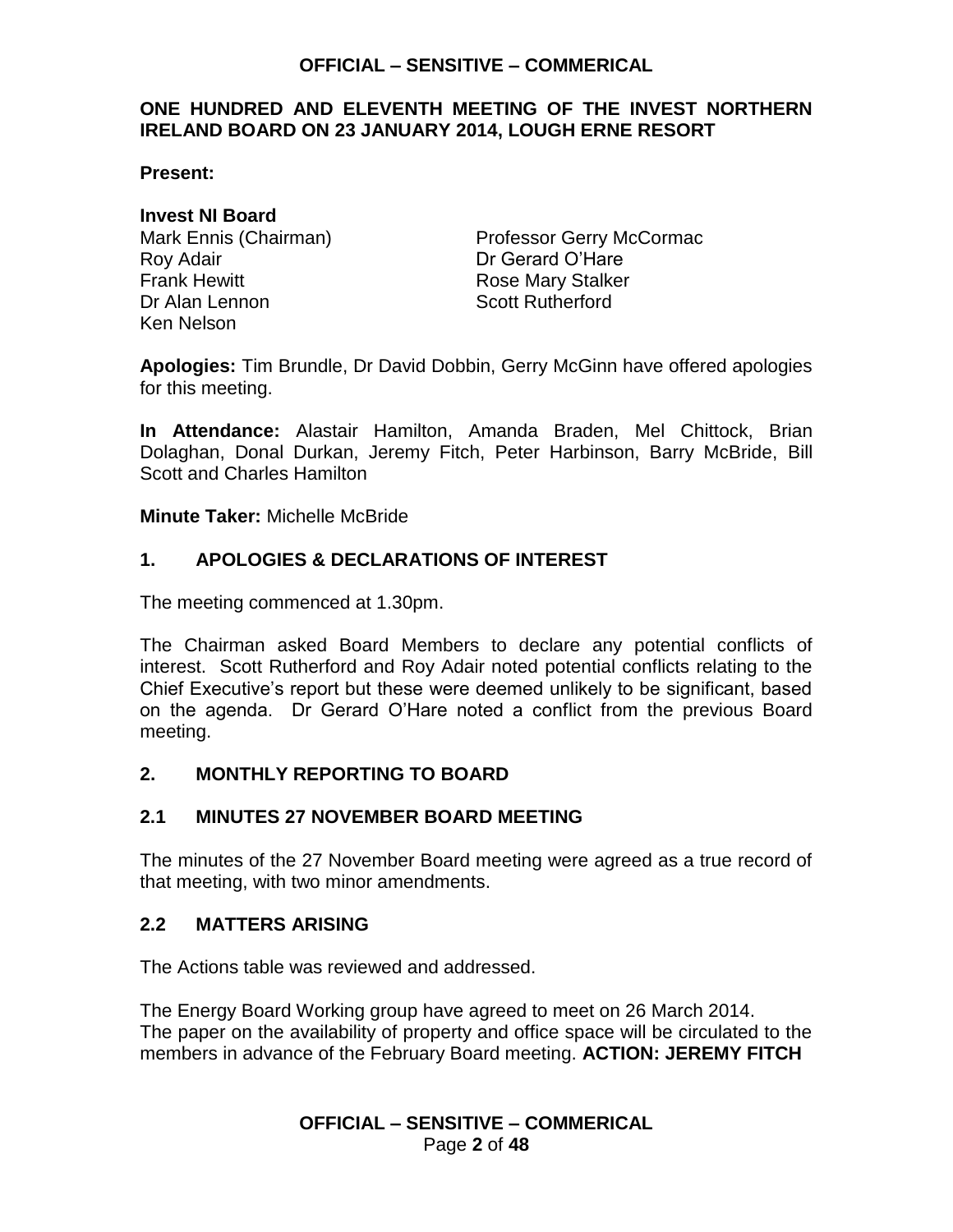Internationalization deferred as an agenda item to the February Board meeting. **ACTION: DONAL DURKAN**

It was noted that Tracy Meharg had provided a supplementary paper regarding the NISPO Evaluation and Action Plan to the Chairman and Board members on 12 December 2013. The original Board Casework Committee confirmed that it was content that the lessons learned as reported to the casework committee reflected all the issues raised in the evaluation and endorsed the NISPO evaluation and action plan.

The Quarterly Satisfaction survey for 2014 to 2015 is still in progress. Peter Harbinson confirmed that he will shortly receive the next Quarterly Survey and will be conducting the Annual Customer one and will then be in a better position to make recommendations regarding changes to the format.

The updated Invest NI website will launch with staff and then with the public week commencing 27 January 2014.

Board members submitted their response regarding the Innovation Strategy to Department 18 December 2013.

## **2.3 CEO REPORT**

The Board members were asked to note this report. The Chief Executive updated the Board on his visit to Japan with the First Minister and deputy First Minister.

Chairman requested greater input in future CEO Report's on the Strategic Forward view for 2014. **ACTION: CHIEF EXECUTIVE**

The Board noted the improvement in Claims processing times.

## **2.4 FINANCE REPORT TO THE BOARD**

Mel Chittock gave an overview of the Finance Report and an update on the latest position.

## **2.5 MARKETING AND COMMUNICATIONS REPORT TO THE BOARD**

Members were asked to note the Marketing and Communications report to the Board. Peter Harbinson updated the Board on the Boosting Business campaign and noted the increase in enquiries.

The Chief Executive noted that Board members have received an invitation to the Business Ambassador's event on 18 February 2014.

The Chief Executive updated the Board on the Invest NI and NITB meeting on 16 December 2014.

# **OFFICIAL – SENSITIVE – COMMERICAL**

Page **3** of **48**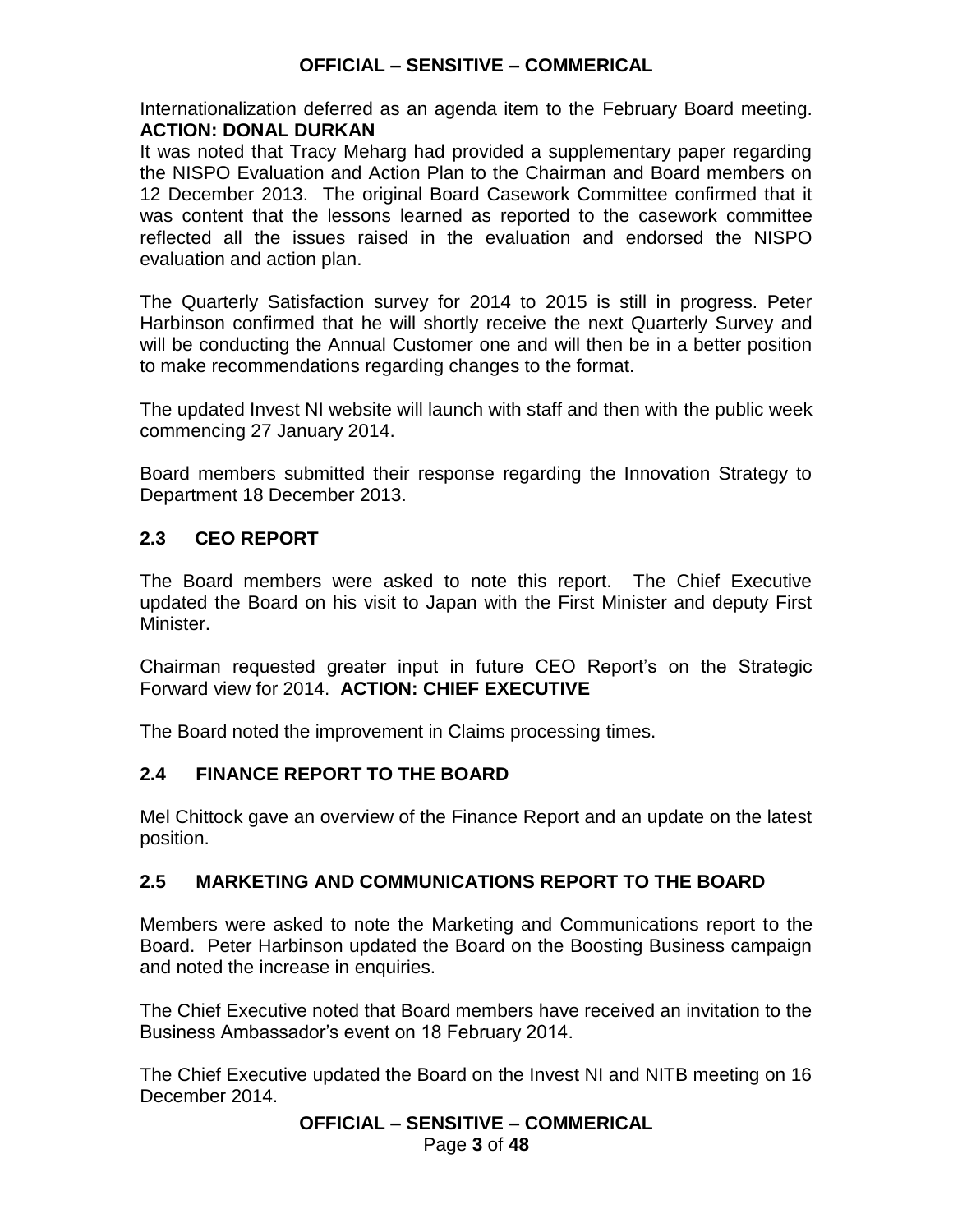In response to a query from Rose Mary Stalker regarding the Advocacy Survey, the Chief Executive agreed to forward the Performance Update presentation given previously to all Board members.

## **2.6 CASEWORK REPORT TO THE BOARD**

Members were asked to note this Report.

### **2.7 BOARD AUDIT COMMITTEE MINUTES 27 NOVEMBER 2013**

Mel Chittock provided feedback regarding the discussions at this meeting. The Chairman of the Audit Committee is considering guidance and training regarding Casework for Board members. This will be included in the Induction process for new Board members. **ACTION: GERRY MCGINN**

### **3. NI SCREEN EVALUATION**

Brian Dolaghan presented the NI Screen Evaluation to the Board for review and endorsement pre publication of the Action Plan. The NI Screen support gives VFM, target setting to be SMART and based on outputs (implemented).

Board casework panel members (Alan Lennon and Tim Brundle) for the forthcoming NI Screen case requested copies of the final and interim evaluations before the panel meets on 28 January 2014. **ACTION: BRIAN DOLAGHAN**

### **4. AOB**

### **Overseas Events Programme & VIP Visit Programme (2014-15)**

Barry McBride presented this programme of events and highlighted a number of the VIP visits.

The Chairman noted that as the Far Eastern Team is now in place consideration should be given to having fewer representatives of the Invest NI Belfast team joining the mission. **ACTION: BARRY MCBRIDE**

The Chairman thanked the Executive team for an excellent performance.

## **5. DATE OF THE NEXT BOARD MEETING**

The next Board meeting will be held on 19 February 2014, in Belfast City Council offices.

The Board Meeting ended at 2.05pm.

### **OFFICIAL – SENSITIVE – COMMERICAL** Page **4** of **48**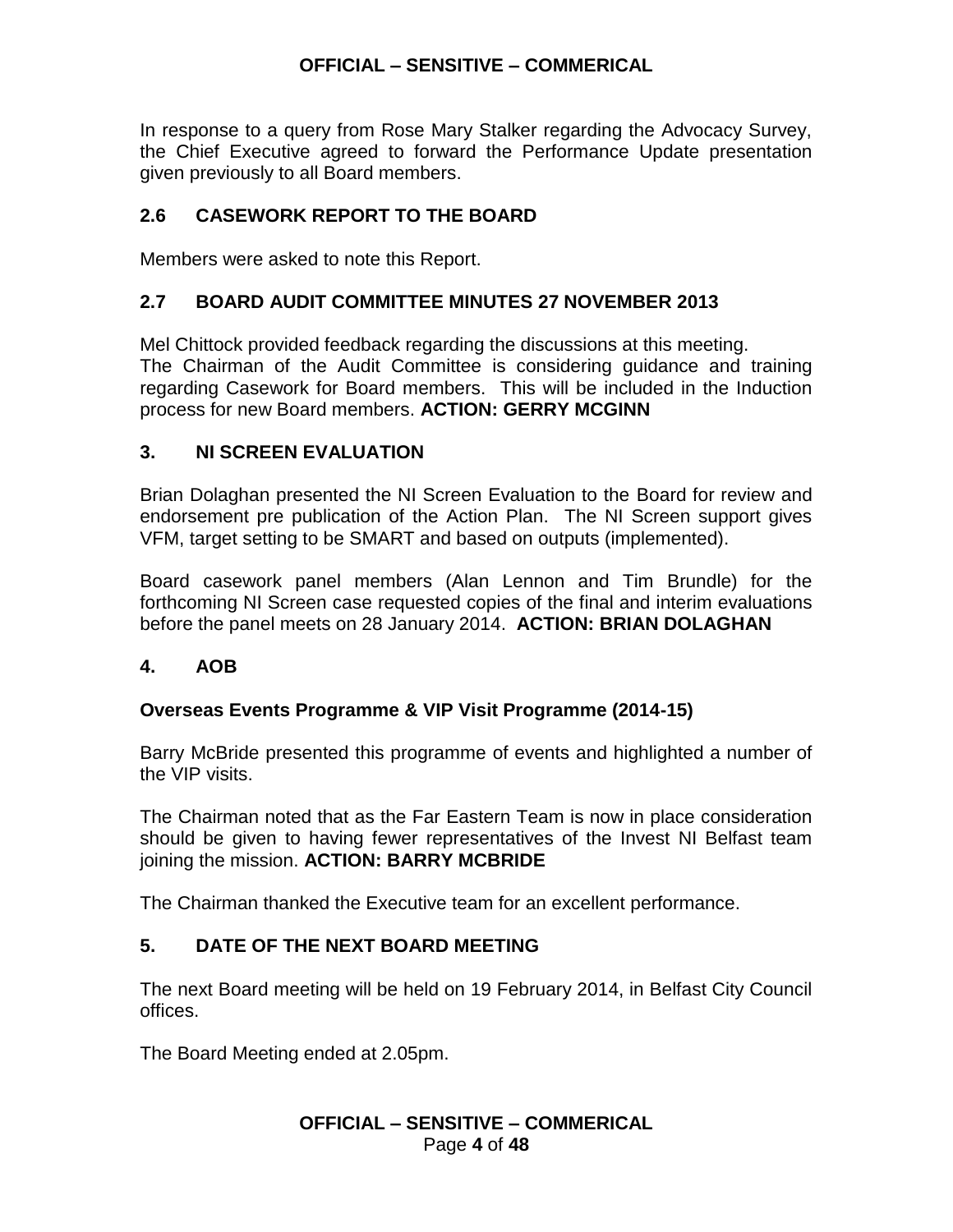### <span id="page-4-0"></span>**ONE HUNDRED AND TWELFTH MEETING OF THE INVEST NORTHERN IRELAND BOARD ON 19 FEBRUARY 2014, BELFAST CITY HALL**

**Present:**

### **Invest NI Board**

Roy Adair **Gerry McGinn** Dr David Dobbin Ken Nelson Frank Hewitt **Example 2018** Rose Mary Stalker Dr Alan Lennon Scott Rutherford

Mark Ennis (Chairman) Professor Gerry McCormac

**Apologies:** Tim Brundle and Dr Gerard O'Hare offered apologies for this meeting.

**In Attendance:** Alastair Hamilton, Amanda Braden, Mel Chittock, Brian Dolaghan, Donal Durkan, Jeremy Fitch, Peter Harbinson, Barry McBride, Bill Scott and Damian McAuley

**Minute Taker:** Michelle McBride

## **1. APOLOGIES & DECLARATIONS OF INTEREST**

The meeting commenced at 2.10pm.

The Chairman thanked members for attending the lunch with Belfast City Councillors before the meeting. He noted that discussions at lunch had been very useful and looked forward to similar events in the future.

The Chairman asked Board Members to declare any potential conflicts of interest. There were no issues to note.

The Chairman updated members regarding the ongoing process of appointments to the Board in April 2014.

## **2. MONTHLY REPORTING TO BOARD**

### **2.1 MINUTES JANUARY BOARD MEETING AND WORKSHOP**

The minutes of the January Board meeting and Board workshop outputs were agreed as true records of the meetings.

## **2.2 MATTERS ARISING**

The Actions table was reviewed and addressed.

The Energy Board Working group have agreed to meet on 26 March 2014.

### **OFFICIAL – SENSITIVE – COMMERICAL**

Page **5** of **48**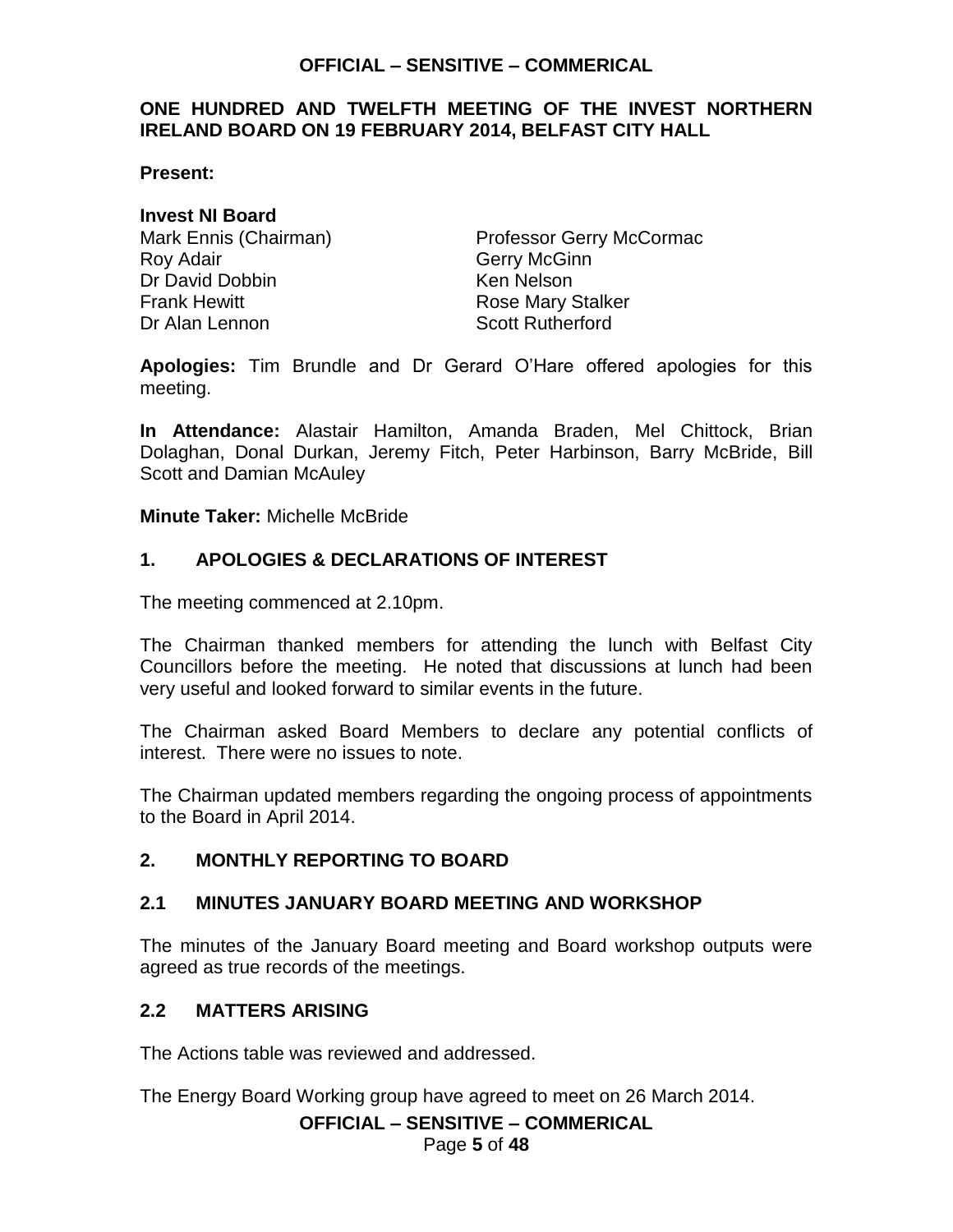The paper on the availability of property and office space will be circulated to the members in advance of the March Board meeting. **ACTION: JEREMY FITCH**

Internationalization deferred as an agenda item to the March Board meeting. **ACTION: DONAL DURKAN**

Peter Harbinson will provide an update on the Quarterly Satisfaction survey for 2014 to 2015 at the March Board meeting. **ACTION: PETER HARBINSON**

Brian Dolaghan confirmed that Board casework panel members (Alan Lennon and Tim Brundle) received copies of the NI Screen final and interim evaluations.

Barry McBride agreed that the Global teams will make use of local resources during Trade missions.

Bill Scott updated on Start-ups and confirmed the reduced number coincided with a general down turn. He noted that the trend is now looking up.

Jeremy Fitch updated the Board regarding lessons learnt from previous programmes and on finance vouchers. He confirmed that these issues will be captured through evaluations.

Mel Chittock updated on Efficiency and Effectiveness. Chairman asked Board members Roy Adair and Alan Lennon to feedback any issues to Mel Chittock before they finish their terms as Board members. **ACTION: ROY ADAIR AND ALAN LENNON**

A draft Board Induction programme to be circulated to the Board before March meeting. **ACTION: DAMIAN MCAULEY**

It was agreed that a discussion document with the aim of highlighting how we would use the Board Alumni information and who would manage interactions to be presented to ELT and then Board. **ACTION: DAMIAN MCAULEY**

## **2.3 CEO REPORT**

The Board members were asked to note this report. The Chief Executive noted that the Forward look is now incorporated in Section 5 of the report.

He updated the Board regarding the Apprenticeships review.

The Chief Executive provided an update regarding Regional Aid Guidelines (RAG). Board noted concerns and stated the importance of informing politicians regarding this. The Chairman agreed to discuss with David Sterling. **ACTION: CHAIRMAN**

> **OFFICIAL – SENSITIVE – COMMERICAL** Page **6** of **48**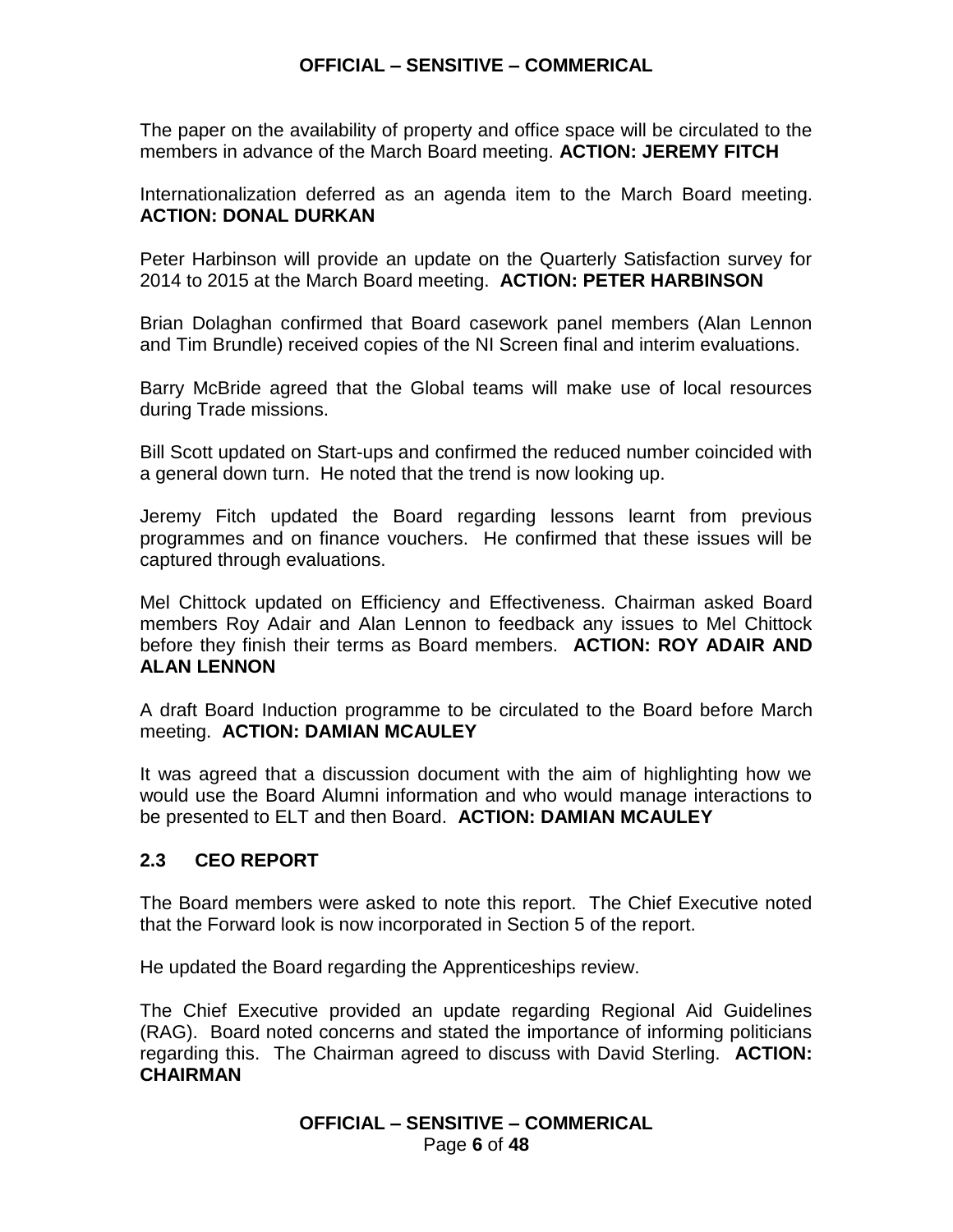The Chief Executive updated the Board on his visit to Singapore with Minister Foster. He noted that there had been engagement with the Clipper Round the World Boat Race in Singapore and there will be follow-up events relating to this.

He presented the Performance Quadrant and the Stakeholder Survey Presentation. Peter Harbinson agreed to circulate the Stakeholder Survey to members to Board for information. **ACTION: PETER HARBINSON**

The Chief Executive addressed a point of clarification in CEO Report noting that is should read that Gordon Gough is the Chief Executive of Enterprise NI.

## **2.4 FINANCE REPORT TO THE BOARD**

Mel Chittock gave an overview of the Finance Report and an update on the latest position. He updated on his discussions with the Department and DFP regarding forward budget commitments.

## **2.5 MARKETING AND COMMUNICATIONS REPORT TO THE BOARD**

Members were asked to note the Marketing and Communications report to the Board. Peter Harbinson updated the Board on wider business base survey results and updated the Board on the employee survey. Board noted the importance of the trends. Peter Harbinson thanked members who attended the Business ambassadors programme at the Merchant Hotel on 18 February.

## **2.6 CASEWORK REPORT TO THE BOARD**

Members were asked to note this Report.

## **2.7 Board Audit Committee Update- Risk Register**

Gerry McGinn (Chairman of the Board Audit Committee- BAC) provided an update and asked members to note the Risk Register. He stated that the transition period of new members joining the Board presented a risk and noted the importance of the induction process.

It was agreed that a glossary of terms will be included as part of the Board book to assist incoming Board members from April 2014. **ACTION: DAMIAN MCAULEY**

Gerry McGinn discussed the Corporate Governance Review, which will be carried out by internal audit.

He confirmed that Annual Statement from the BAC will be presented to the Board after the May BAC meeting.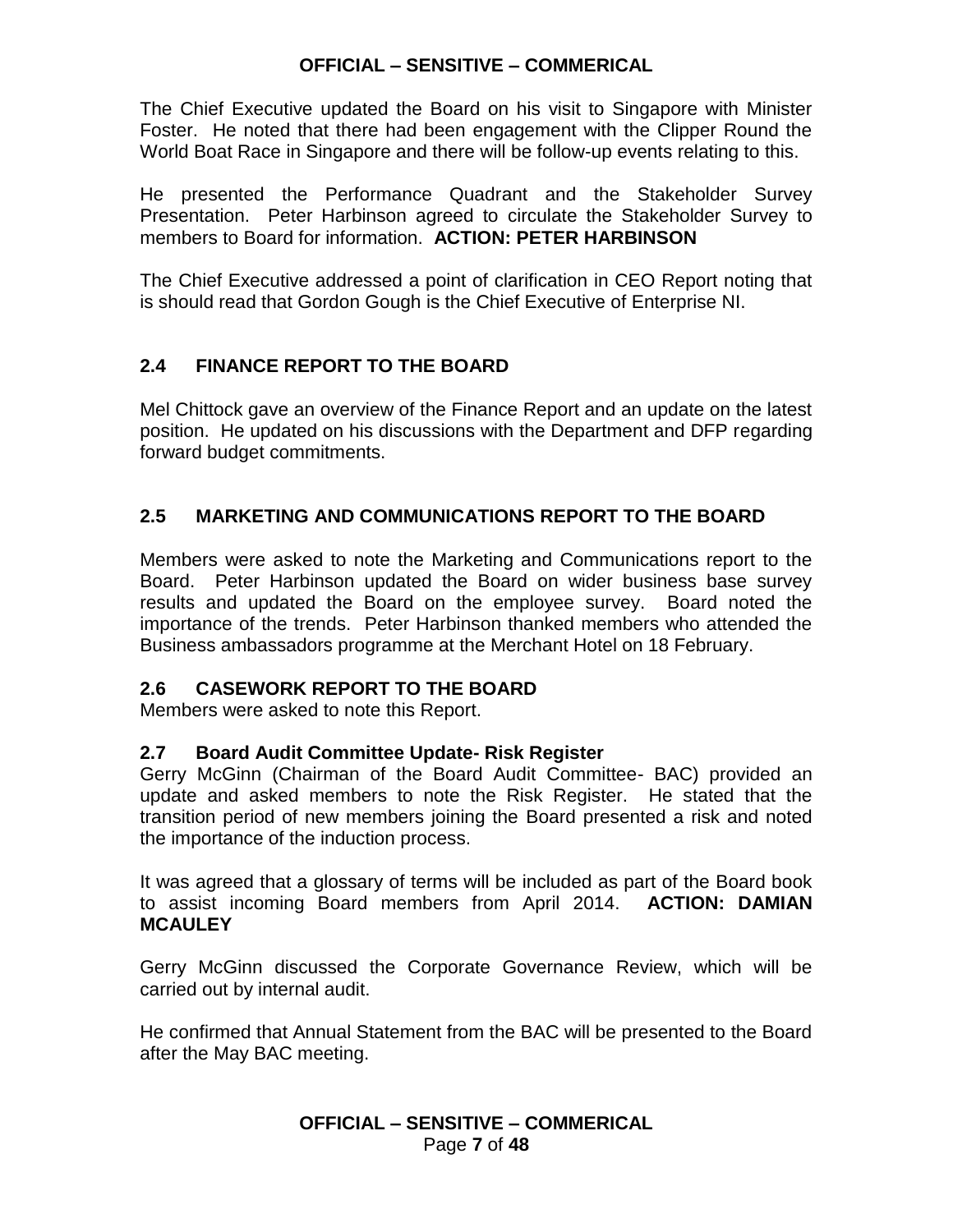## **3. RPA**

Bill Scott presented the RPA, detailing the background and the implications for Invest NI. He provided information on the next steps in 2014 to 2015.

The Board noted that Invest NI will need to liaise with the councils to ensure strategies are joined up. Members also noted the importance of communication and discussed the part that local politics will play in this area. They discussed the Regional Advisory Boards in Scotland which are used as a means of connecting all the groups. Board members stated that they are supportive of direction of travel and asked to be kept informed.It was agreed that the Sub Regional Growth Board working group should work on this on behalf of the Board. **ACTION: BILL SCOTT**

## **4. AOB**

## **Chairman's Business**

The Chairman attended a networking dinner on evening of  $11<sup>th</sup>$  February with a delegation of senior public and private sector representatives from China and senior representatives from Department Health, Social Services & Public Safety (DHSSPS), Queen's University Belfast, University of Ulster and European Chemicals Agency (ECHA). The Chinese delegation comprised of Madam Gao (Dr Gao), Director of Information Technology, Development for Healthcare, Ministry of Health, Millard Chiang, China Licensing Cooperation (CLC), Y F Fong, State Owned Entity (SOE) and President of CLC. The purpose of the visit was to showcase Northern Ireland's capabilities in IT/Healthcare & Security and as a potential region for collaboration and Inward Investment.

## **5. DATE OF THE NEXT BOARD MEETING**

The next Board meeting will be held on 26 March 2014, in Invest NI, Bedford Street.

The Board Meeting ended at 4.25pm.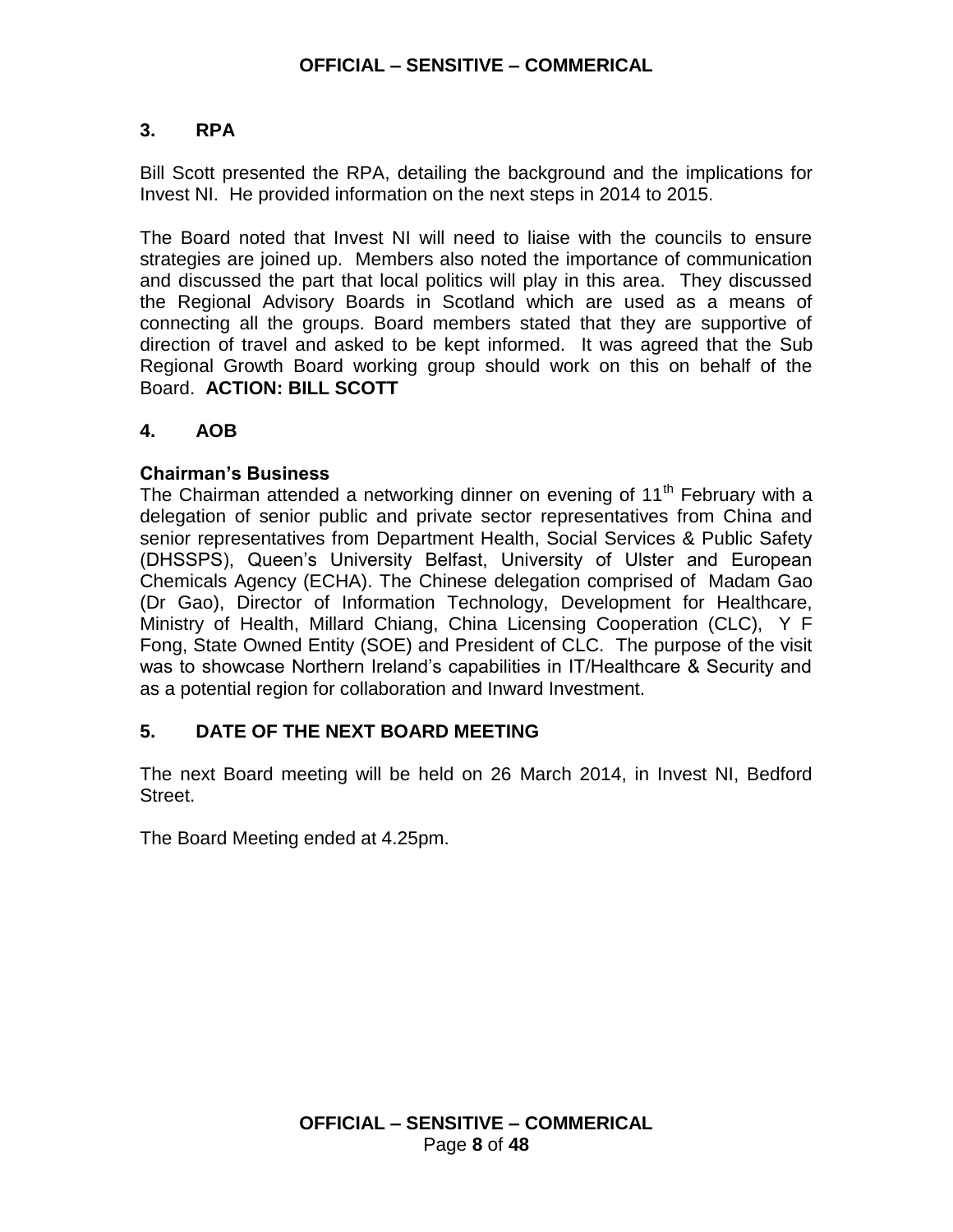### <span id="page-8-0"></span>**ONE HUNDRED AND THIRTEENTH MEETING OF THE INVEST NORTHERN IRELAND BOARD ON 26 MARCH 2014, INVEST NI HEADQUARTERS**

**Present:**

### **Invest NI Board**

Roy Adair Nelson Nelson Tim Brundle Dr Gerard O'Hare Frank Hewitt **Rose Mary Stalker** Dr Alan Lennon Scott Rutherford Gerry McGinn

Mark Ennis (Chairman) Professor Gerry McCormac

**Apologies:** Dr David Dobbin, Barry McBride and Bill Scott offered apologies for this meeting.

**In Attendance:** Alastair Hamilton, Amanda Braden, Mel Chittock, Brian Dolaghan, Donal Durkan, Jeremy Fitch, Peter Harbinson and Damian McAuley

**Minute Taker:** Michelle McBride

## **1. APOLOGIES & DECLARATIONS OF INTEREST**

The meeting commenced at 1pm.

The Chairman thanked members for attending the Board Feedback session at the Belfast Harbour Commissioners on the 25 March 2014. He thanked the retiring members Roy Adair, Tim Brundle, David Dobbin, Frank Hewitt, Alan Lennon and Professor Gerry McCormac for their six years of service on the Invest NI Board.

The Chairman asked Board Members to declare any potential conflicts of interest. Roy Adair noted potential conflicts relating to the Property and Office Space presentation but these were deemed unlikely to be significant.

The Chairman updated members regarding the ongoing process of appointments to the Board in April 2014. Members were asked to note the draft Induction programme included with the Board papers. The Board agreed that the first half day induction session will be arranged for the morning of 30 April. **ACTION: DAMIAN MCAULEY**

## **2. MONTHLY REPORTING TO BOARD**

### **2.1 MINUTES FEBRUARY BOARD MEETING AND WORKSHOP**

The minutes of the February Board meeting were agreed as a true record of the meeting.

**OFFICIAL – SENSITIVE – COMMERICAL**

Page **9** of **48**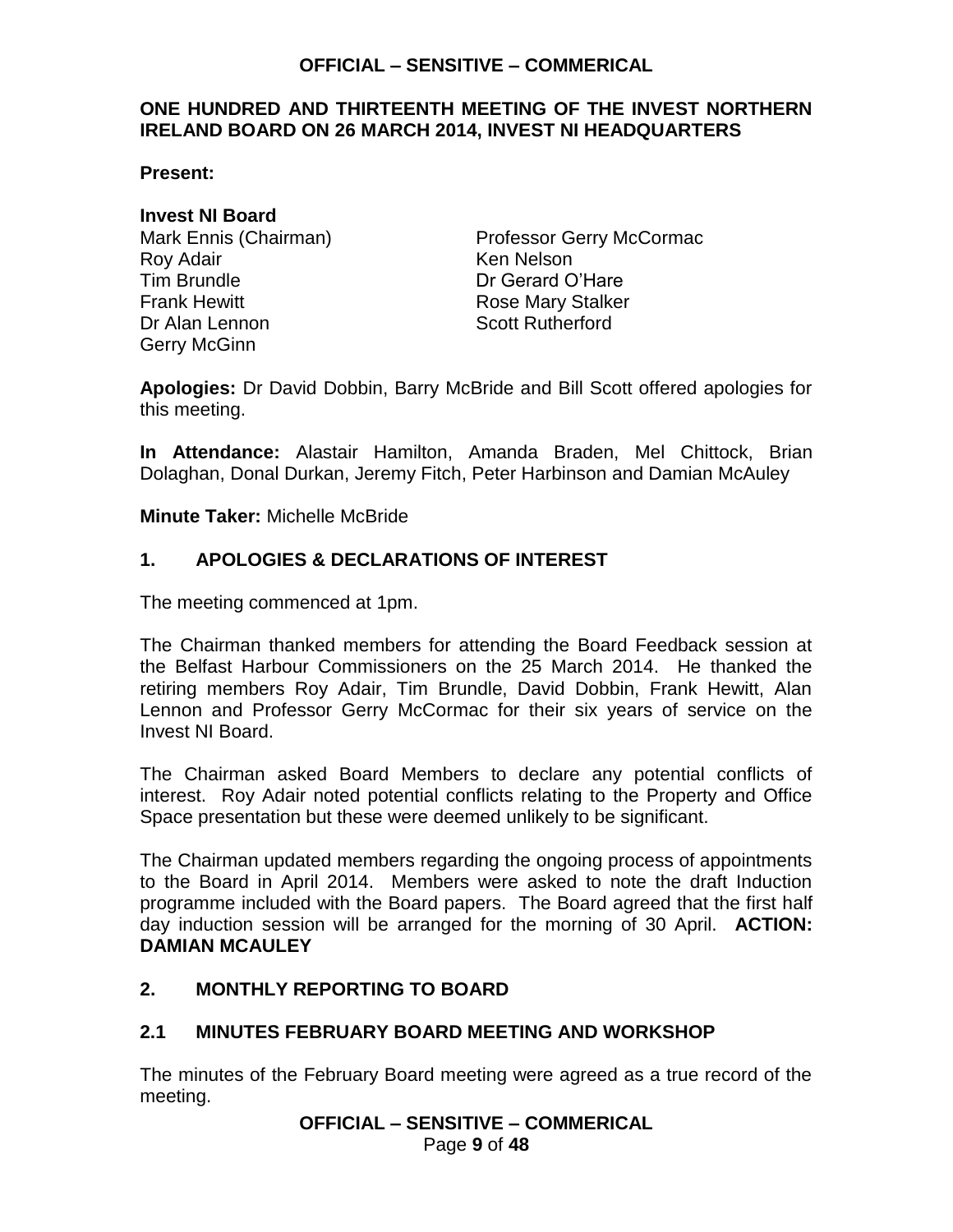### **2.2 MATTERS ARISING**

The Actions table was reviewed and addressed.

The Energy Board Working group was to meet at 5pm on 26 March 2014. Jeremy Fitch will provide an update at the April Board meeting. **ACTION: JEREMY FITCH**

Peter Harbinson will provide an update on the Quarterly Satisfaction survey for 2014 to 2015 at the April Board meeting. **ACTION: PETER HARBINSON**

Mel Chittock confirmed that Roy Adair and Alan Lennon have provided feedback on Efficiency and Effectiveness measures and the way forward. It was agreed that there will be a progress update on Efficiency and Effectiveness to the Board at the August meeting. **ACTION: MEL CHITTOCK**

Donal Durkan provided an update on Regional Aid Guidelines.

Damian McAuley presented a discussion document with the aim of highlighting how to use the Board Alumni information and who would manage interactions to ELT. The Chairman and the Chief Executive agreed to discuss this paper and bring back to the Board at a future meeting. **ACTION: CHAIRMAN AND CHIEF EXECUTIVE**

The Stakeholder Survey was circulated to Board members for information on 24 February 2014.

A list of Invest NI acronyms was included with Board papers and will be included with each Board pack.

The Chair of the Sub Regional Growth Board working group, Dr Gerard O'Hare, confirmed that the group will meet on Friday 28 March. Dr O'Hare will provide an update at the April meeting. **ACTION: DR GERARD O'HARE**

### **2.3 CEO REPORT**

The Board members were asked to note this report.

The Chief Executive presented the Scorecard Performance Update including an update on the Employee Engagement survey results.

The Chairman and the Board congratulated the Executive leadership team on these results.

The Chairman discussed the Health Sector and the Chief Executive and Brian Dolaghan provided an update.

**OFFICIAL – SENSITIVE – COMMERICAL**

Page **10** of **48**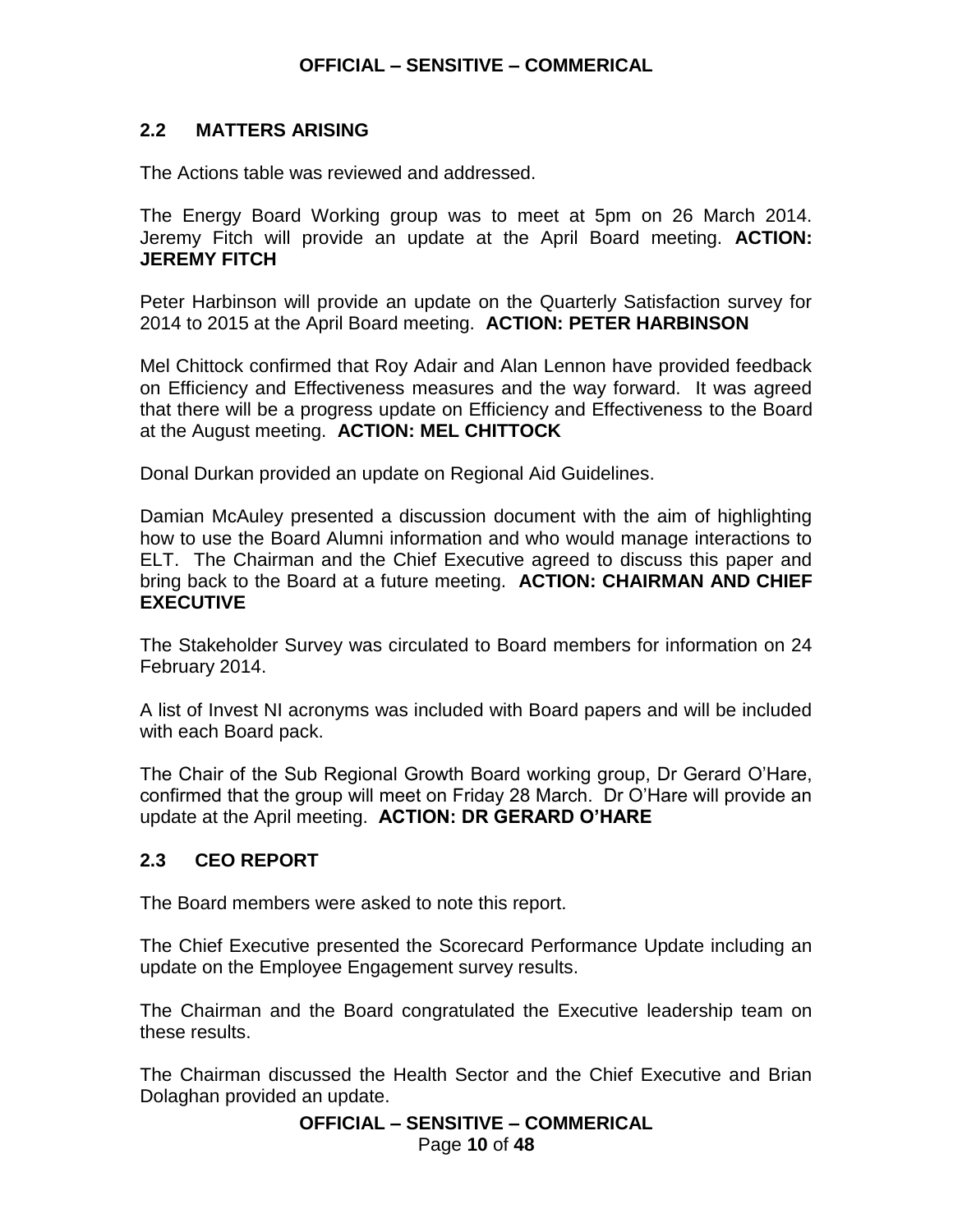The Board noted the importance of managing expectations for next year and ensuring that there is supporting evidence of how these results were delivered.

The Board discussed the Long term unemployment figures. The Board emphasized the need to ensure, particularly in Jobs Fund cases, that companies should make genuine efforts to employ staff from the long-term unemployed. It was explained that there was a general condition in Jobs Fund letters of offer that the company should aspire to a goal of 10% of employment to be drawn from the long-term unemployed and companies were encouraged to meet or exceed this target.

The Chief Executive thanked the retiring members Roy Adair, Tim Brundle, David Dobbin, Frank Hewitt, Alan Lennon and Professor Gerry McCormac for their help and support during their time as Invest NI Board members.

## **2.4 FINANCE REPORT TO THE BOARD**

Mel Chittock gave an overview of the Finance Report and an update on the latest position. He updated on the End of Year situation and the likely outturn for the year. He detailed budget pressures and updated the board regarding receipts.

## **2.5 MARKETING AND COMMUNICATIONS REPORT TO THE BOARD**

Members were asked to note the Marketing and Communications report to the Board. Peter Harbinson noted that the Invest NI Staff conference will be held on 13th May at the Spires centre. He gave updates on campaigns, Business Support Team enquiries and the events planned. He noted that the period of Purdah for the forthcoming elections to the European Parliament and local government elections is 14 April 2014 to 22 May 2014.

## **2.6 CASEWORK REPORT TO THE BOARD**

Members were asked to note this Report.

## **2.7 Board Audit Committee Update- Risk Register**

Gerry McGinn (Chairman of the Board Audit Committee- BAC) provided an update and a synopsis of the issues discussed.

## **3 DISCUSSION**

## **3.1 Draft Scorecard and Operating Plan**

The Chief Executive presented an early view of the draft scorecard and Operating Plan.

```
OFFICIAL – SENSITIVE – COMMERICAL
```
Page **11** of **48**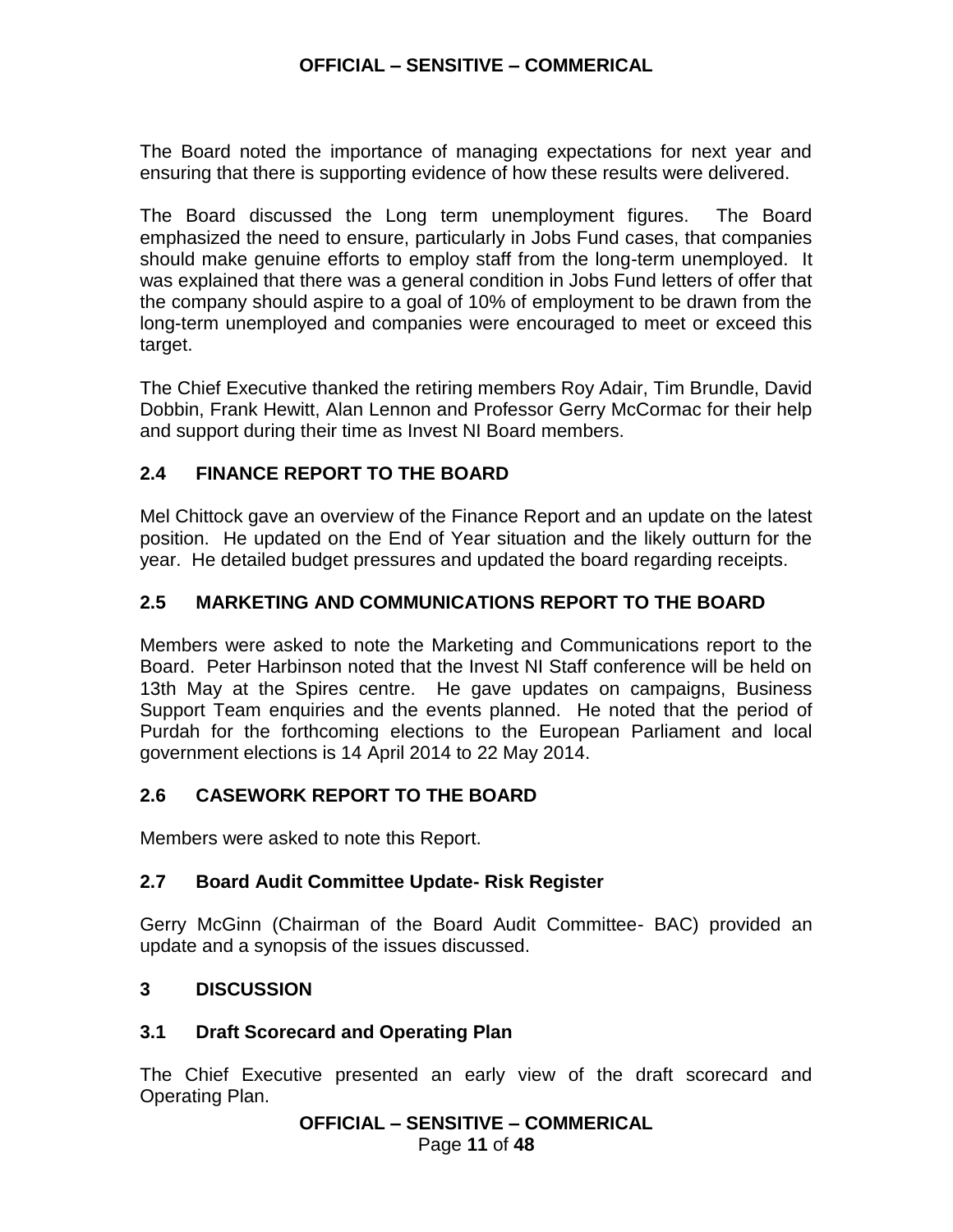The Board discussed the various measures in the Operating Plan. It was suggested that the level of Venture Capital per head could be included as a measure and the Board discussed the importance of maximising EU funding.

It was agreed that the Operating Plan and Scorecard will come back to the Board for further discussion at April meeting. **ACTION: CHAIRMAN AND CHIEF EXECUTIVE**

The Chairman and Chief Executive agreed to discuss incorporating a number of high-level strategic objectives into Operating plan. **ACTION: CHAIRMAN AND CHIEF EXECUTIVE**

### **3.2 Internationalisation**

Donal Durkan gave a presentation on Internationalisation. He detailed the background and the next steps. He provided information regarding the "Great" campaign.

The Board noted that Invest NI and the Northern Ireland Tourist Board are working together on developing a joint Branding for Northern Ireland.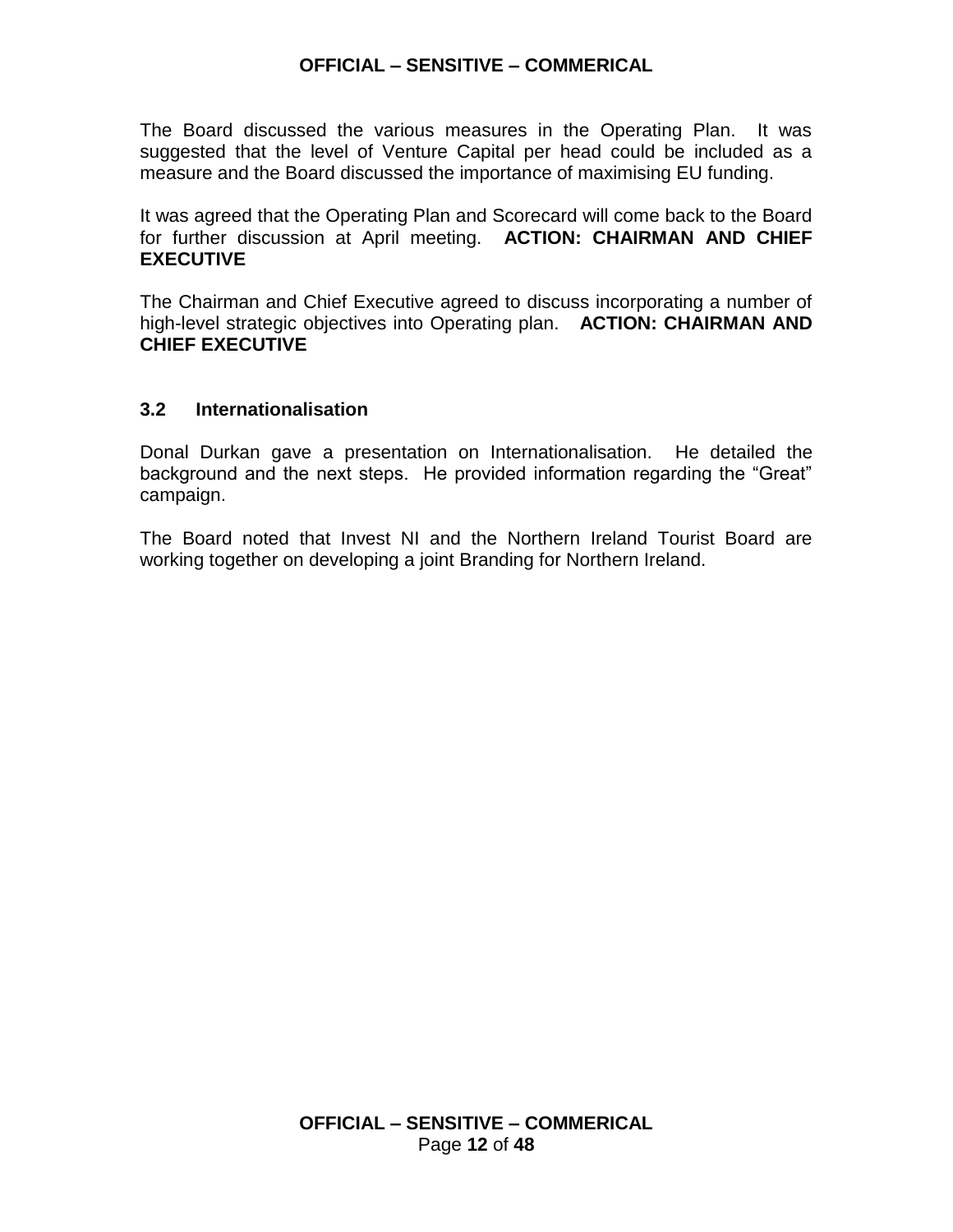### **3.3 Property and Office Space**

William McCulla and Sharon Keenan joined that Board meeting to present on the availability of Grade A office space in Belfast.

The Board noted that the RSM report will be presented to the Board at a later date.

The Chairman queried the analysis regarding availability of space. The Board discussed the presentation and noted that the £15 per head rate for property was competitive.

## **4. AOB**

The remaining Board members thanked the retiring members Roy Adair, Tim Brundle, David Dobbin, Frank Hewitt, Alan Lennon and Professor Gerry McCormac for their guidance and support.

## **5. DATE OF THE NEXT BOARD MEETING**

The next Board meeting will be held on 30 April 2014, in Invest NI, Bedford Street.

The Board Meeting ended at 4.15pm.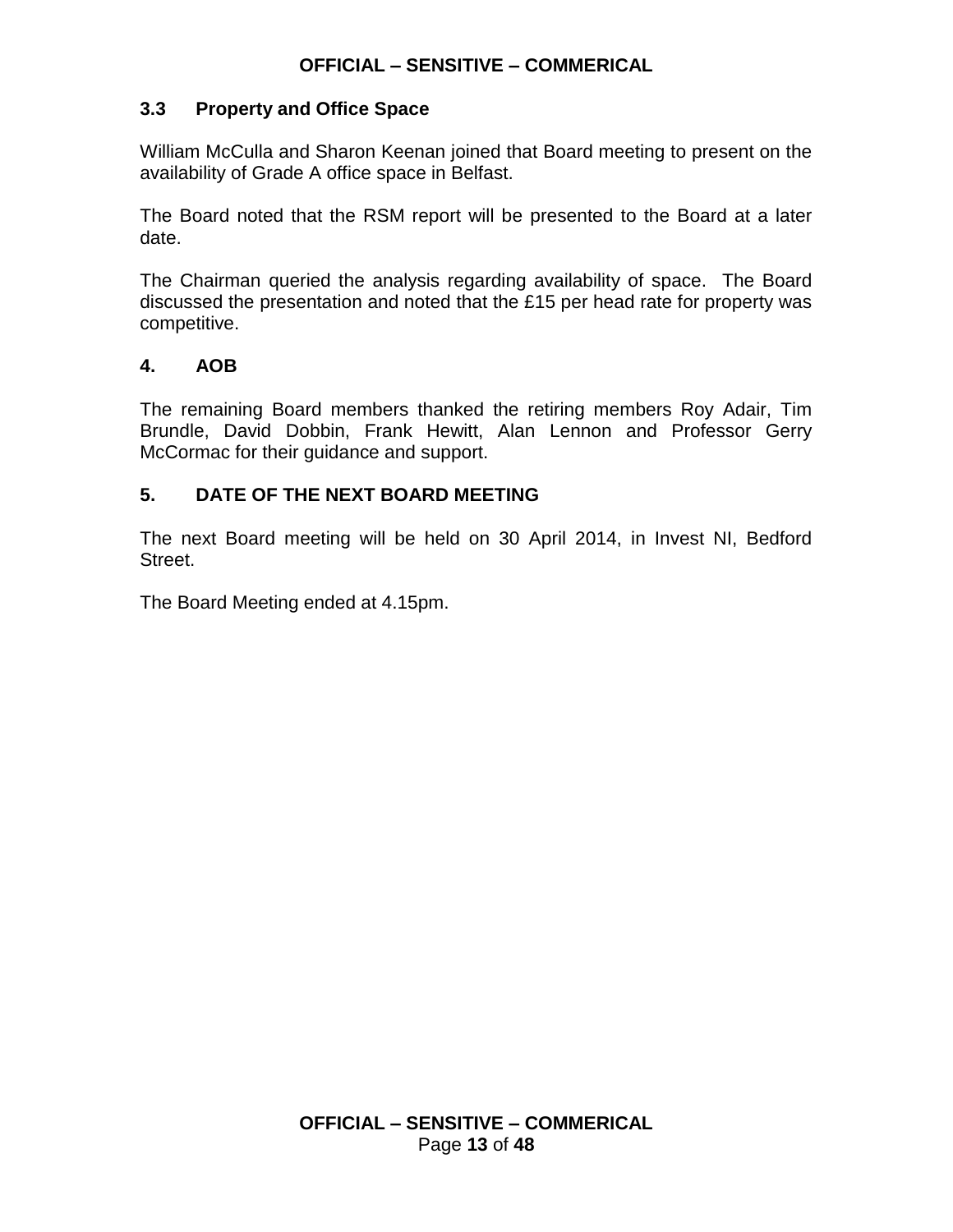### <span id="page-13-0"></span>**ONE HUNDRED AND FOURTEENTH MEETING OF THE INVEST NORTHERN IRELAND BOARD ON 30 APRIL 2014, INVEST NI HEADQUARTERS**

**Present:**

#### **Invest NI Board**

Mark Ennis (Chairman) Mark Nodder Brian Baird Dr Gerard O'Hare Padraig Canavan **Scott Rutherford Padraig Canavan** Scott Rutherford Deborah Lange **Rose Mary Stalker** Rose Mary Stalker Gerry McGinn **Mark Sweeney** Peter McNaney **Deter McNaney** and the *Secondary* **Judith Totten** Ken Nelson

**Apologies:** Donal Durkan offered apologies for this meeting.

**In Attendance:** Alastair Hamilton, Amanda Braden, Mel Chittock, Brian Dolaghan, Jeremy Fitch, Peter Harbinson, Barry McBride, Bill Scott and Damian McAuley (and David Sterling, who had spoken at the Induction session and joined the Board for lunch)

**Minute Taker:** Michelle McBride

## **1. APOLOGIES & DECLARATIONS OF INTEREST**

The meeting commenced at 1pm.

The Chairman welcomed the newly appointed Board members Brian Baird, Padraig Canavan, Deborah Lange, Peter McNaney, Mark Nodder, Mark Sweeney and Judith Totten. He thanked members for attending the Board meeting and the first Board Induction session (which preceded the meeting).

All Board members introduced themselves and gave some information on their background.

David Sterling noted his thanks and best wishes to the Invest NI Board. He confirmed that he will move to DFP on 1st July following Stephen Peover's retirement (David Sterling left the meeting).

The Chairman noted his involvement in Airtricity and SSE in relation to any discussion on Energy Costs. Peter McNaney noted his position in Belfast City Council in relation to EU LED projects.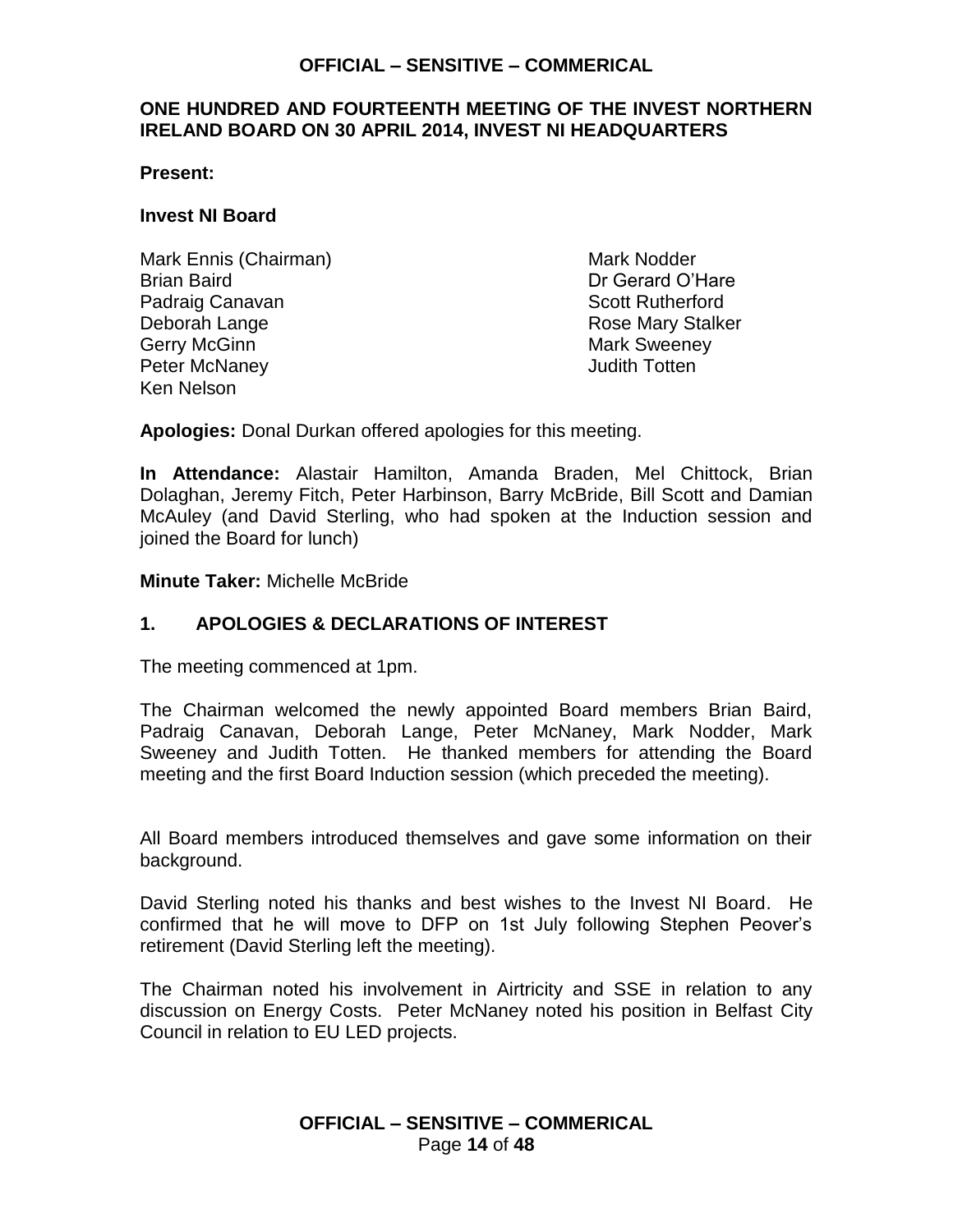## **2. MONTHLY REPORTING TO BOARD**

### **2.1 MINUTES MARCH BOARD MEETING**

The minutes of the March Board meeting were agreed as a true record of the meeting, with one minor amendment.

Board members to consider future Board meeting dates and whether meetings should be moved to a different day. **ACTION: DAMIAN MCAULEY**

### **2.2 MATTERS ARISING**

The Actions table was reviewed and addressed.

Jeremy Fitch agreed to invite the Chief Executive of the Utility Regulator, Jenny Pyper, to present to the Board in June. **ACTION: JEREMY FITCH**

It was agreed that there will be a progress update on Efficiency and Effectiveness to the Board at the August meeting. **ACTION: MEL CHITTOCK**

The Board Working Groups membership will be discussed at the next Induction session. **ACTION: MEL CHITTOCK**

Dr O'Hare provided an updated on the Sub Regional Group meeting held on Friday 28 March. Bill Scott then gave an overview of the current situation regarding RPA.

The Chairman noted that the Access to Finance Committee had met on 25 April and had discussed issues regarding different Council areas applications for funds.

## **2.3 CEO REPORT**

The Chief Executive provided a summary of the key issues in this report.

Board members raised a query regarding the Casework format. Members noted that there is likely to be a high volume of Casework panel requests in the coming months and were asked to make themselves available for casework panels before the end of June.

The Board suggested that a summary sheet should be included in major Caseworks to provide appropriate context, Mel Chittock to consider. **ACTION: MEL CHITTOCK**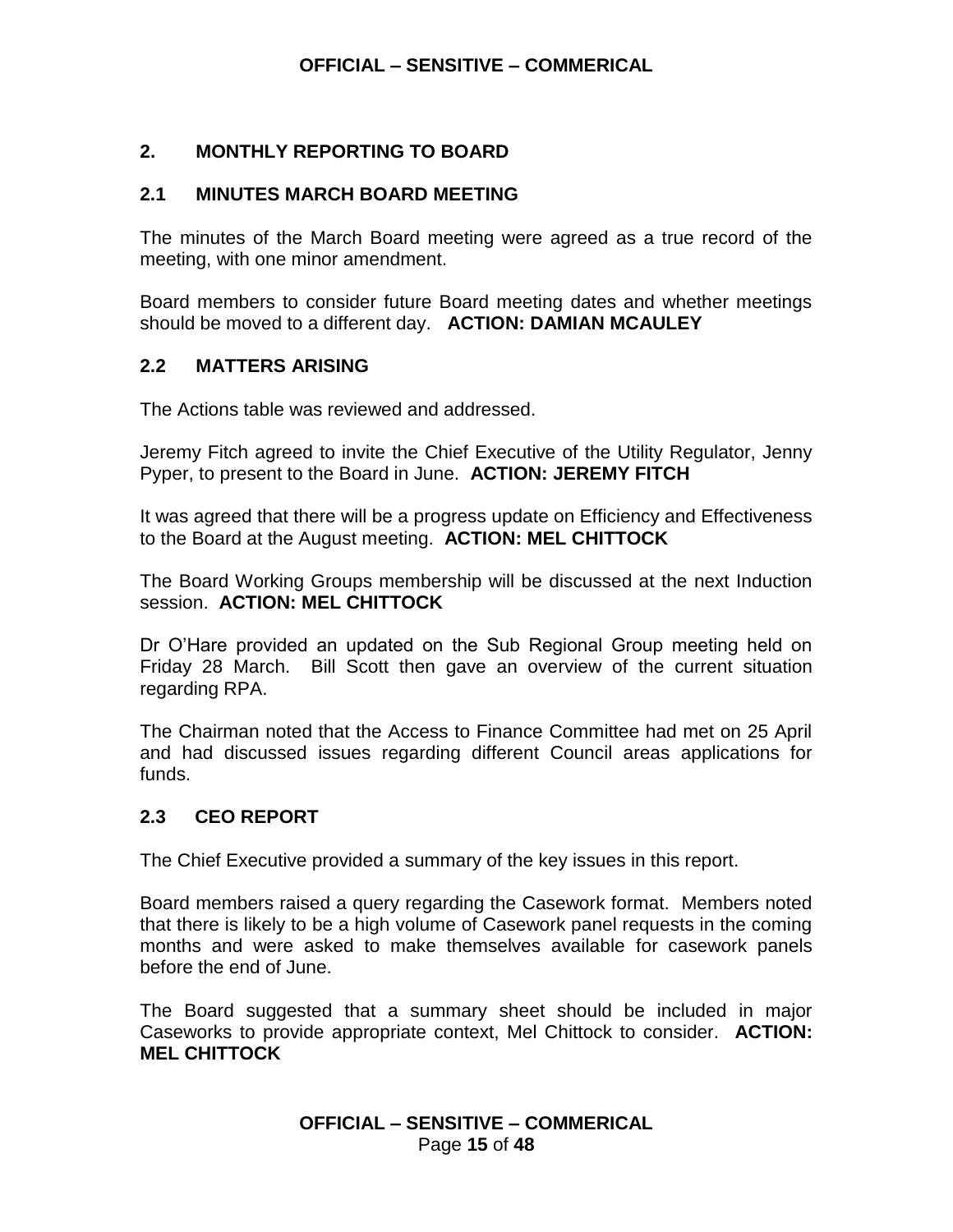The focus of next Induction session will be on Casework. **ACTION: DAMIAN MCAULEY**

New Board members will be invited to sit on Casework panels, to observe (before being asked to participate as approving members. **ACTION: DAMIAN MCAULEY**

The importance of clarification regarding EU funding for New Board members was noted and it will be picked up via Induction sessions.

The Chief Executive provided any update to the Board regarding issues relating to NISPOII.

The Chief Executive presented the Performance Update. He detailed the headline results for the year 2013 to 2014 and noted the end of year programme for reporting to the ETI Committee and the media.

Gerry McGinn updated members regarding Audit limited opinions.

The Chairman discussed Exports noting, that service related exports and sales to GB were not included in the numbers.

Chairman and Board members congratulated to the Executive Leadership team and the organisation on these excellent results. Members commended the importance of the improvements in the people scores and business processes on the Balance Scorecard. The Board noted congratulations to Mel Chittock and Finance team on the year-end out-turn.

Peter McNaney left the meeting at 2.05pm.

## **2.4 FINANCE REPORT TO THE BOARD**

Mel Chittock gave an overview of the Finance Report and provided information on the financial model for the new Board members. He detailed the monitoring rounds and the budget forecasting regime.

## **2.5 MARKETING AND COMMUNICATIONS REPORT TO THE BOARD**

Peter Harbinson gave an overview of the surveys paper to Board members. The Board noted the importance of focusing on end to end process using these surveys. It was noted that claims processing remained an important area for the surveys to focus on. Board members expressed a desire to understand the cost implications of 11.b, and requested more detail on the claims handling satisfaction point before deciding on the recommendation at 11.c.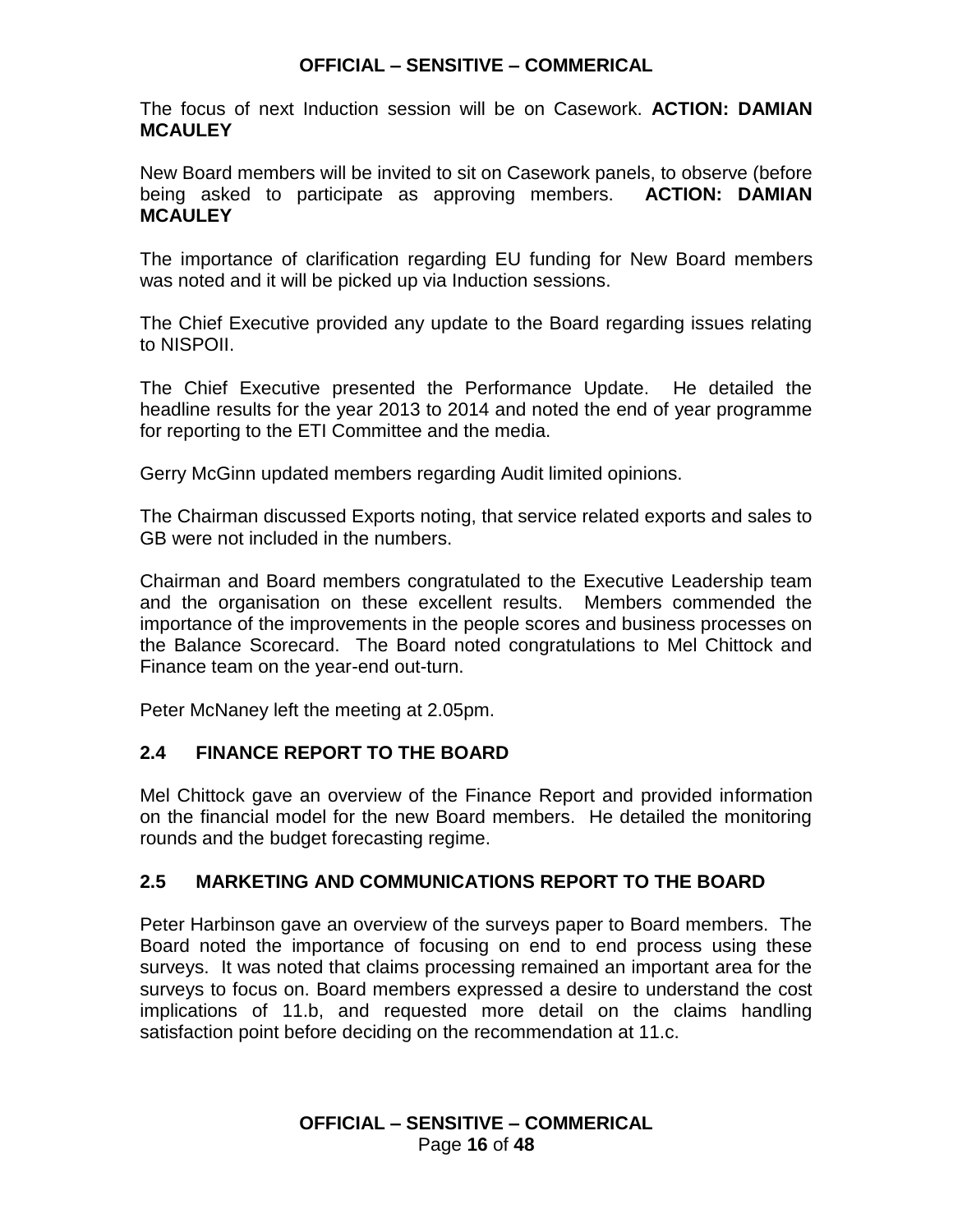Peter Harbinson will present the regression analysis of the Surveys report to the Board and provide information on the cost of the rolling monthly report. **ACTION: PETER HARBINSON**

Members were asked to note the Marketing and Communications report to the Board. Peter Harbinson noted that the Invest NI Staff conference will be held on 13th May at the Spires centre an invited all Board members to attend.

Board members to advise Peter Harbinson if they would like to participate in any of the listed activities. **ACTION: PETER HARBINSON/BOARD MEMBERS**

## **2.6 CASEWORK REPORT TO THE BOARD**

Members were asked to note this Report.

### **3 DISCUSSION**

### **3.1 Operating Plan**

The Chief Executive presented an over view of the Operating Plan and the Scorecard for 2014/15.

The Board discussed each target detailed on the Scorecard and noted the importance of the continued development of Invest NI, the next stage of Transform.

The Board referred to the Leadership area of the Scorecard and asked that the Chief Executive consider revising Point 7 to 85%. **ACTION: CHIEF EXECUTIVE**

The Chairman confirmed that he would discuss the plans for Invest NI aiming to achieve the 'Great Place to Work' Award with the Chief Executive as part of his objectives.

The Board looked at the Claims processing targets and discussed how these targets are benchmarked. The changes in State Aid coming into effect in June were noted by the Board.

Members discussed Point 26 of the Scorecard and suggested that the Chief Executive consider revising this target to 30. **ACTION: CHIEF EXECUTIVE**

**BOARD RESOLUTION: The Board approved the Operating Plan and Scorecard.**

### **3.2 Chairman's business**

The Chairman noted that he and the Chief Executive met with the Chairman and the Chief Executive of Enterprise Ireland on 3 April 2014.

### **OFFICIAL – SENSITIVE – COMMERICAL**

Page **17** of **48**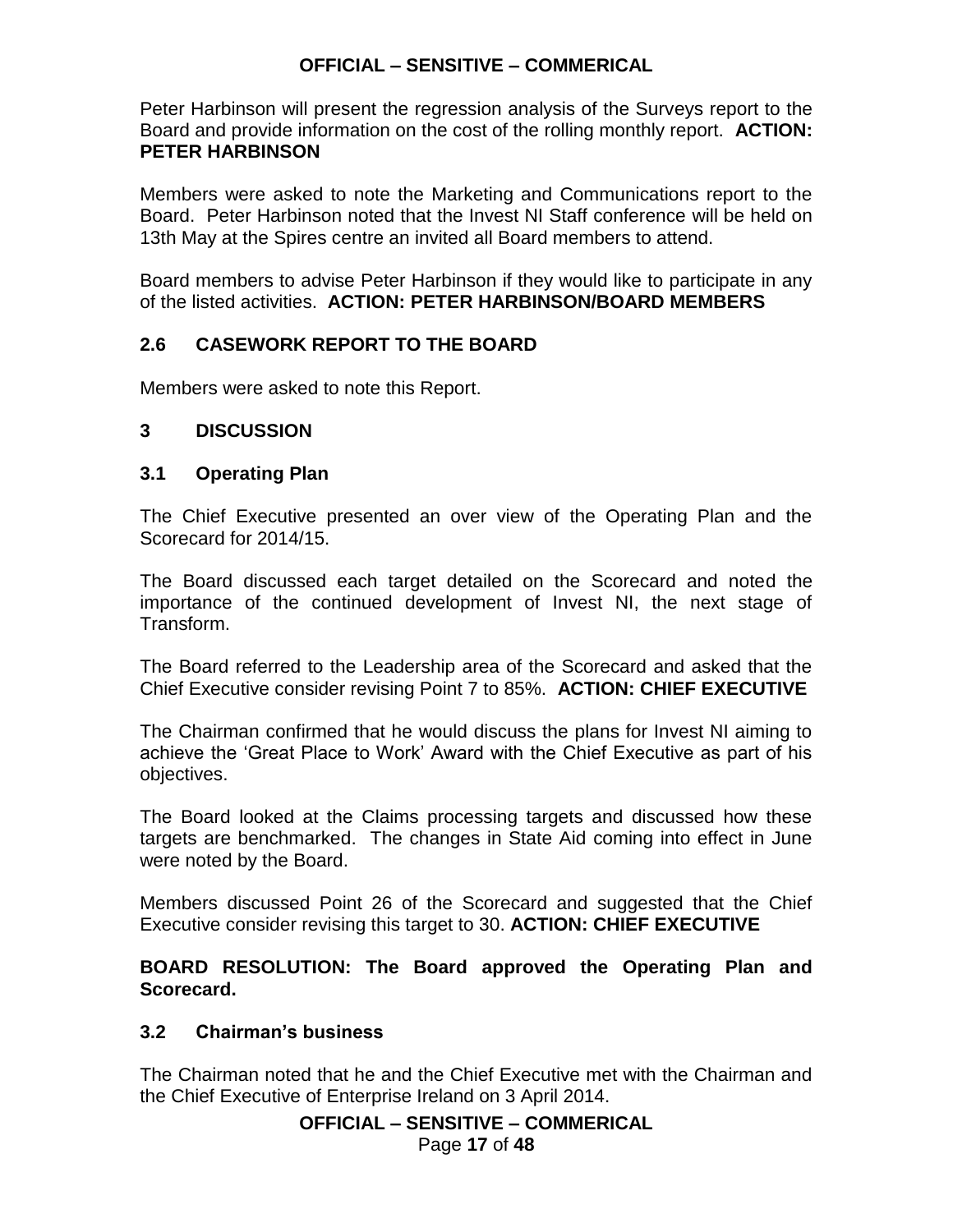He noted that he attended the Chief Executive's lunch for the Financial Sector on 28 March 2014.

## **4. AOB**

Damian McAuley updated members on the plans for the next Board Induction sessions.

Mel Chittock updated the Board on proceedings regarding the Invest NI Building.

## **5. DATE OF THE NEXT BOARD MEETING**

The next Board meeting will be held on 28 May 2014, in Armagh. The Board Meeting ended at 3.50pm.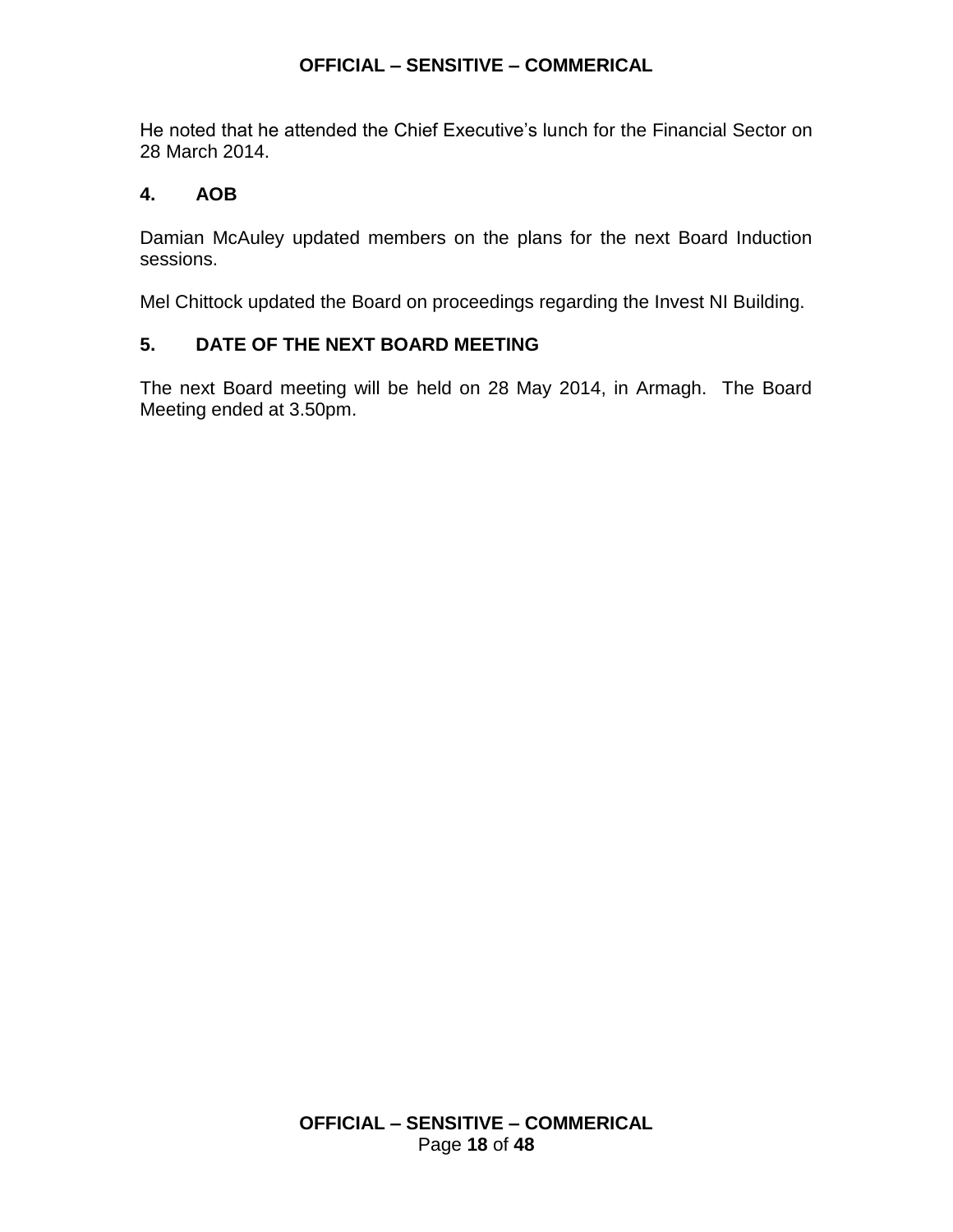### **ONE HUNDRED AND FIFTEENTH MEETING OF THE INVEST NORTHERN IRELAND BOARD ON 28 MAY 2014, INVEST NI HEADQUARTERS**

### **Present:**

### **Invest NI Board**

Mark Ennis (Chairman) Mark Nodder Brian Baird Dr Gerard O'Hare Padraig Canavan **Scott Rutherford Scott Rutherford** Deborah Lange **Rose Mary Stalker** Rose Mary Stalker Gerry McGinn **Mark Sweeney** Peter McNaney **Accord 2018** 2019 12:30 Judith Totten Ken Nelson

**Apologies:** Jeremy Fitch and Barry McBride offered apologies for this meeting.

Mark Nodder arrived at 1.30pm.

**In Attendance:** Alastair Hamilton, Amanda Braden, Mel Chittock, Brian Dolaghan, Donal Durkan, Peter Harbinson, Bill Scott and Damian McAuley

**Minute Taker:** Michelle McBride

## **1. APOLOGIES & DECLARATIONS OF INTEREST**

The meeting commenced at 1pm.

The Chairman asked members to declare any conflicts of interests relating to today's agenda. Peter McNaney and Mark Nodder noted potential conflicts relating to the Chief Executive's report and the Casework approvals paper but these were deemed unlikely to be significant, based on the agenda.

The Chairman thanked the Board for agreeing to hold the May Board meeting in Invest NI Headquarters to assist with arrangements for Board sub Committees. He noted that the Board would visit regional areas in September and October.

### **2. MONTHLY REPORTING TO BOARD**

### **2.1 MINUTES APRIL BOARD MEETING**

The minutes of the April Board meeting were agreed as a true record of the meeting.

### **2.2 MATTERS ARISING**

The Actions table was reviewed and addressed.

## **OFFICIAL – SENSITIVE – COMMERICAL**

Page **19** of **48**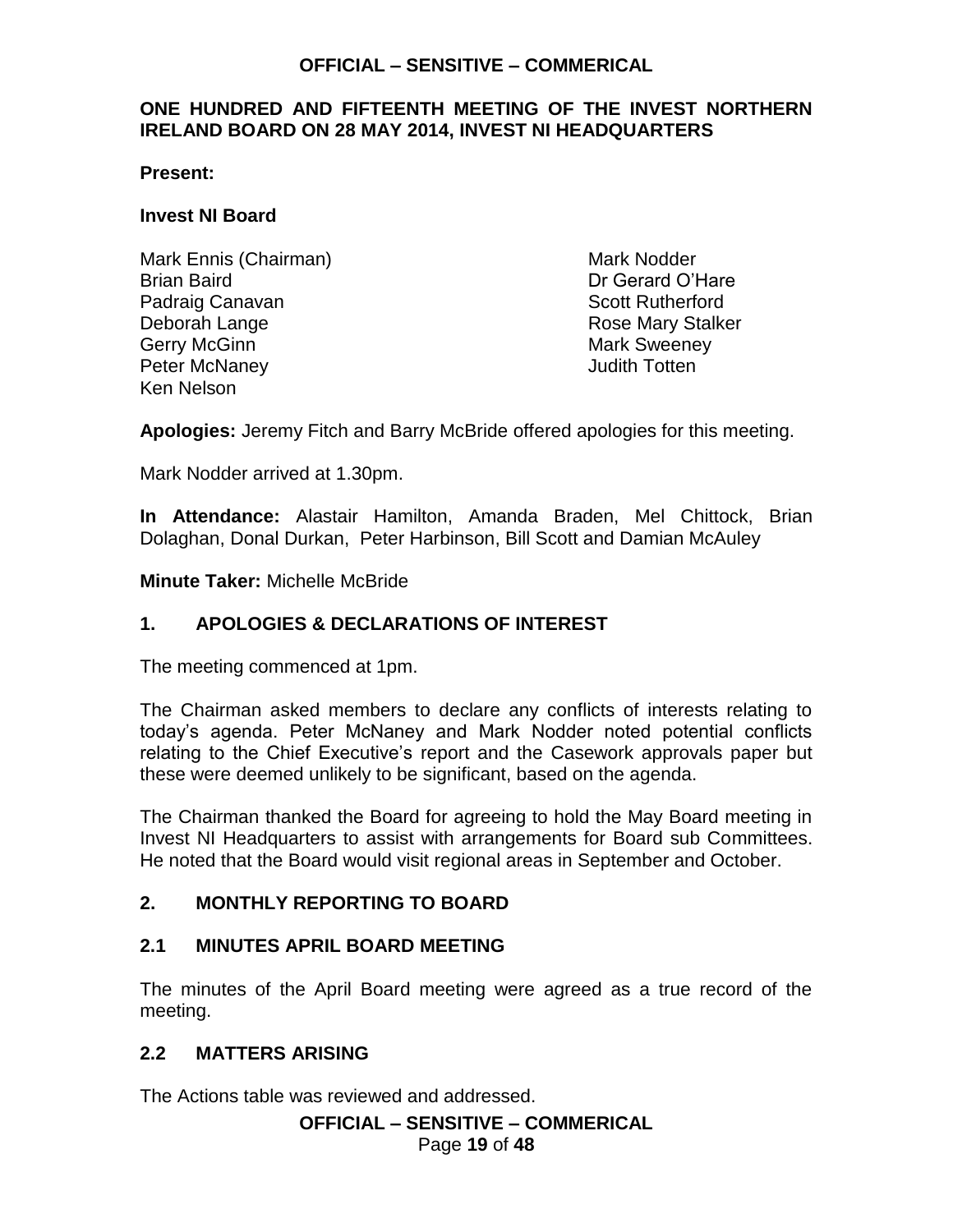The Board noted that the Chief Executive of the Utility Regulator, Jenny Pyper, is not available to present to the Board in June. A suitable future date to be agreed. **ACTION: JEREMY FITCH**

It was agreed that there will be a progress update on Efficiency and Effectiveness to the Board at the September meeting. **ACTION: MEL CHITTOCK** 

A paper re Board Working Groups membership has been circulated to the Board. Members are asked to indicate preferences to Michelle McBride as soon as possible. **ACTION: BOARD MEMBERS**

Details of the proposed Board Alumni to be circulated to members. **ACTION: CHAIRMAN AND CHIEF EXECUTIVE**

Chairman and Chief Executive to host a lunch for the Board Alumni. **ACTION: CHAIRMAN AND CHIEF EXECUTIVE**

The Chief Executive agreed to present the proposed changes and additions regarding the Scorecard at the August Board meeting. **ACTION: CHIEF EXECUTIVE**

Peter Harbinson updated the Board regarding the costs of the quarterly survey and the rolling monthly survey. Members noted that the monthly survey provided more recent and relevant information.

Mel Chittock confirmed that a summary sheet will be included in major Caseworks to provide appropriate context for Board members. **ACTION: MEL CHITTOCK**

Damian McAuley confirmed that "On Board Governance Training" has been arranged for Monday,  $9<sup>th</sup>$  June. He noted that the "Casework Induction Session" to be held on  $4<sup>th</sup>$  June. "Final Session" on "How Invest NI works" date to be agreed and sessions will be offered again for those who cannot attend. **ACTION: DAMIAN MCAULEY**

The Board agreed that the meeting would remain on a Wednesday. Video conferencing facilities will be available and the June meeting will be the first link in for Mark Sweeney. **ACTION: MICHELLE MCBRIDE**

### **2.3 CEO REPORT**

The Chief Executive provided a summary of the key issues in this report. The Board noted that the paper was abbreviated as it is the first report of the year.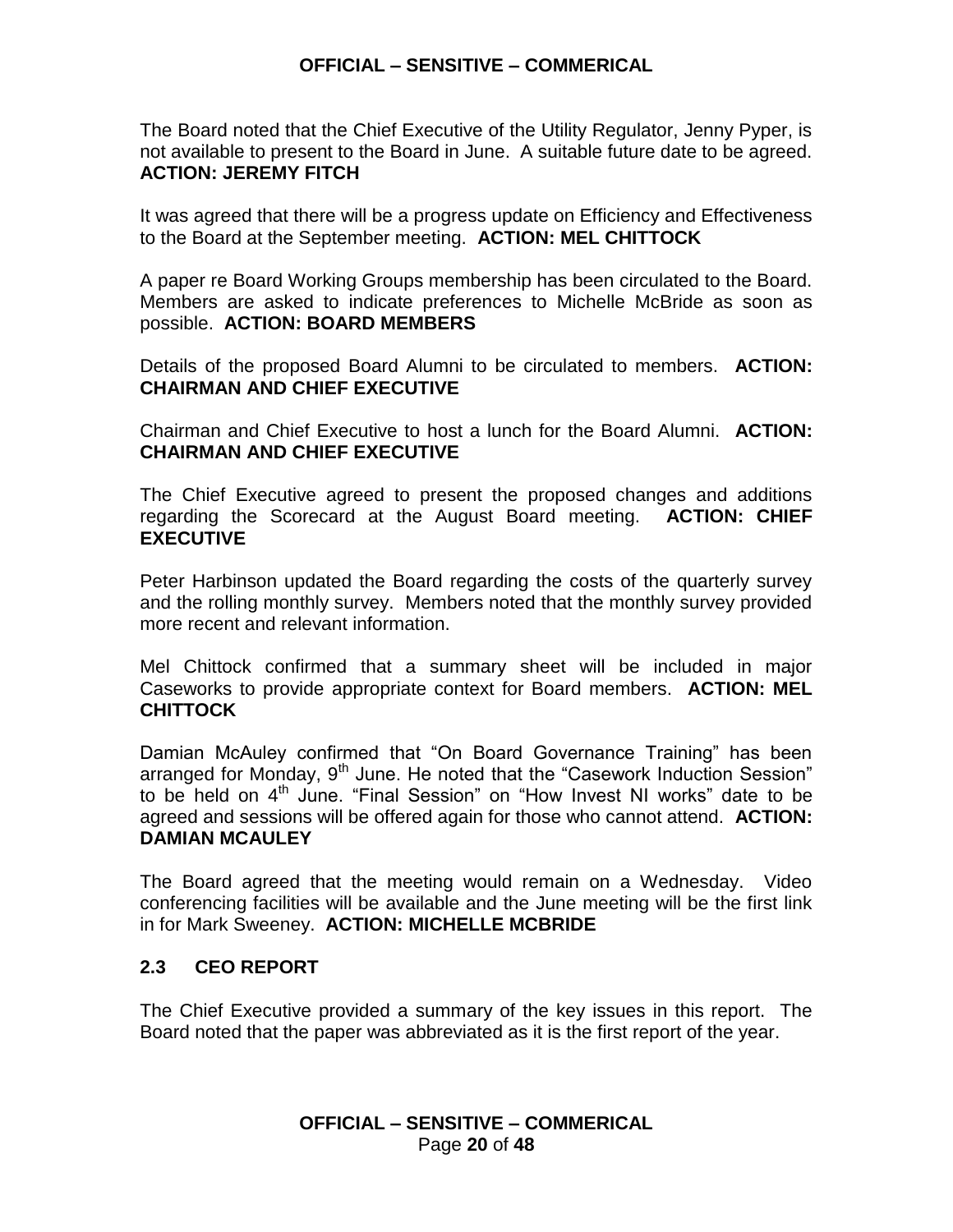The Chief Executive provided an update on the Staff Conference, held on 13 May 2014. He noted his thanks to Peter Harbinson and Anne Marie Murphy for organising this successful event.

Board members stated that they were impressed with the staff conference and noted the event allowed Board members to have positive interaction with staff. The Chairman noted that the Question and Answer session with the Executive Leadership Team was an excellent part of the conference.

The Chief Executive updated members regarding the International Conference and noted that there was very positive engagement in Fermanagh during the delegates visit to the area. Board members stated that they had learned a lot from attending part of the International conference.

It was agreed that the presentations from the International Conference should be circulated to the Board. **ACTION: MICHELLE MCBRIDE**

The Board noted that the Chairman and the Chief Executive presented the Year end results to the ETI Committee on 15 May 2014. The Chief Executive also presented the results to the Media. It was noted that the results were well received and the Chief Executive had provided information and details of the targets for next year.

The Board discussed the possibility of the Chairman and the Chief Executive meeting with the political parties on a one to one level to help widen the Economic debate.

## **2.4 FINANCE REPORT TO THE BOARD**

Mel Chittock gave an overview of the Finance Report and provided information on the outturn. He updated members regarding June monitoring.

The Board asked that the risk associated with Monitoring rounds is identified on the Risk Register. **ACTION: MEL CHITTOCK**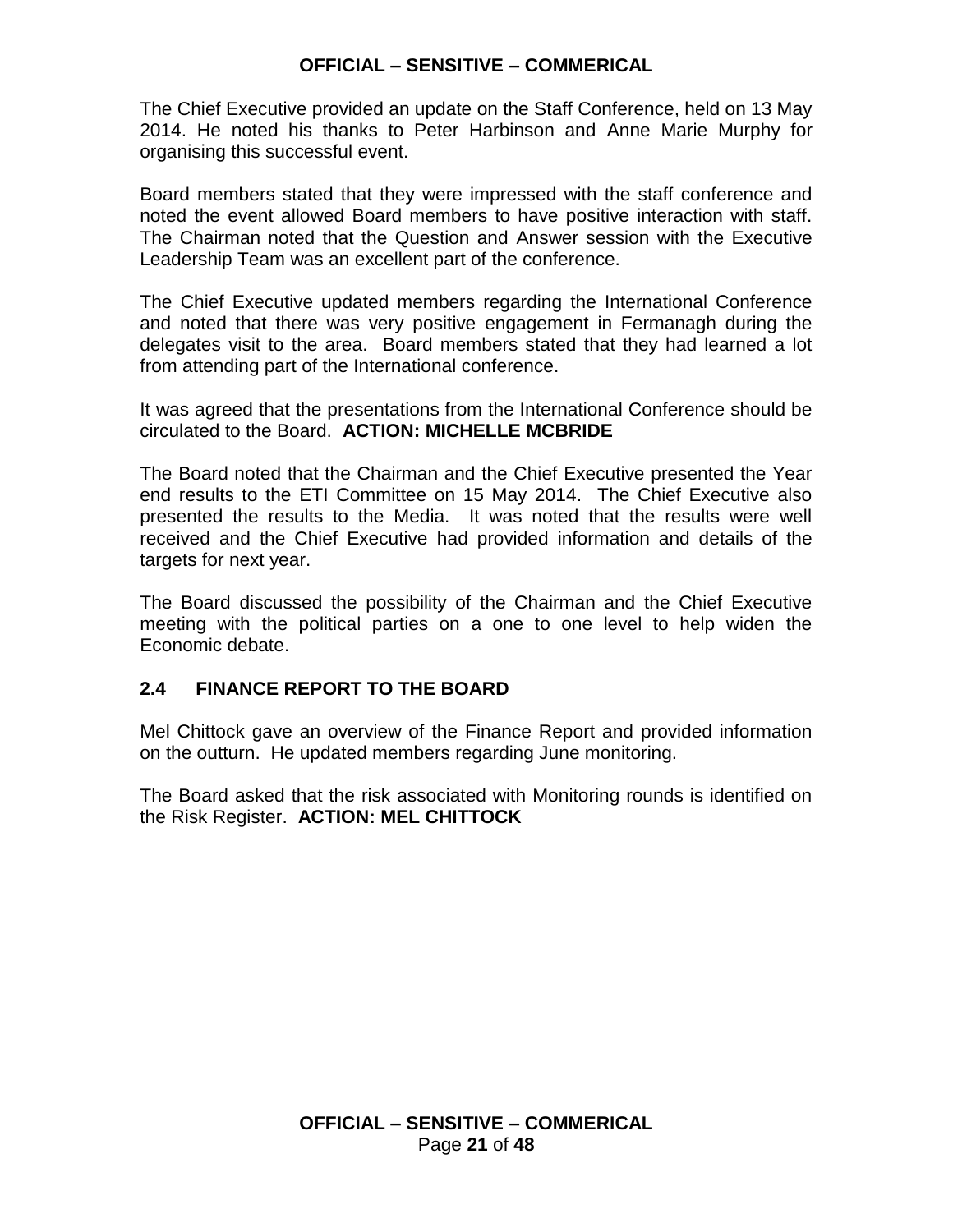### **2.5 MARKETING AND COMMUNICATIONS REPORT TO THE BOARD**

Peter Harbinson gave an overview of the paper to Board members. He noted that the videos of the Staff Conference are available on the Board Website. He updated on upcoming events and noted that a journalist may join the Bio USA Trade mission at the end of June.

### **2.6 CASEWORK REPORT TO THE BOARD**

Members were asked to note this Report.

### **3 DISCUSSION**

#### **3.1 BAC Annual Report to Board**

Gerry McGinn, Chairman of the Board Audit Committee (BAC) introduced the BAC Annual Report to Board. He noted his thanks to Keith Miller and David Smyth for their support to the Committee. Gerry McGinn stated that there are three new risks to note in the report:

- 1. Change to Regional Aid
- 2. Change to Board membership and work load in the coming months
- 3. Accounting for subsidiaries.

He asked Board Members to raise any issues relating to the Annual Report and Accounts before 25 June 2014. In response to a query from the Chairman, Damian McAuley provided more information regarding the issues relating to the Engineering Training council, an external delivery organisation.

Mel Chittock updated the Board regarding the accounting for subsidiaries, including the Invest NI building procurement. Gerry McGinn and the Chief Executive provided further clarification regarding the Risk Management Framework. Dr Gerard O'Hare noted that the Invest NI Annual Report and Accounts is an example of good governance. The Chairman supported this view and for the benefit of new Board members he updated on the previous years' reports.

#### **3.2 Quarter 1 Pipeline and Board Casework Brief**

Brian Dolaghan presented on the Casework pipeline for June 2014. Members noted that the dates for Board casework panels have been agreed in advance.

The Chairman asked for more information regarding the issues and the risks relating to these cases. It was noted that, in general, for most projects, no payment is made until employment is created and thereafter the risk was well managed.

Board members noted that they are happy to assist where available and new Board members will be sitting on panels, post-induction. They discussed the

### **OFFICIAL – SENSITIVE – COMMERICAL** Page **22** of **48**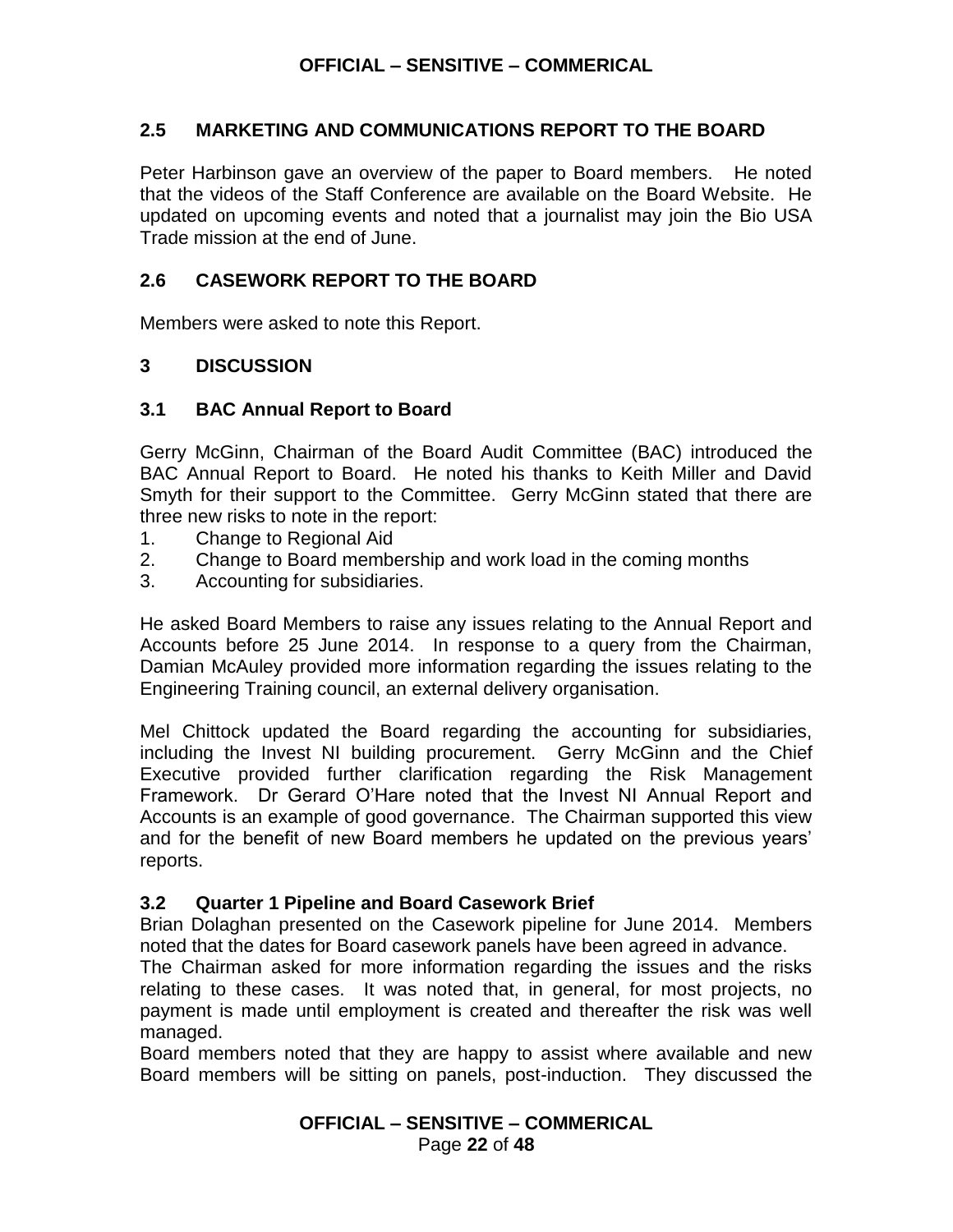possibility of reviewing papers at the same time as the Senior Executive Casework Committees panels.

The Board asked to receive good standard, concise papers, as early as possible in advance of the Casework Panels in June. **ACTION: MEL CHITTOCK**

Damian McAuley thanked the Board and noted that Simon Marner will contact members to reserve dates.

### **3.5 Social Media Policy (taken early)**

Peter Harbinson presented on the Social Media Policy. The Chairman encouraged Board Members to follow this guidance.

The Board queried how Invest NI uses Social Media to understand trends in the markets and to promote the organisation. Peter Harbinson noted that this is captured by the Invest NI Communications team and noted that there are now more people in the team in this area and they are gaining more knowledge and expertise.

Peter Harbinson agreed to circulate the Social Media Plan to the Board. **ACTION: PETER HARBINSON**

The Board discussed using Social media to lead the debate and in opinion forming, focusing on the positives and being proactive.

The Chairman requested that a paper on the future online digital direction of Invest NI is brought to the Board for their input. **ACTION: PETER HARBINSON**

### **3.3 Survey's Regression Analysis**

Jenny Gilgunn and Glen Hall from Millward Brown joined the Board meeting to present on the Annual customer satisfaction regression analysis.

PH noted that the team will use the path analysis to determine the areas to priorities and to agree the actions going forward.

The Board asked that information is provided on whether the companies surveyed were new or from the established customer base. **ACTION: PETER HARBINSON**

The Board noted congratulations regarding the upward trends in the Surveys. The Chief Executive stated that the regression shows what the organisation has changed, for example the contactability policy, and how this has delivered positive results in the survey.

The Board noted that this is a third tier of regression and asked that the Executive team consider the value from the surveys going forward. The key areas of speed, responsiveness and claims processing should continue to be

#### **OFFICIAL – SENSITIVE – COMMERICAL**

Page **23** of **48**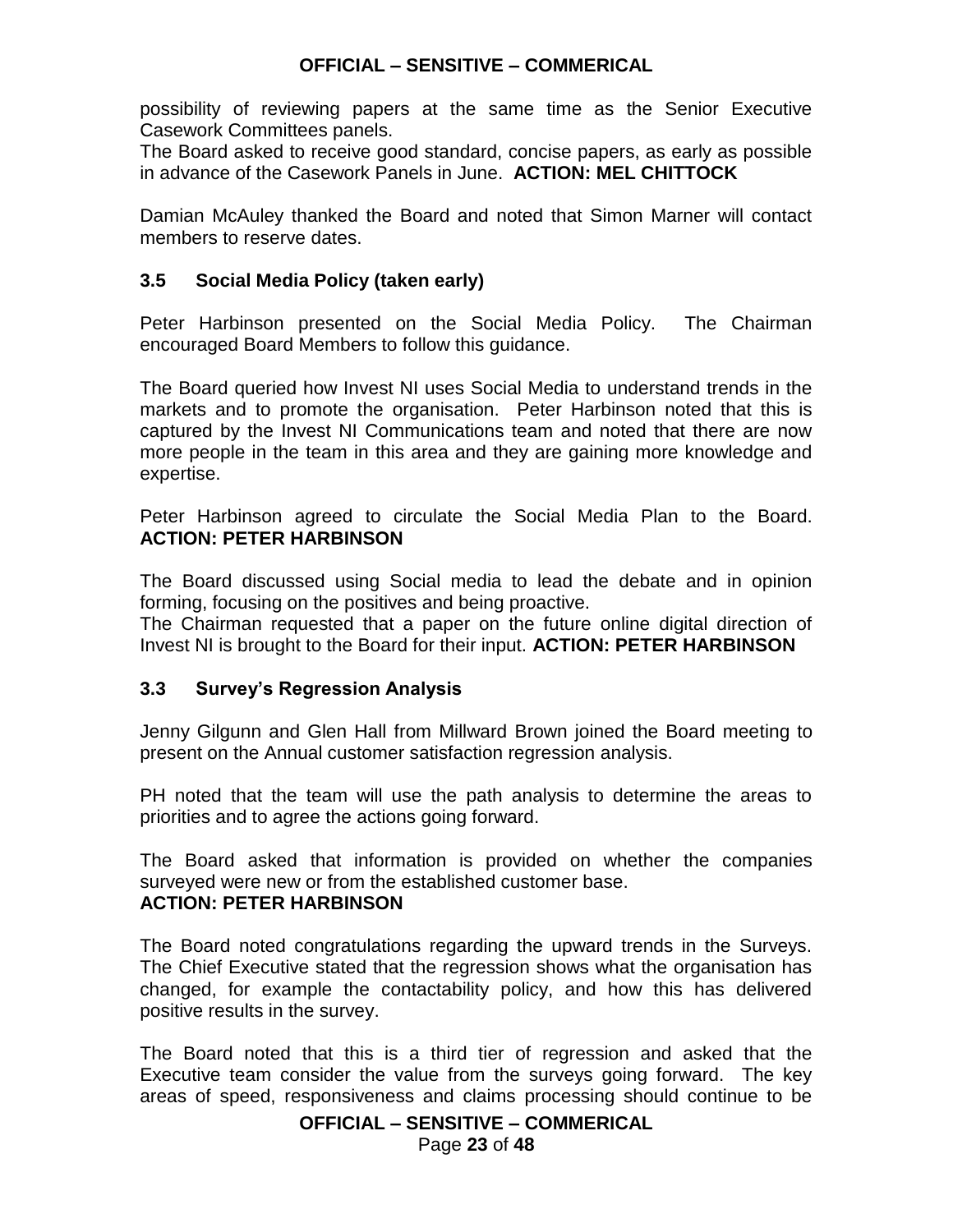monitored. The Chairman asked that as the environment changes other areas of focus are also considered. The Chief Executive confirmed that the team are considering other areas to focus including trade support and social media.

ELT to continue to highlight and monitor surveys results and the regression analysis will be made available to the Board annually. **ACTION: PETER HARBINSON**

## **BOARD RESOLUTION:**

The Board agreed that the Quarterly surveys will move to monthly surveys. Members noted that the regression analysis available annually will be brought the Board.

## **3.4 Sustainable Utilisation of Poultry Litter (SUPL) Loan Scheme and Property Overhang Fund**

William McCulla joining meeting to present to the Board. He detailed the background and Invest NI involvement in the Property overhang Fund. Members were updated on the benefits of the fund and the next steps.

William McCulla presented on the Sustainable Utilisation of Poultry Litter (SUPL) Loan Scheme. He gave information on the background and the next steps. Members discussed the technology available.

## **3.5 Chairman's business**

The Chairman gave an update on the staff conference and the briefings to the Business alliance and the ETI Committee.

## **4. AOB**

The Board noted that the NISPO II challenges had been resolved.

## **5. DATE OF THE NEXT BOARD MEETING**

The next Board meeting will be held on 25 June 2014, in Invest NI Headquarters. The Board Meeting ended at 4.05pm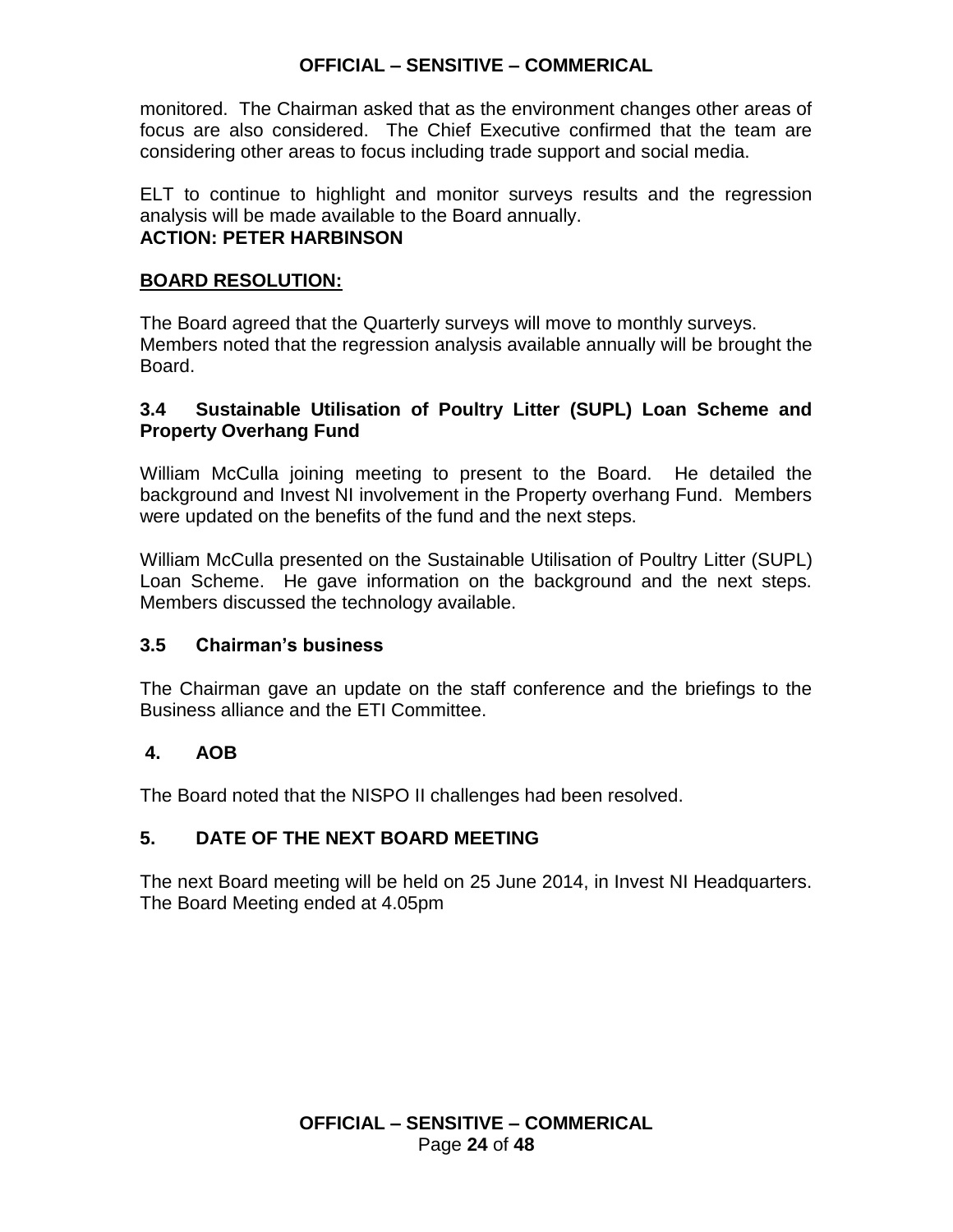### <span id="page-24-0"></span>**ONE HUNDRED AND SIXTEENTH MEETING OF THE INVEST NORTHERN IRELAND BOARD ON 25 JUNE 2014, INVEST NI HEADQUARTERS**

**Present: Invest NI Board** Mark Ennis (Chairman) Gerry McGinn Brian Baird Dr Gerard O'Hare Padraig Canavan **Scott Rutherford Scott Rutherford** Deborah Lange Mark Sweeney\* Peter McNaney **Accord 2018** 2019 12:30 Judith Totten

\*Mark Sweeney joined the meeting by video conference **Apologies:** Rose Mary Stalker, Ken Nelson, Mark Nodder, Brian Dolaghan and Bill Scott offered apologies for this meeting.

**In Attendance:** Amanda Braden, Mel Chittock, Donal Durkan, Peter Harbinson, Jeremy Fitch, Barry McBride and Damian McAuley

The Chief Executive joined the meeting by video conference for item 3.1- The Annual Report and Accounts.

Jeremy Fitch deputised for the Chief Executive during all other items at the Board meeting.

**Minute Taker:** Michelle McBride

### **1. APOLOGIES & DECLARATIONS OF INTEREST**

The meeting commenced at 1pm.

The Chairman asked members to declare any conflicts of interests relating to today's agenda. Peter McNaney noted a potential conflict relating to the Chief Executive's report and Judith Totten and Dr O'Hare noted potential conflicts in relation to the Interim evaluation of the Co-Fund paper but these were deemed unlikely to be significant, based on the agenda.

The Chairman thanked the Board members for their time commitment to Casework panels in June.

### **2. MONTHLY REPORTING TO BOARD**

### **2.1 MINUTES MAY BOARD MEETING**

The minutes of the May Board meeting were agreed as a true record of the meeting, with one minor amendment.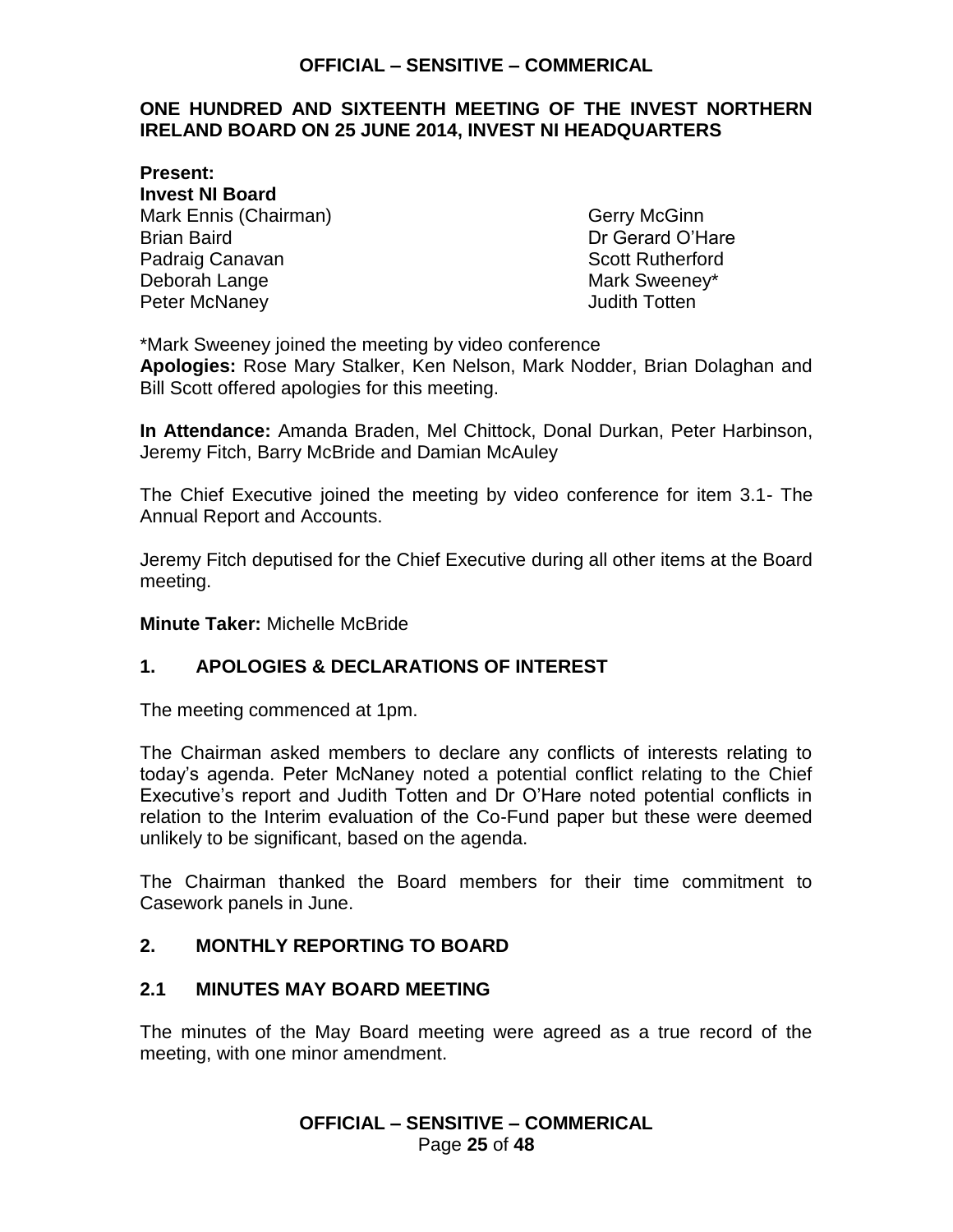### **2.2 MATTERS ARISING**

The Actions table was reviewed and addressed.

Damian McAuley agreed to check the availability of the Chief Executive of the Utility Regulator, Jenny Pyper, to join the August Board meeting (as the date has been changed). **ACTION: JEREMY FITCH**

The Chairman and Mel Chittock will review the Board Working Group preferences and advise members of the proposed membership. **ACTION: CHAIRMAN AND MEL CHITTOCK**

Chairman and Chief Executive to host a lunch for the Board Alumni. **ACTION: CHAIRMAN AND CHIEF EXECUTIVE**

Peter Harbinson agreed to discuss the Board Alumni with Andrew Cowan, Director of NI Connections and report back to the Chairman. **ACTION: PETER HARBINSON**

Mel Chittock confirmed that a summary sheet has been included in major Caseworks to provide appropriate context for Board members.

Michelle McBride agreed to arrange dates in July/August for members who missed the Induction sessions. **ACTION: MICHELLE MCBRIDE**

The Board noted that the presentations from the International Conference and the Social media policy have been uploaded to the Board website.

Peter Harbinson confirmed that a paper on the future online digital direction of Invest NI will be brought to the Board for their input in November. **ACTION: PETER HARBINSON**

Jeremy Fitch provided an update on the approval of cases in June. The Executive Leadership team thanked the Board members for their assistance. The Board noted their thanks to the teams involved.

### **2.3 CEO REPORT**

Jeremy Fitch (on behalf of the Chief Executive) asked the Board to note this report.

### **2.4 FINANCE REPORT TO THE BOARD**

Mel Chittock gave an overview of the Finance Report

### **2.5 MARKETING AND COMMUNICATIONS REPORT TO THE BOARD**

**OFFICIAL – SENSITIVE – COMMERICAL** Page **26** of **48**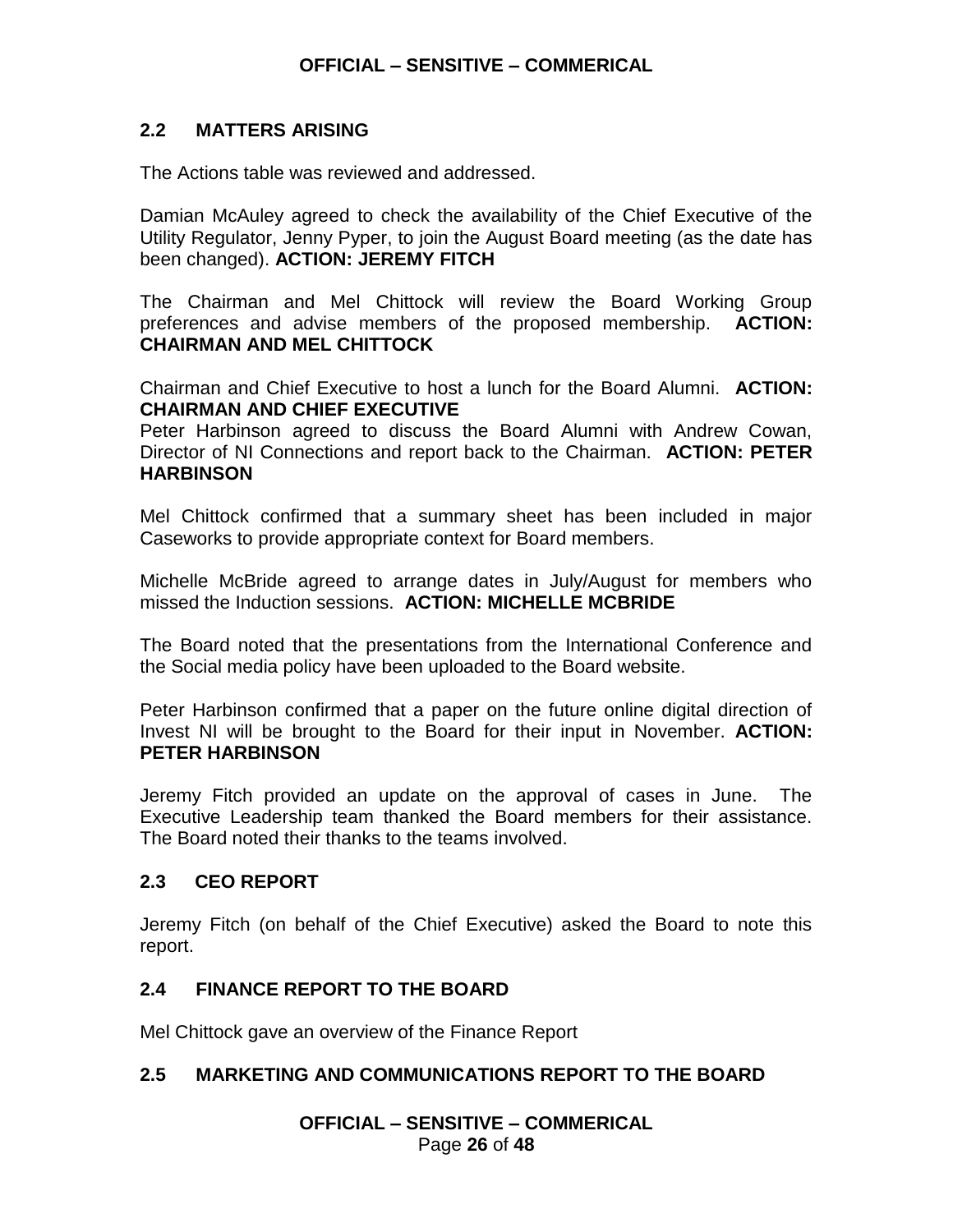Peter Harbinson gave an overview of the paper to Board members.

## **2.6 CASEWORK REPORT TO THE BOARD**

Members were asked to note this Report.

## **2.7 AUDIT AND RISK COMMITTEE (ARC) MINUTES**

Members were asked to note these minutes. The Chair of the Board Audit Committee, Gerry McGinn, gave an update on committee matters.

## **3 DISCUSSION**

## **3.4 CHAIRMAN'S BUSINESS (TAKEN EARLY)**

The Chairman noted that he and the Chief Executive attended the Interagency meeting, held in the Intertrade Ireland offices, Newry, on 30 May 2014.

## **3.1 ANNUAL REPORT AND ACCOUNTS**

Due to technical difficulties, Mark Sweeney left the meeting at this point to allow the Chief Executive to join via video link.

Katrina O'Dowd and Alan Harris of the Finance team joined the meeting.

Gerry McGinn introduced the Annual Report and Accounts. He congratulated the team and thanked them for their work.

He noted the accounts had an unqualified audit opinion and were on time. He updated the Board on the Audit and Risk Committee's discussions with the NIAO. He particularly noted that the consolidation of the BSDL company accounts had resulted in the accounts being more complex and complicated than usual. However, there were no major issues of concern for the organisation.

Dr Gerard O'Hare re-iterated that these were complex and complicated accounts, and endorsed the Audit and Risk Committee view that there were no significant risks to be drawn to the attention of the Board.

The Chief Executive noted his issues regarding the Remuneration figures and discussed the options available. The Board discussed the issue at some length and it was agreed that the wording would remain as drafted.

It was agreed that the Letter of Representation would be redrafted in line with the Board and Chief Executive's suggestions. **ACTION: MEL CHITTOCK**

### **BOARD RESOLUTION:**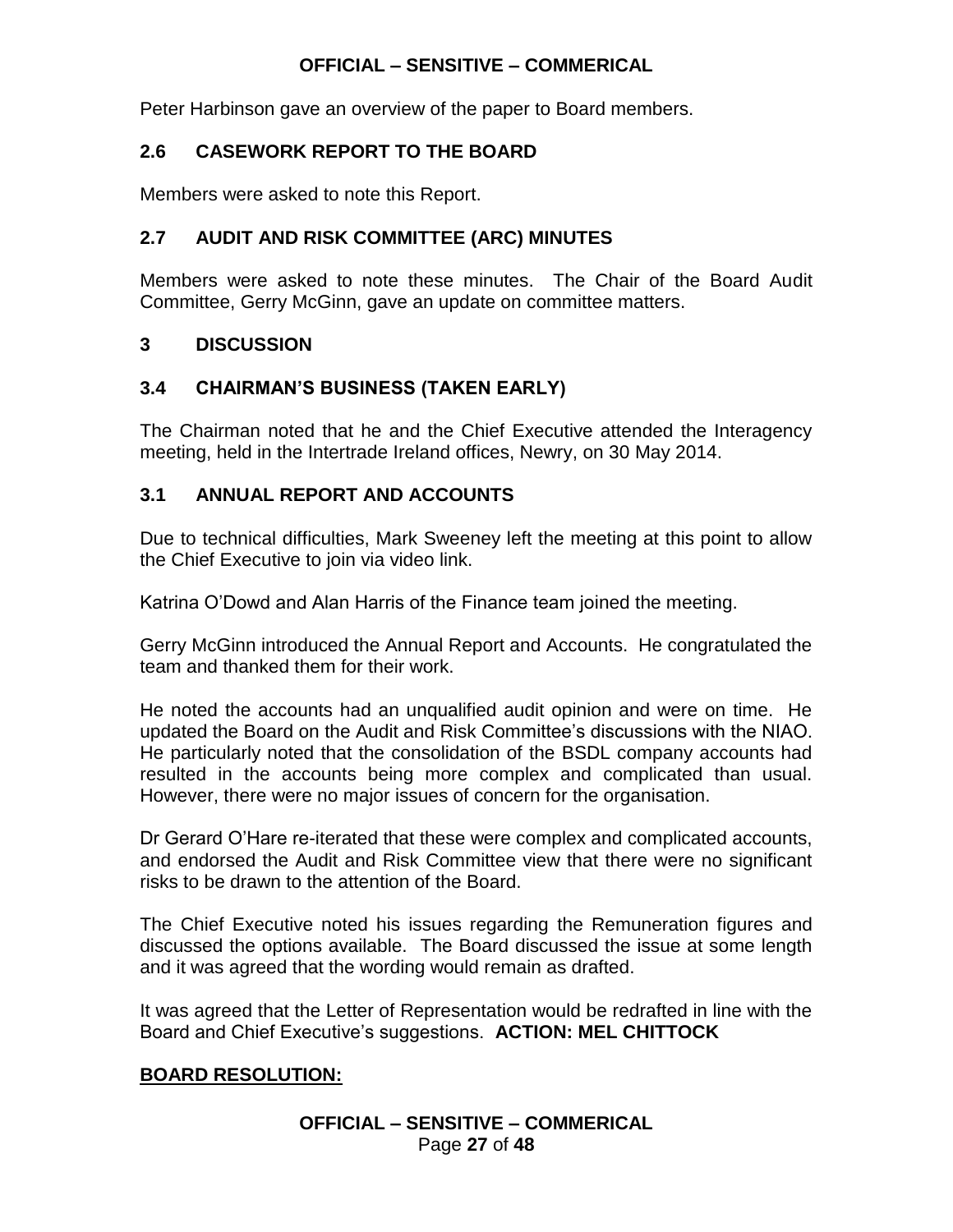The Chairman and the Chair of the Audit and Risk Committee noted that they were content for the Annual Report and Accounts to be submitted and the Board endorsed this proposal.

The Chief Executive thanked the Chair, the Audit and Risk Committee and all of the team.

The Chief Executive left the meeting. Mark Sweeney joined the meeting via video link.

## **3.3 CORPORATE PLANNING PROCESS (TAKEN EARLY)**

Donal Durkan presented the Corporate Planning Process to Board members. He welcomed Martin Robinson, who will be co-ordinating the Corporate Planning process, to the Board meeting**.**

Board members requested that there should be a more defined role for the Board and requested that they are involved in the scoping and planning stage of the Corporate Plan Process.

The Chairman asked that ELT bring forward plans for engaging the entire Board in the process as early as possible and also agreed that a Board Working Group should be set up to assist with the Corporate Plan Process. **ACTION: DONAL DURKAN**

Martin Robinson left the Board meeting.

## **3.2 INTERIM EVALUATION OF THE CO-FUND**

William McCulla and Sinead Magee joined the Board meeting. Jeremy Fitch introduced the interim evaluation of the Co-Fund. William McCulla gave an overview of the different funds and Sinead Magee provided information on the Co-Fund and the papers provided to the Board.

The Board discussed the evaluation and the recommendations relating the Co-Fund. They noted the increased demand in these funds.

### **BOARD RESOLUTION:**

The Board approved the interim evaluation report and the proposed action plan.

## **4. AOB**

The Board requested an update on skills issues and availability at a future Board meeting. **ACTION: JEREMY FITCH**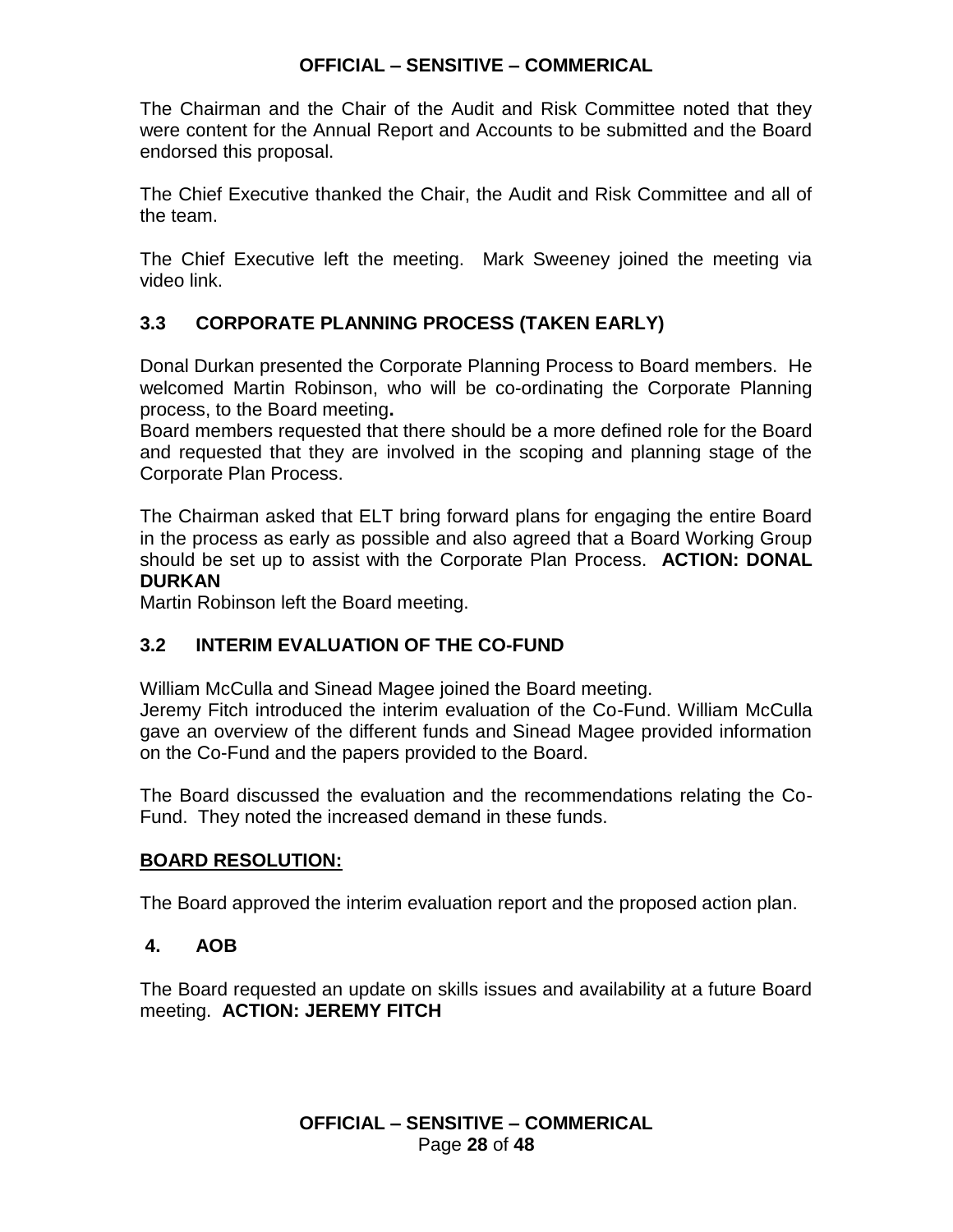## **5. DATE OF THE NEXT BOARD MEETING**

The next Board meeting will be held on 20 August 2014 at 9.30am, in Invest NI Headquarters. The Board Meeting ended at 3.25pm.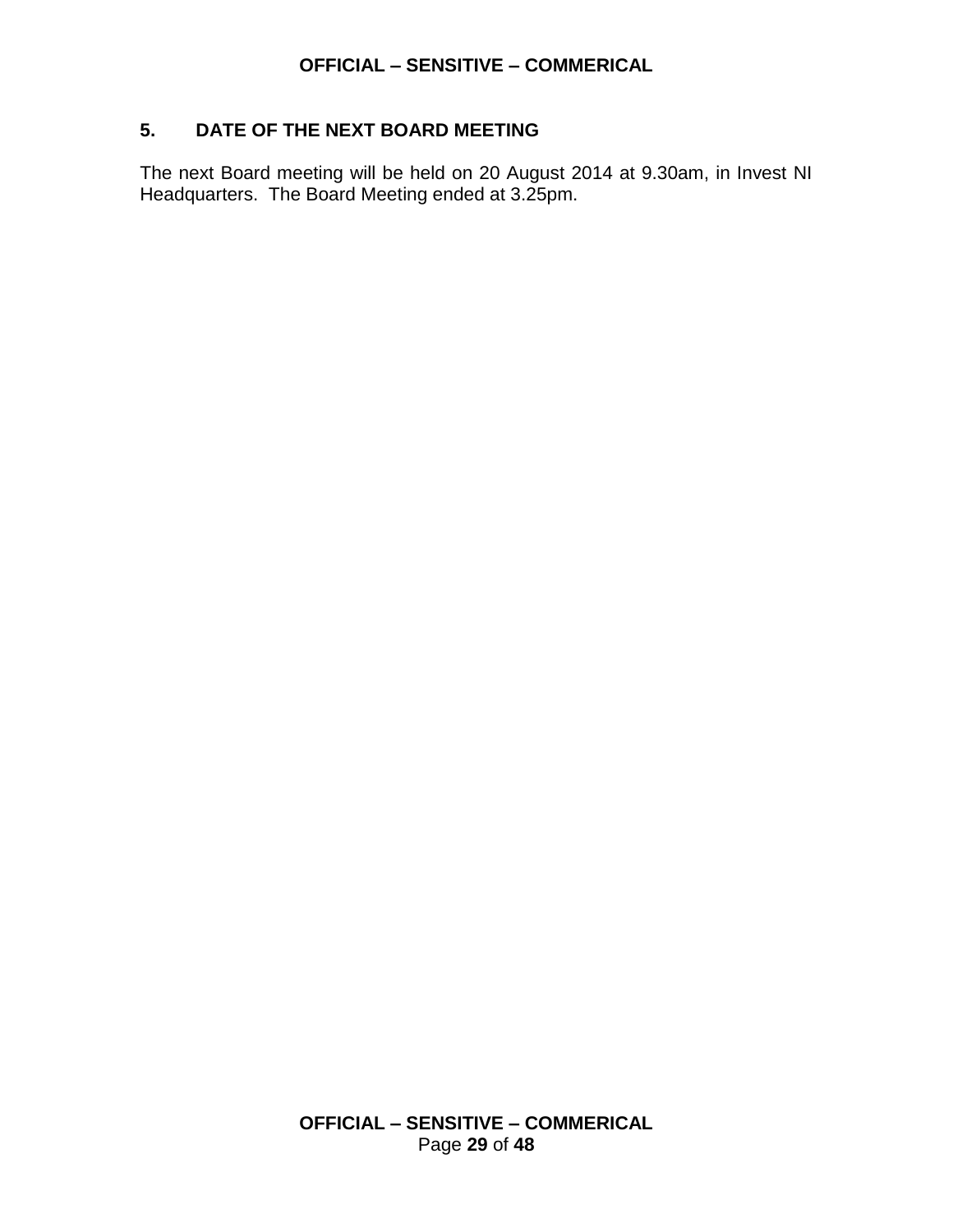### <span id="page-29-0"></span>**ONE HUNDRED AND SEVENTH MEETING OF THE INVEST NORTHERN IRELAND BOARD ON 20 AUGUST 2014, INVEST NI HEADQUARTERS**

**Present: Invest NI Board** Mark Ennis (Chairman) Gerry McGinn Brian Baird Dr Gerard O'Hare Padraig Canavan **Ken Nelson** Ken Nelson Deborah Lange Mark Sweeney Peter McNaney **Accord 2018** 2019 12:30 Judith Totten Rose Mary Stalker Mark Nodder Mark Nodder

**Apologies:**, Scott Rutherford, Jeremy Fitch and Bill Scott offered apologies for this meeting.

**In Attendance:** Alastair Hamilton, Amanda Braden, Mel Chittock, Donal Durkan, Brian Dolaghan, Peter Harbinson, Barry McBride and Damian McAuley

### **Minute Taker:** Michelle McBride

(Deborah Lange joined at 9.25am)

(Rose Mary Stalker, Judith Totten and Brian Dolaghan were participating on a casework panel and joined the meeting at 10.40am)

### **1. APOLOGIES & DECLARATIONS OF INTEREST**

The meeting commenced at 9.15am.

The Chairman asked members to declare any conflicts of interests relating to today's agenda. Peter McNaney noted a potential conflict relating to engagement with local government in the Chief Executive's report. The Chairman noted a potential or perceived conflict regarding Item 7- the Energy Regulator presenting to the Board and agreed to declare this again in the introduction to this item. The Chief Executive noted that his son has been recently employed with PWC. The Board noted these potential conflicts but these were deemed unlikely to be significant, based on the agenda.

### **2. CORPORATE PLAN**

The Chairman welcomed Martin Robinson and Ciara Donnelly to the Board meeting. Donal Durkan introduced this item and referred Board members to the background information provided in their Board papers. Donal noted that the next Programme for Government (PFG) is likely to be in January 2017 and the Invest NI Corporate Plan has a unique opportunity to contribute to and inform this. He outlined the phases in the Corporate Planning Process and provided an overview of the key themes and issues that divisions across Invest NI had recently brought

**OFFICIAL – SENSITIVE – COMMERICAL**

Page **30** of **48**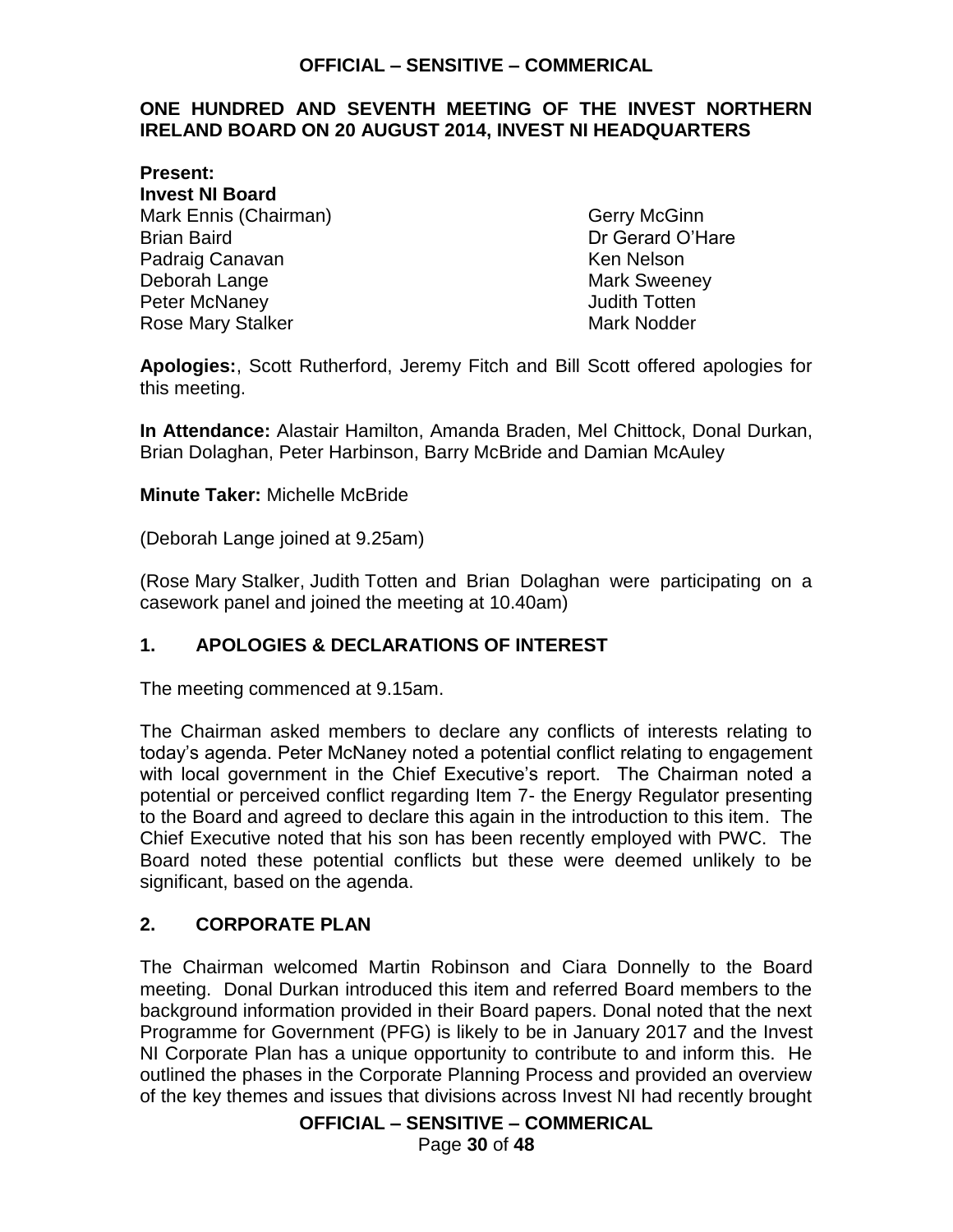forward in response to internal consultation. Donal explained that this Board discussion now provided Members with an opportunity to share their thoughts and experiences in relation to the priority high level strategic themes which they believe we should be addressing in our new Corporate Plan 2016-2020.

Board members suggested a range of key Strategic issues and shared their thoughts and ideas for further discussion around these.

Donal Durkan noted that the next phase of the Corporate Planning process will focus on pre-consultation and early engagement with key stakeholders.

The Board agreed that the January Strategy Away Day would provide the opportunity for further brainstorming and discussion on the above themes. It was suggested that it would be valuable for the Board to debate some of these areas in more detail in an informal environment for a half-day in advance of the January event.

The Board noted that the process of planning is critical to get real traction and the investment in time and effort to do this well represents time well spent. It was suggested that benefit could be gained from some further research including an overview of global megatrends, wider sectoral analysis, particularly in relation to ICT and skills availability, local opportunities and threats, global investment and market analysis, and PEST and SWOT analyses.

The Chairman noted the broad conclusions and thanked the Board and Executive for a useful start to this key process. The Chief Executive referred to the growing credibility of Invest NI and the opportunity to inform debate and lead change in the economy. He also noted the importance of working closely with DETI on this area in the months ahead.

The Chairman asked that ELT take account of the suggestions put forward by members and bring back a further proposal to the Board for discussion.

## **ACTION: DONAL DURKAN**

### **3. CEO REPORT**

The Chief Executive asked members to note his report to the Board. Members discussed the delivery of caseworks in this period and noted a number of lessons to be learnt. Mel Chittock noted that a Transform team are looking at Casework procedures and will capture the learning points.

The Board discussed the challenges in engaging with the education sector and the careers pipeline in support of the needs of the economy.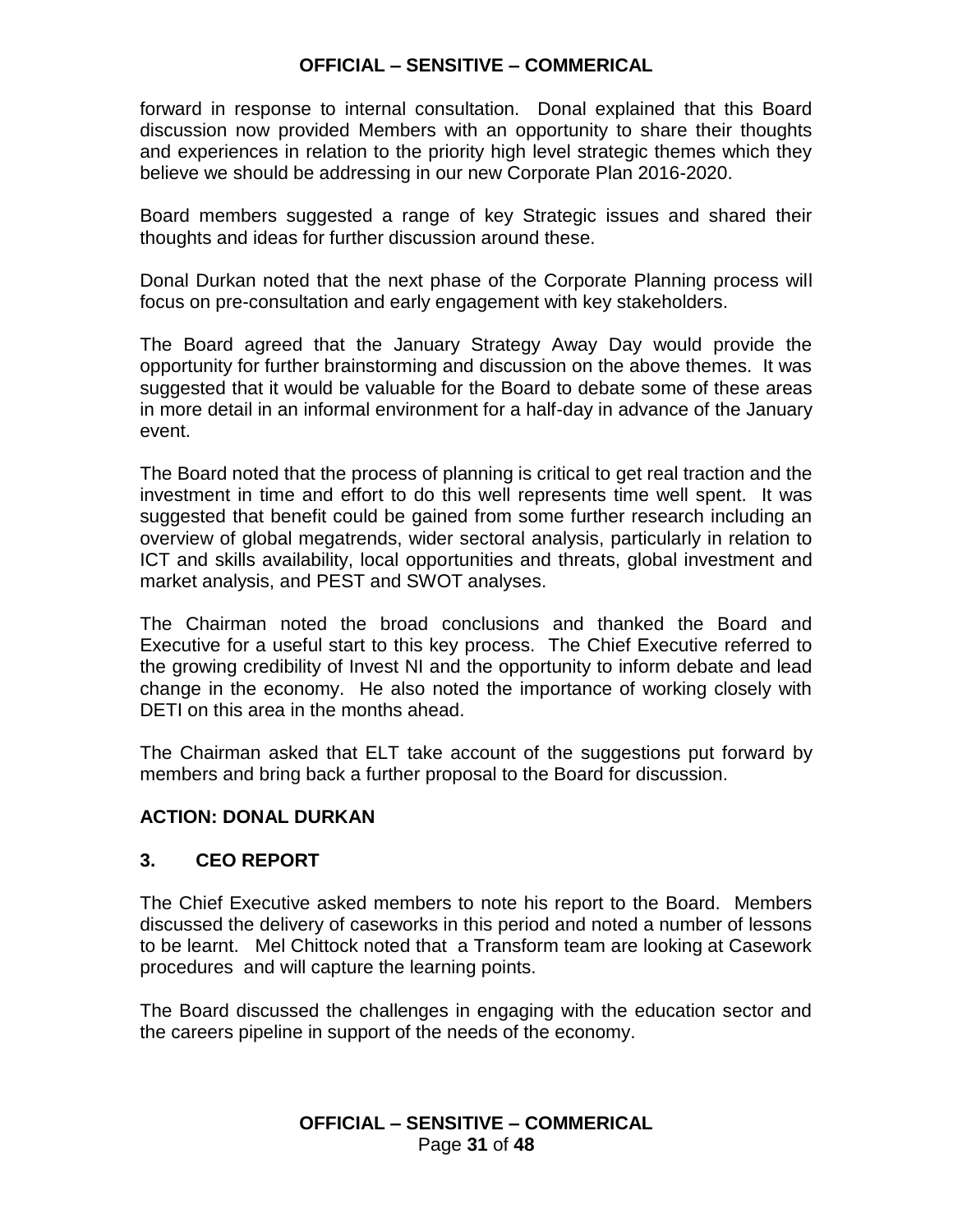The Chief Executive gave a presentation on the Key Strategic Objectives for the organisation, which the Board had requested. The Board noted these and it was agreed that updates would be presented to the Board on a quarterly basis.

Board members requested that lessons learned from recent Caseworks should be captured in the End to End Transform Project. **ACTION: MEL CHITTOCK**

The Board noted the importance of communicating the success and setting expectations for the period ahead. Peter Harbinson agreed to consider press coverage regarding the very positive Invest NI results.

## **4. TARGET UPDATE (2015 to 2016)**

The Chief Executive noted that the Department had requested a revised forecast of Programme for Government targets for this year and for 2015/16. Following a presentation on recent performance and prospects for the future, the proposed new targets were agreed for the rest of the PfG period.

The Chief Executive confirmed that jobs created figures would be presented to the Board half-yearly and it was noted that this would not impact on the targets.

## **5. FINANCE REPORT TO BOARD- BUDGET UPDATE**

The Board noted the Finance Report.

Mel Chittock gave an overview of the Budget requirements for 2014 to 2015, including monitoring rounds. He outlined the range of proposed actions to meet the current budgetary pressures.

The Board asked that the Executive consider how any changes to the Budget could directly affect results going forward. **ACTION: MEL CHITTOCK**

## **6. PERMANENT SECRETARY- ANDREW MCCORMICK**

The Board were joined by Andrew McCormick (Permanent Secretary, DETI), Chris Stewart and Eugene Rooney (Deputy Secretaries, DETI). The Chairman welcomed the guests and each member of the Board and the Executive Leadership Team introduced themselves and gave some information on their background.

Andrew McCormick thanked the Chairman for his invitation to meet the Board. He also thanked the Chief Executive for organising the Induction Programme, which had been very helpful. He noted that dealing with the current Budget issues was the most critical issue in the short term for him, but he also noted the importance of the role of Invest NI to the Executive and to the future of the NI economy. Corporation Tax and the recent review of NITB were also discussed..

### **OFFICIAL – SENSITIVE – COMMERICAL** Page **32** of **48**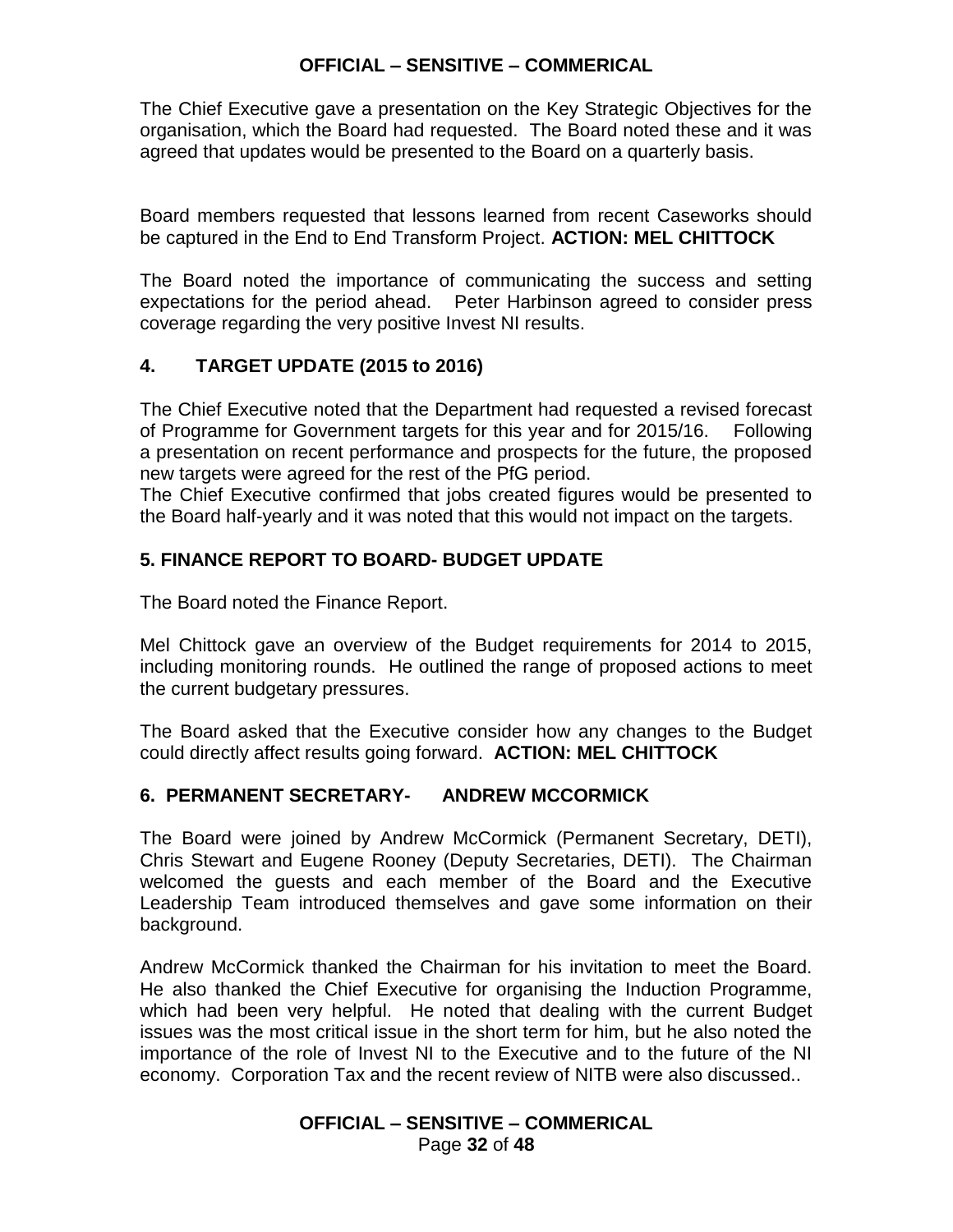He noted that the Department and Invest NI had a good relationship and that he plans to work to keep this relationship healthy and strong. The Chairman agreed that DETI and Invest NI have worked very well together and invited the Permanent Secretary and his team to join the Board at their Strategic Planning session in January 2015.

The Board asked the Permanent Secretary and his team about the proposed budget cuts and the effects on the various departments. It was noted that the economy remains a top priority for the Executive and for the DETI Minister. While , there would be a degree of pressure going forward and efficiency will be a key issue, Dr McCormick assured the Board of the continuing support from the Minister and the Department.

(The Chief Executive left the meeting at noon)

### **7. Energy Regulator**

Jenny Pyper (Chief Executive of the Utility Regulator) joined the meeting with her colleague Kevin Shiels and Olive Hill, Invest NI.

She presented on the role of the regulator, their strategy and the pricing realities. Copies of the presentation were distributed to the Board.

The Chairman thanked Jenny and Kevin for joining the meeting. He noted his potential conflict and it was agreed that due to the anticipated high level of the discussion, no real conflict was likely; however, he agreed not to participate in the discussion.

Members discussed the issues raised by the Utility Regulator. The Board expressed their thanks to Jenny and Kevin for the clarity of the presentation and for the helpful discussion.

### **BREAK FOR LUNCH (1pm to 1.30pm)**

(Mark Sweeney left at 1pm and rejoined at 1.45pm).

### **MEETING RECONVENED AT 1.30PM**

### **MONTHLY REPORTING TO BOARD**

### **8.1 MINUTES JUNE BOARD MEETING**

The minutes of the June Board meeting were agreed as a true record of the meeting.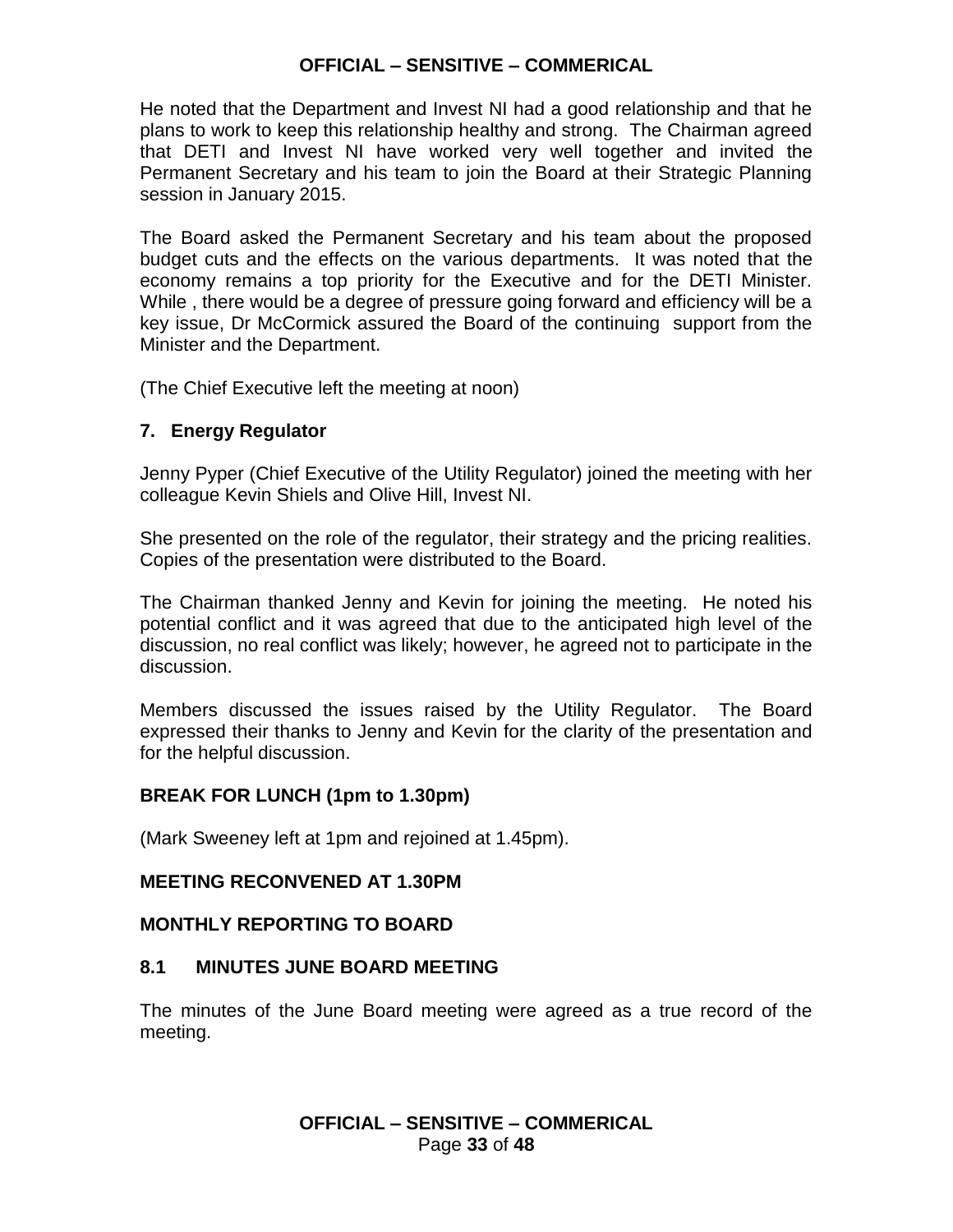### **8.2 MATTERS ARISING**

.

The Actions table was reviewed and addressed.

The Chairman noted that the proposed Board Working Groups membership had been circulated on 1 August 2014 and was included with the Board papers. The Board agreed the membership of the Board Working Groups, subject to any further comments or suggestions to the Chairman

### **BOARD RESOLUTION: APPROVED**

Peter Harbinson noted that the first meeting of the Board Alumni Group is scheduled for 8<sup>th</sup> September 2014.

Board members requested that the dates for the Board Strategy session in January should be agreed as soon as possible. **ACTION: MICHELLE MCBRIDE**

## **8.3 MARKETING AND COMMUNICATIONS REPORT TO THE BOARD**

Peter Harbinson gave an overview of the paper to Board members.

The Board noted a point of process and asked that were announcements are noted in the report that a footnote is included where necessary to state that this would be subject to the approval of the Casework Panel.

### **8.4 CASEWORK REPORT TO THE BOARD**

Members were asked to note this Report. The Chairman congratulated the Executive on the positive outcome and again thanked the members of the Board who had sat on Casework Panels.

## **8.5 AUDIT AND RISK COMMITTEE (ARC) MINUTES**

Members were asked to note these minutes. The Chair of the Board Audit Committee, Gerry McGinn, gave an update on committee matters.

### **9. REVIEW OF NITB**

Donal Durkan presented the key recommendations of the [Review of the Northern](http://www.detini.gov.uk/deti_tourism__14__review_doc_2-7.pdf?rev=0)  Ireland Tourist Board (NITB) [and of the wider Tourism Structures](http://www.detini.gov.uk/deti_tourism__14__review_doc_2-7.pdf?rev=0)**.** He provided information on the joint working currently ongoing between Invest NI and NITB. He noted that the Competitive Positioning group chaired by the Chief Executives of Invest NI and the NITB were working on the vision for the NI brand. Donal stated that there is an opportunity for Board Members to be involved.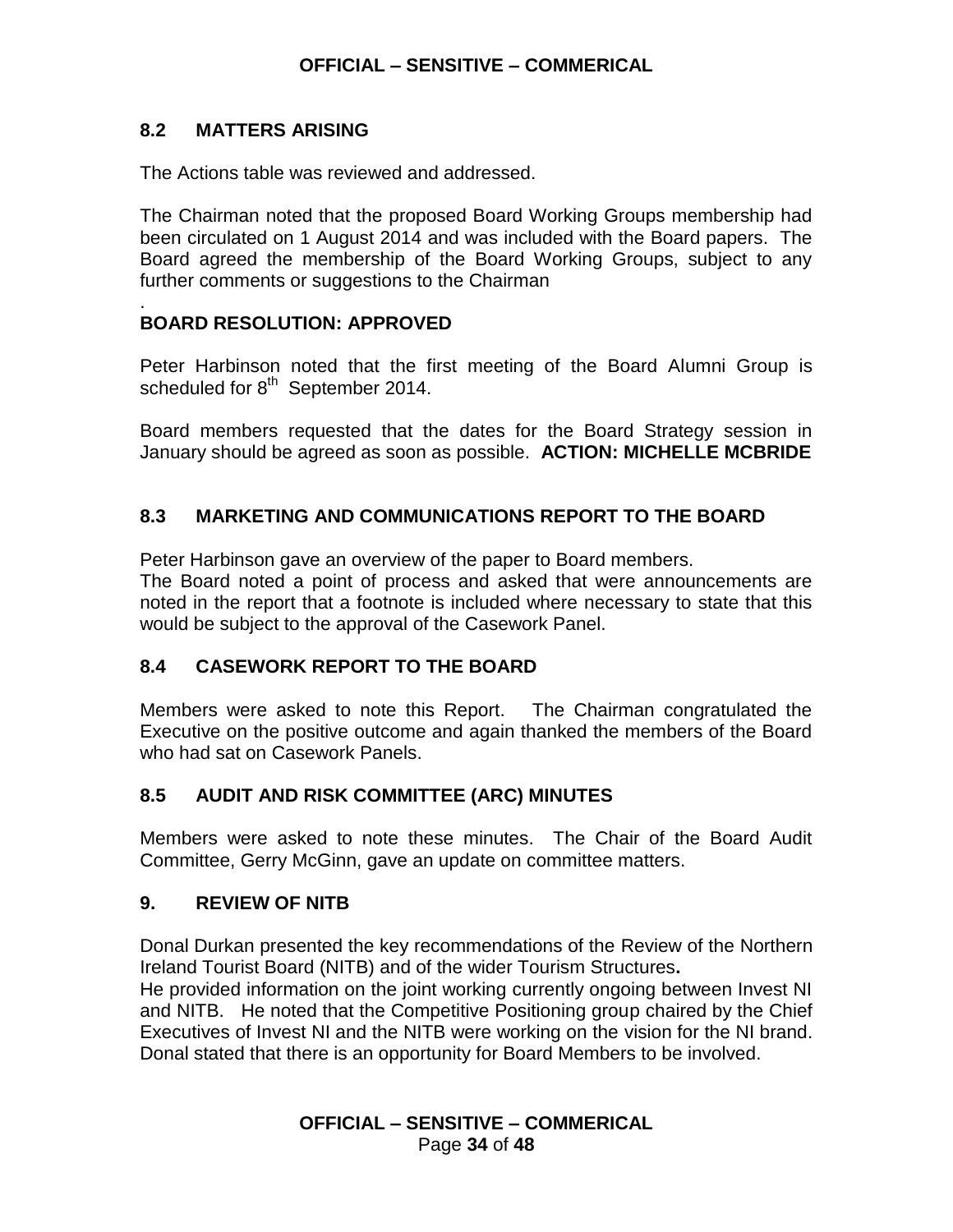The Board discussed the issue of seeking to manage perceptions via social media.

(Rose Mary Stalker left at 2.15pm).

Donal Durkan agreed to circulate the NITB review presentation to Board members. **ACTION: MICHELLE MCBRIDE**

## **10. CHAIRMAN'S BUSINESS**

The Chairman noted that he had met with the DETI Permanent Secretary and attended a Task and Finish group meeting in this period. He thanked Debra Lange for her input to the tax debate.

## **11. AOB**

Donal Durkan agree to provide a further update on Corporation Tax at the next Board meeting. **ACTION: DONAL DURKAN**

Board members noted that Chris Conway, newly appointed Chairman of NI-CO, will attend the next Board meeting. **ACTION: DAMIAN MCAULEY**

## **12. DATE OF THE NEXT BOARD MEETING**

The next Board meeting will be held on 24 September 2014 at 1pm, in Invest NI Headquarters.

The Board Meeting ended at 2.35pm.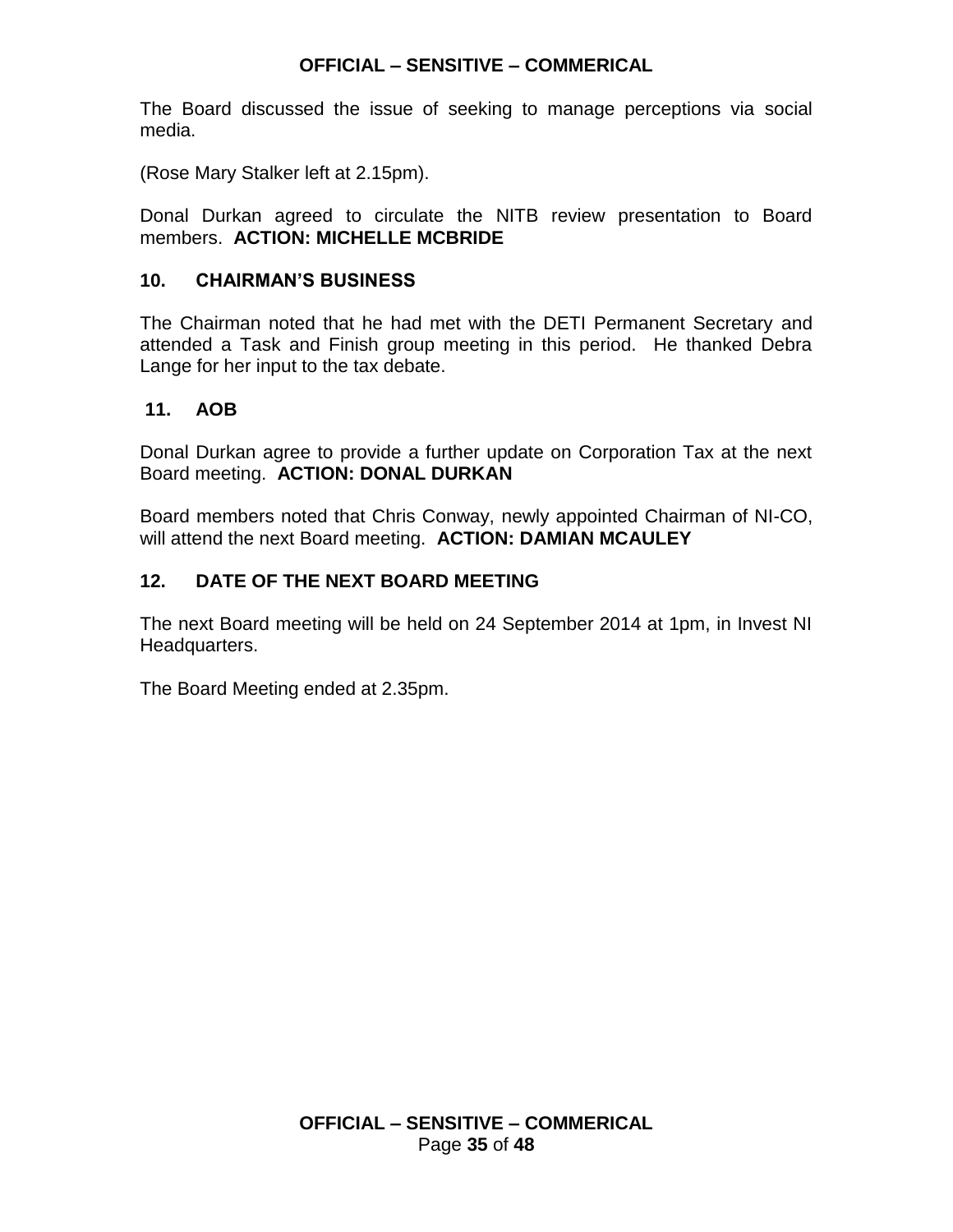#### <span id="page-35-0"></span>**ONE HUNDRED AND EIGTHTH MEETING OF THE INVEST NORTHERN IRELAND BOARD ON 25 SEPTEMBER 2014, INVEST NI HEADQUARTERS**

**Present: Invest NI Board** Mark Ennis (Chairman) Gerry McGinn Brian Baird **Ken Nelson** Padraig Canavan **Scott Rutherford Scott Rutherford** Deborah Lange **Deborah Lange** Judith Totten Peter McNaney **Mark Notice 19** Mark Nodder Rose Mary Stalker

Mark Sweeney joined the meeting via telephone from 3.00pm Padraig Canavan noted that he had to leave the meeting at 3.15pm.

**Apologies:** Dr Gerard O'Hare and Peter Harbinson offered apologies for this meeting.

**In Attendance:** Alastair Hamilton, Amanda Braden, Mel Chittock, Donal Durkan, Brian Dolaghan, Jeremy Fitch, Barry McBride, Bill Scott and Damian McAuley

**Minute Taker:** Michelle McBride

#### **1. BUDGET UPDATE**

The meeting commenced at 12.45pm.

The Chief Executive provided an update on the current Budget issues. The Board discussed the challenges and agreed a number of actions.

The full paper sent to Minister Foster regarding Budget issues to be circulated to Board members. **ACTION: MEL CHITTOCK**

The Chairman and members of the Board agreed to set-up a meeting with Minister Foster regarding Budget issues. **ACTION: MEL CHITTOCK**

The Executive team to agree a key issues note regarding the Budget and this will be circulated to Board members. Also, they will consider if this note should be circulated to members of the Board Alumni Group. **ACTION: MEL CHITTOCK**

The Board noted potential conflicts as some members have company interests that may be impacted by the Budget issues.

Members also discussed the potential impact of Corporation Tax.

#### **OFFICIAL – SENSITIVE – COMMERICAL** Page **36** of **48**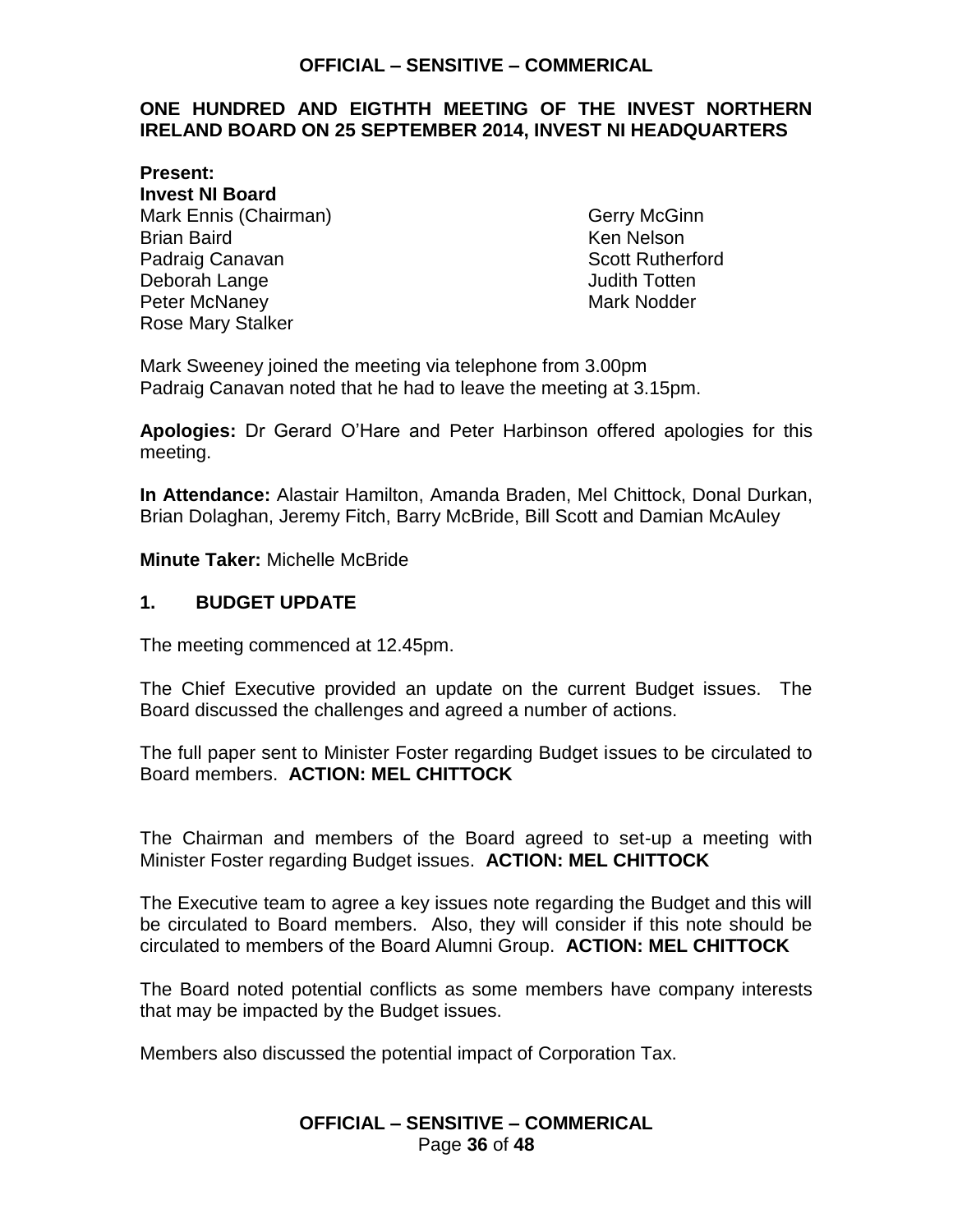## **2. APOLOGIES & DECLARATIONS OF INTEREST**

The Chairman welcomed Chris Conway, Chairman of NI-CO who, it was agreed, would sit in as an observer at the Invest NI Board twice per year.

The Chairman asked members to declare any conflicts of interests relating to today's agenda. Padraig Canavan noted a potential conflict relating to CultureTECH 2014 mentioned in the Chief Executive's report. The Board noted this potential conflict but this was deemed unlikely to be significant, based on the agenda.

## **3. MONTHLY REPORTING TO BOARD**

### **3.1. MINUTES**

The minutes of the August Board meeting were agreed as a true record of the meeting.

## **3.2. MATTERS ARISING**

The Actions table was reviewed and addressed.

Damian McAuley agreed to arrange individual induction for members who missed any of the sessions. **ACTION: DAMIAN MCAULEY**

The Board will meet for a half day Corporate Planning process session- date to be confirmed. All information regarding this session will issue in advance. **ACTION: DONAL DURKAN**

Mel Chittock noted that lessons learnt from recent caseworks are an ongoing issue which will be captured in the End to End Transform project.

Board Strategy Away Day was agreed as 21 and 22 January 2015.

Invest NI is to submit a formal response to the consultation on the review of the NI Tourist Board. **ACTION: DONAL DURKAN**

Donal Durkan updated Board members regarding Corporation Tax. He noted one issue upon which HMT was still in discussion with the European Commission.

The Chairman referred members to the notes from his and Chief Executive's lunch with former Board members on 8 September 2014. He stated that there had been a great desire to help both from those in attendance and those who had been unable to attend. All former Board members agreed the importance of recognising the current Board's position. The Board discussed whether former Board members could undertake a wider supporting role and their input to the Corporate Plan should be sought.

**OFFICIAL – SENSITIVE – COMMERICAL**

Page **37** of **48**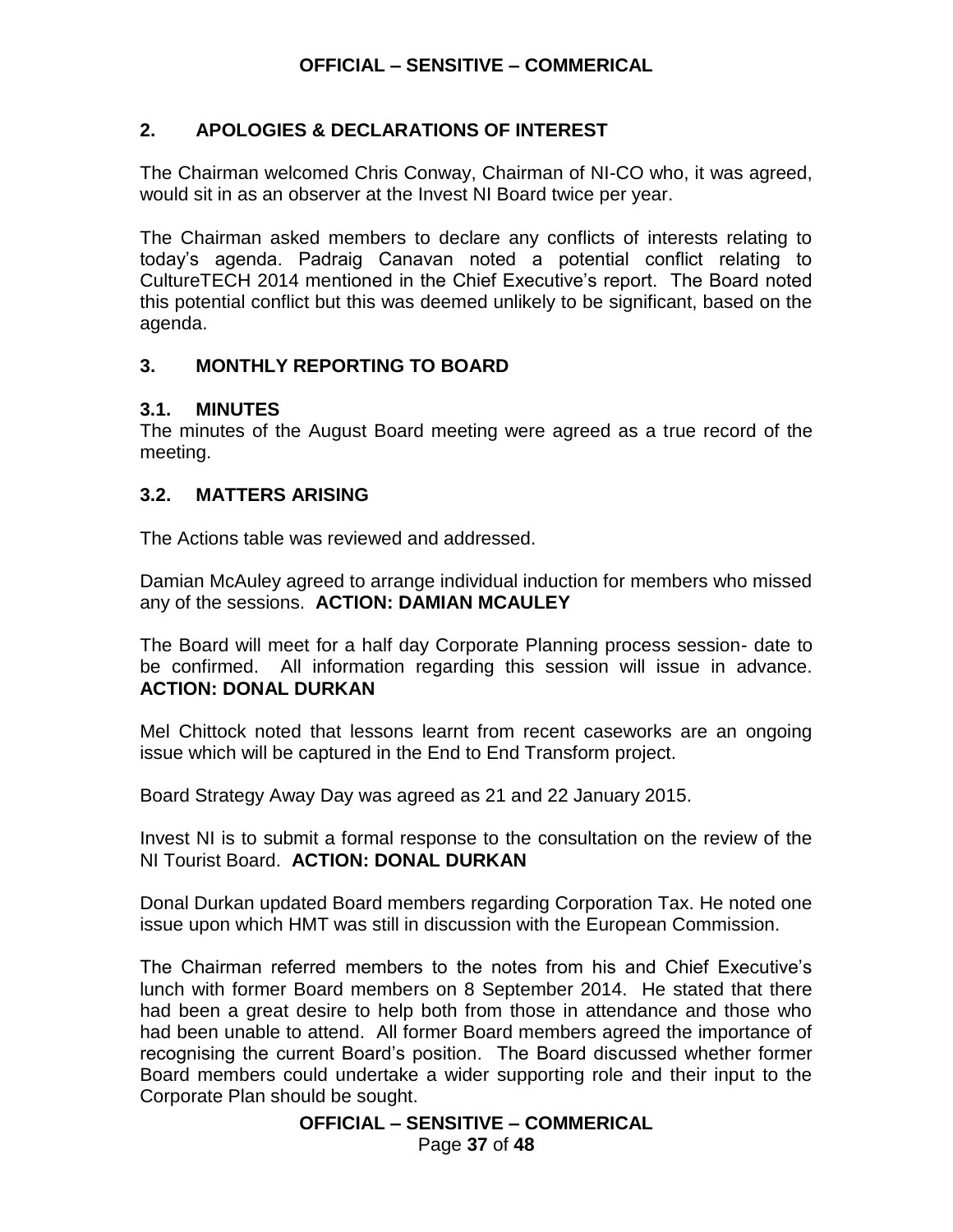### **3.3. CEO REPORT**

The Chief Executive asked members to note his report to the Board. He gave further information on the Balanced Scorecard and noted the ongoing work on the Exports position.

The Chief Executive presented the Current Board Priorities. Members discussed exports, resources and the sub regional agenda.

The Chief Executive provided an update regarding the Ministerial visit to the UAE, including the NI Connections Dubai event.

Judith Totten had joined the Chief Executive's lunch with the Food sector on the 10 September 2014. She noted that there was a healthy debate at this event and that the guests has provided useful feedback.

Mel Chittock provided an update on Air Route Development and Routes Conference.

### **3.4. FINANCE REPORT TO BOARD**

The Board noted the Finance Report.

## **3.5 MARKETING AND COMMUNICATIONS REPORT TO THE BOARD**

Members were asked to note this Report.

## **3.6 CASEWORK REPORT TO THE BOARD**

Members were asked to note this Report.

### **ITEMS FOR DISCUSSION**

## **4.1 NI-CO CHRIS CONWAY, CHAIRMAN & GRAEME MCCAMMON, CEO**

Chris Conway, Chairman NI-CO, thanked Board for inviting him to attend.

Graeme McCammon, CEO NI-CO, presented to the Board. He detailed NI-CO's background and their current activities.

The Board discussed the potential for younger civil servants or secondees from Invest NI to participate in NI-CO activities.

(Mark Sweeney joined the Board meeting by telephone at this point.)

## **4.2 EFFECTIVENESS WORKING GROUP**

**OFFICIAL – SENSITIVE – COMMERICAL** Page **38** of **48**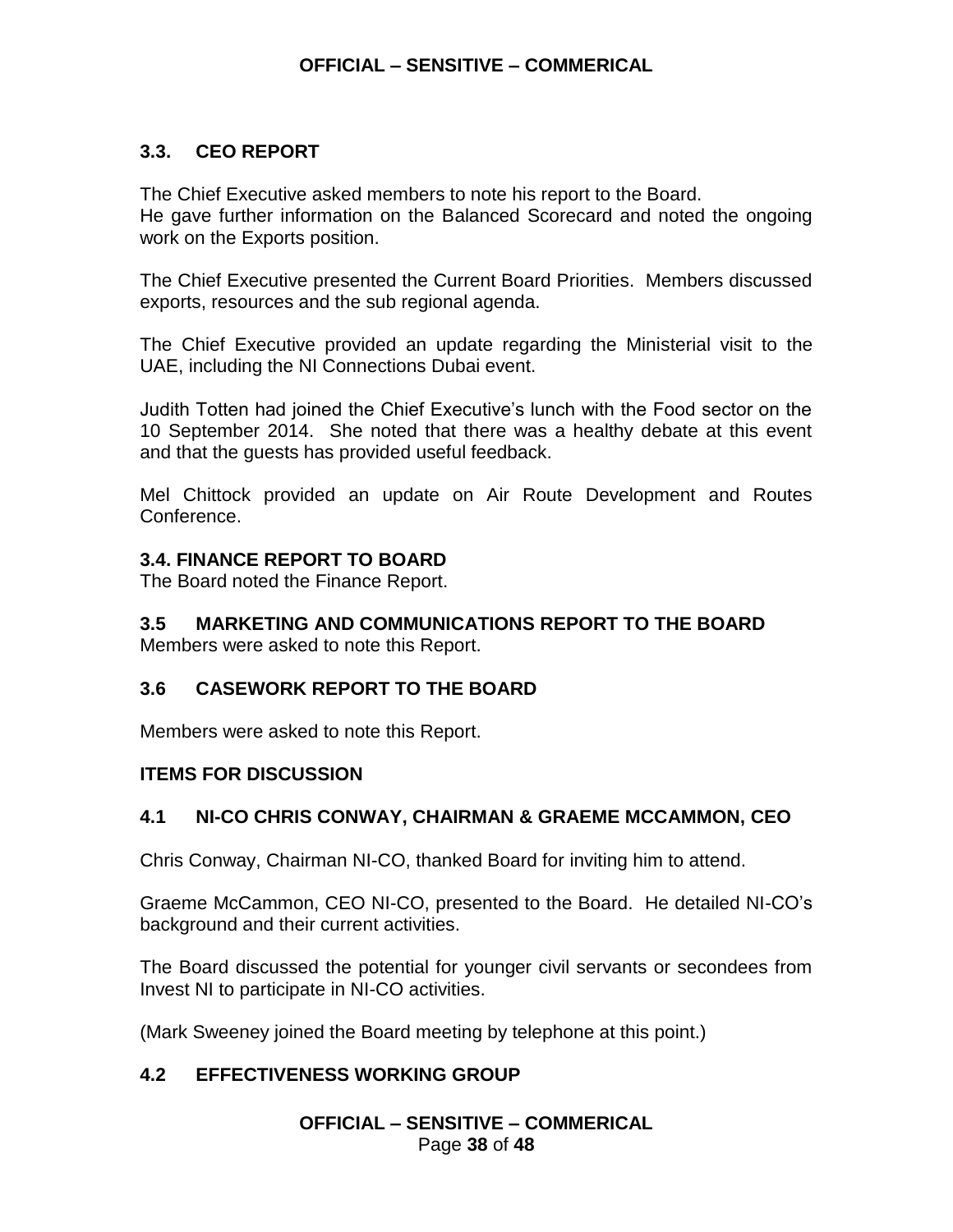Rose Mary Stalker presented the findings and the plans of the Effectiveness Working Group to the Board. It was noted that the group set out to develop a greater sectoral understanding, looking at the sectors, costs and match to the skills available. The group noted the need for more comparative analysis, which is difficult as no UK regions have all of the data available.

The Board discussed how the End to End Transform process could contribute to the work of the Effectiveness Working Group. They noted that the Customer Service Excellence work also feeds into the work of the group.

The next stage of sectoral analysis and timelines for completion to be agreed at the next Working Group meeting. The output of the Effectiveness Working Group to feed into the Corporate Planning process. **ACTION: DONAL DURKAN**

(Padraig Canavan left the meeting).

## **4.3 REPORT FROM AUDIT AND RISK COMMITTEE**

The Chairman of the Audit and Risk Committee (ARC), Gerry McGinn, updated the Board on the committee's meeting, held before the Board meeting. He noted that new members Peter McNaney and Scott Rutherford attended this meeting. The committee discussed the Management letter, the year end accounts process and a self assessment which would be carried out before the year end.

Gerry McGinn, Chair of ARC, will write to Chairman re Management letter issues and the Chairman will then consider what further action maybe appropriate. **ACTION: CHAIRMAN/GERRY MCGINN**

### **4.4. CHAIRMAN'S BUSINESS**

Chairman asked Board member's to consider the request from Matrix for members to join the group. **ACTION: CHAIRMAN**

Donal Durkan to consider Matrix input to the Corporate planning process. **ACTION: DONAL DURKAN**

## **5. AOB**

None to note.

## **6. DATE OF THE NEXT BOARD MEETING**

The next Board meeting will be held on 29 October 2014 at 12.15pm, in the Glenavon Hotel, Cookstown.

The Board Meeting ended at 3.35pm.

## **OFFICIAL – SENSITIVE – COMMERICAL**

Page **39** of **48**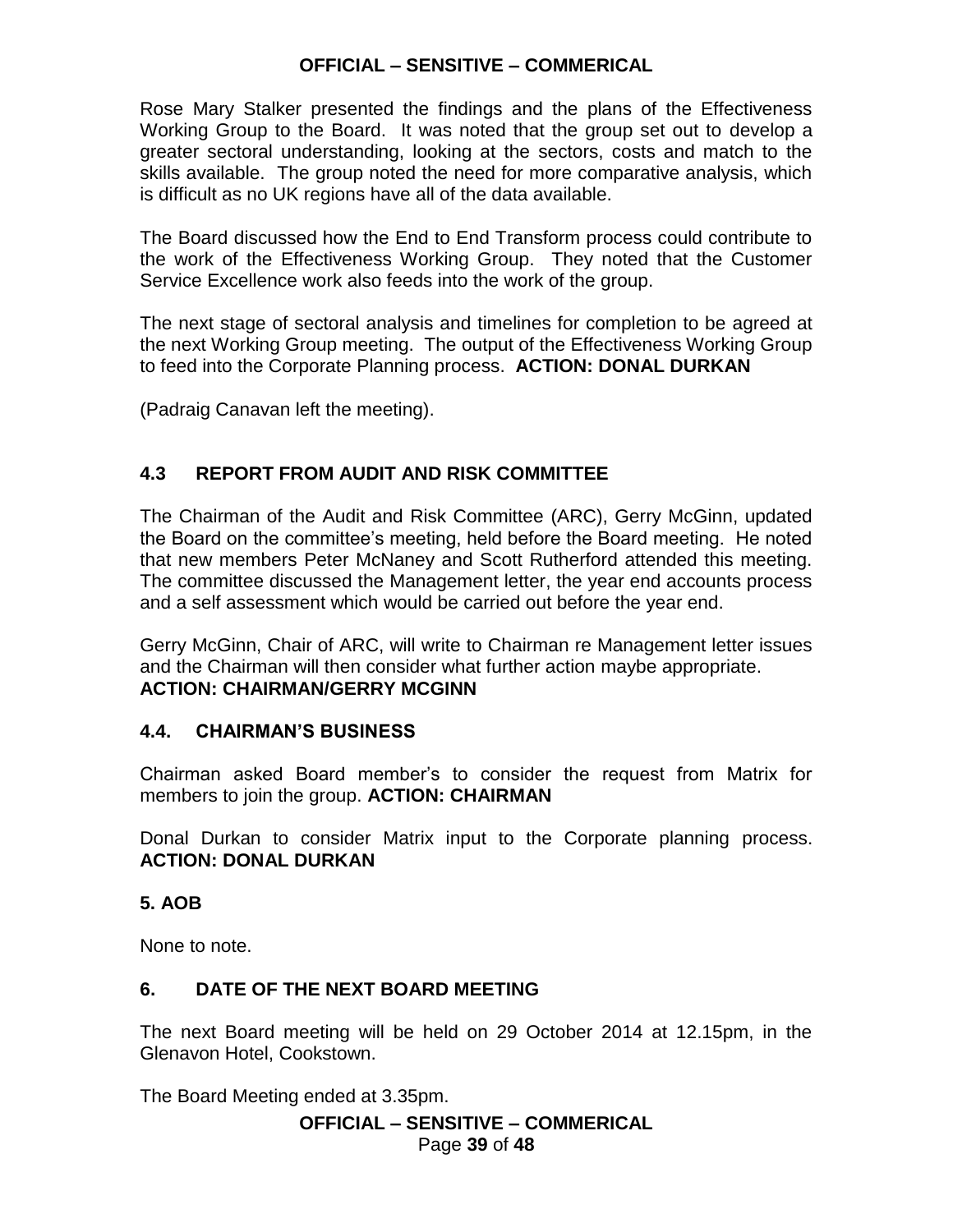### <span id="page-39-0"></span>**ONE HUNDRED AND NINETEENTH MEETING OF THE INVEST NORTHERN IRELAND BOARD ON 29 OCTOBER 2014, GLENAVON HOTEL, COOKSTOWN**

**Present: Invest NI Board** Mark Ennis (Chairman) Gerry McGinn Brian Baird Ken Nelson Padraig Canavan **Scott Rutherford Scott Rutherford** Deborah Lange **Deborah Lange** Judith Totten Peter McNaney National Communication of the Mark Nodder Dr Gerard O'Hare

**Apologies:** Rose Mary Stalker, Mark Sweeney and Mel Chittock offered apologies for this meeting.

**In Attendance:** Alastair Hamilton, Amanda Braden, Peter Harbinson, Donal Durkan, Brian Dolaghan, Jeremy Fitch, Barry McBride, Bill Scott and Damian **McAuley** 

#### **Minute Taker:** Michelle McBride

#### **1. DEL PRESENTATION**

The meeting commenced at 14.15pm.

The Chairman welcomed Catherine Bell and Michael Gould from the Department for Employment and Learning (DEL), John Healy from CITI (representing the ICT Employer Board) and Niall Casey, director of Invest NI Skills & Strategy Solutions. A copy of the "Securing our Success: The NI Strategy on Apprenticeships". was circulated to Board members.

Jeremy Fitch gave a brief introduction to this item and Catherine Bell presented on "Tackling the Skills Challenge Together". She outlined the challenges faced relating to Skills in NI, the overarching strategy and the future policy priorities. She asked the Board to be aware of the proposed Budget cuts and how this would impact the Skills strategy.

Niall Casey presented on the advances in Skills support, in relation to the Invest NI Corporate Plan. Michael Gould presented on ICT, an example of joint delivery and gave information on Minister Farry's ICT working group.

John Healy presented on Collaborative networks and the importance of engagement with the sector in relation to Skills. He provided an update on the Align IT programme.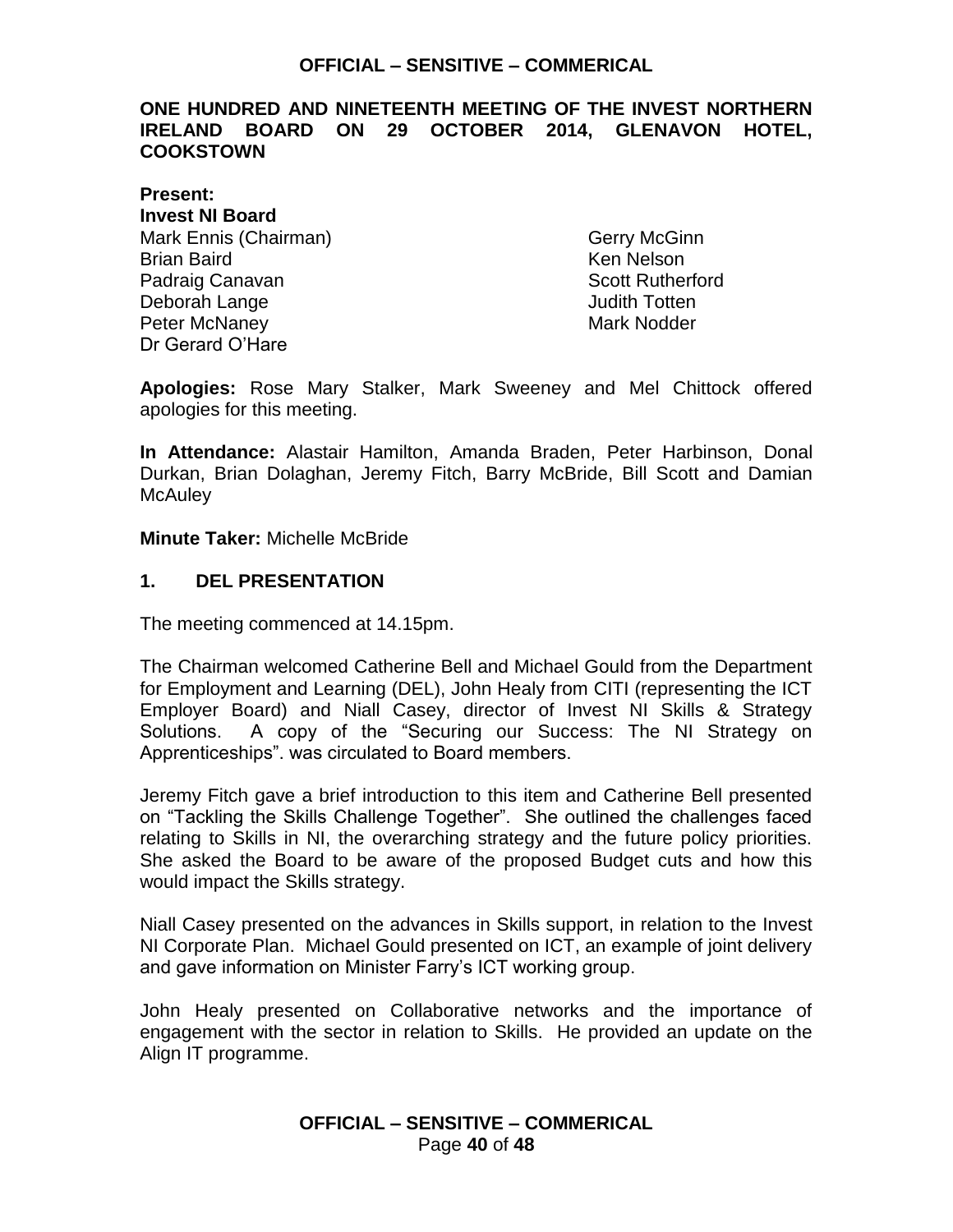Board members were given the opportunity to ask any questions. Members noted the importance of engaging with school Principals (at both primary and secondary level) and Careers advisors. The Board discussed the literature regarding the labour market and noted that improving this literature and ensuring that it is widely available would be part of the Skills strategy.

The Chairman thanked Catherine, Michael, John and Niall for presenting to the Board. They then left the meeting.

## **2. APOLOGIES & DECLARATIONS OF INTEREST**

Apologies as noted above. The Chairman asked members to declare any conflicts of interests relating to today's agenda, there were none to note.

### **3. MONTHLY REPORTING TO BOARD**

### **3.1. MINUTES**

The minutes of the September Board meeting were agreed as a true record of the meeting.

### **3.2. MATTERS ARISING**

The Actions table was reviewed and addressed.

Damian McAuley confirmed that all Board members have now received in-house induction training.

The half day Corporate Planning process session has been agreed for the afternoon of the 11 December in Malone Golf Club, all information will issue in advance from Donal Durkan.

It was noted that Invest NI submitted a formal response to the consultation on the review of the NI Tourist Board on 30 September 2014.

The NITB and INI Chairmen, Chief Executives and Board members meeting to be agreed by December. **ACTION: DONAL DURKAN**

Board member(s) to be appointed to replace Roy Adair on that group. **ACTION: CHAIRMAN**

Donal Durkan updated the Board regarding the meeting of the Effectiveness Working Group held on 21 October. He confirmed that this work will be linked to the Corporate Plan Working Group going forward.

The Chair of the Audit and Risk Committee (ARC), Gerry McGinn updated on the progress regarding the management letter issues. The Chief Executive agreed to follow up with David Sterling regarding this. **ACTION: CHIEF EXCUTIVE**

**OFFICIAL – SENSITIVE – COMMERICAL**

Page **41** of **48**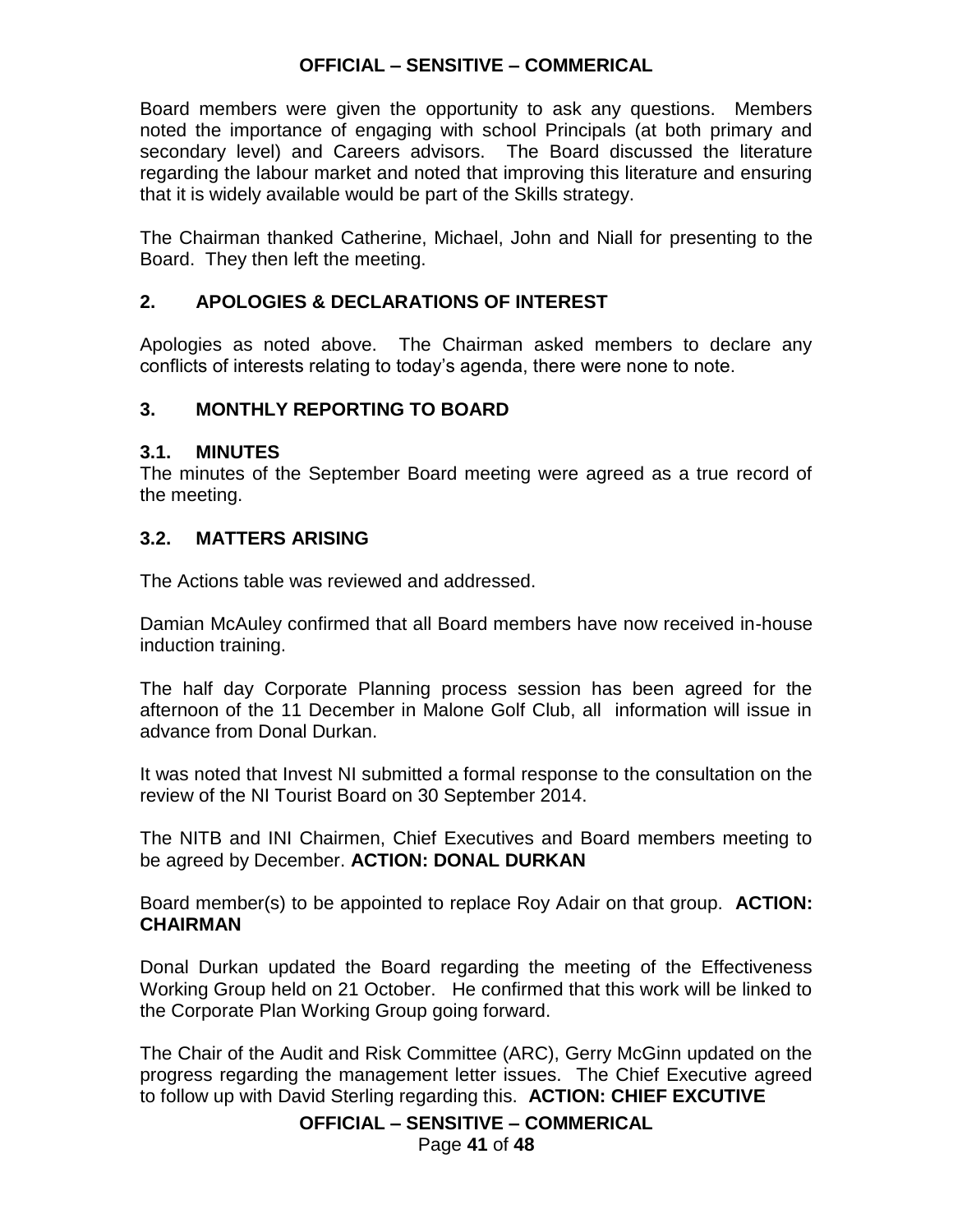The Chairman confirmed that Brian Baird has agreed to become a member of Matrix and noted that Scott Rutherford is also on this committee.

Donal Durkan stated that he will meet with Bryan Keating regarding Matrix input to the Corporate Plan.

### **3.3. CEO REPORT**

The Chief Executive asked members to note his report to the Board.

He presented the Mid Year Performance Review, in advance of his presentation to the ETI Committee in November.

A copy of the new Invest NI PMI (Purchasing Managers' Index) was circulated to Board members. It was noted that the Invest NI Economist David Roberts will publish this quarterly. The next PMI Index to be circulated to the Board when available.

### **ACTION: DONAL DURKAN**

The Chief Executive presented the Key Performance Indicators, which were noted by the board.

The Board asked if a single view and the potential relationships could be presented for Jobs Promoted, Jobs Created and net employment change in Account Managed Business together with the summary findings of the Purchasing Managers Index (PMI). **ACTION: DONAL DURKAN**

The Chief Executive updated the Board regarding the Invest NI focus on National Customer Service week. He noted that the organisation would be informed of the outcome of the Investors in People (IIP) assessment in November and confirmed that the "Great Place to work" assessment would be considered in the period ahead.

Deborah Lange provided an update on Corporation Tax. She noted that DETI, DFP, OFMDFM and the Invest NI team are working on this issue. The Chairman noted that the EAG raised the importance of ensuring there are experts available in this area. The final proposals should be made available in the near future, March 2015 is the tentative date for approval and April 2017 for roll-out.

Donal Durkan and the Corporation Tax Board Sub Group (Deborah Lang, Brian Baird and Mark Sweeney) will work on this issue.

Ken Nelson asked for an update regarding JTI Gallaher's. The Chief Executive and Brian Dolaghan noted that Minister Foster has met with the company and Invest NI will continue to work close with the company.

### **OFFICIAL – SENSITIVE – COMMERICAL** Page **42** of **48**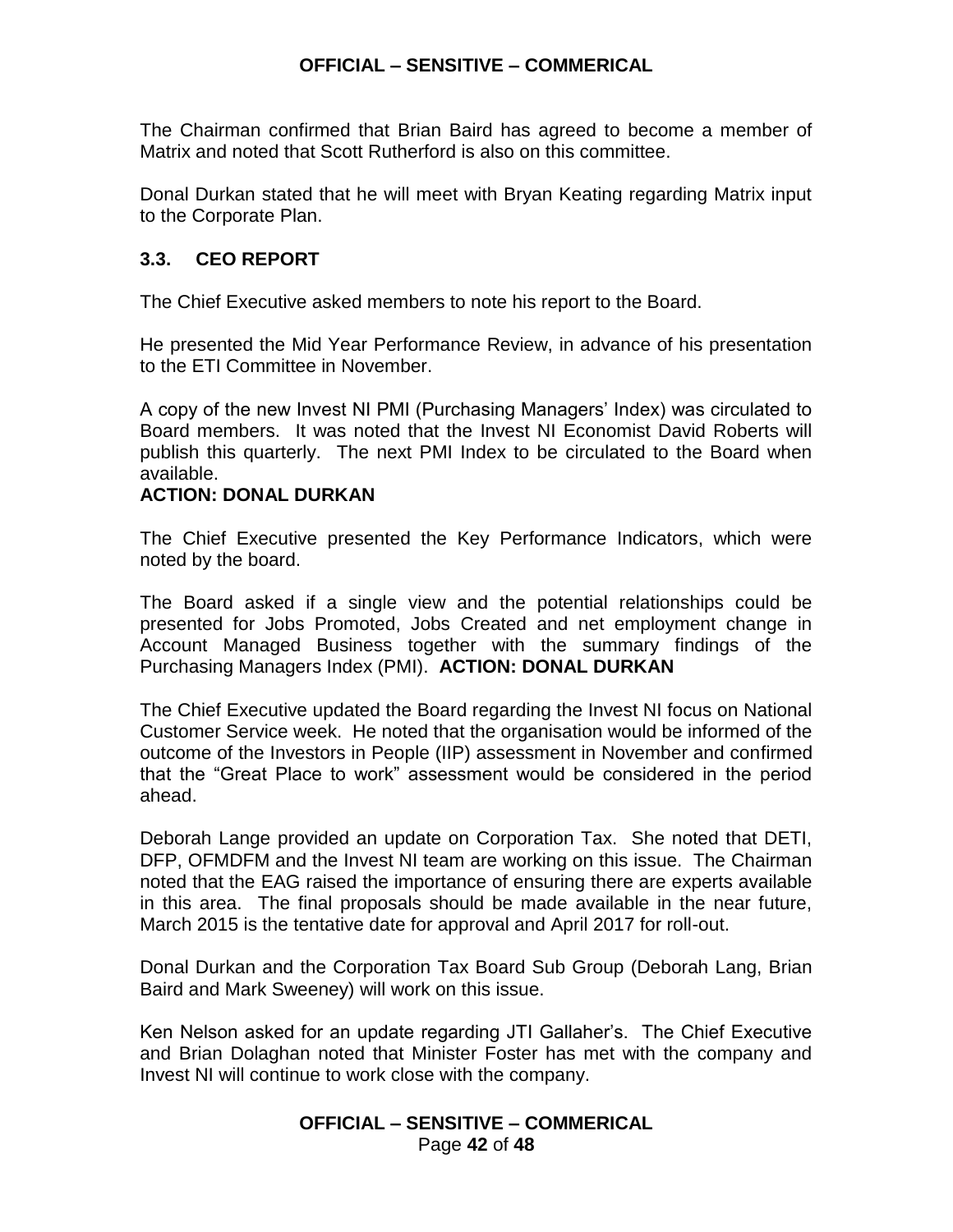The Board noted that the Strategy Away Day will be held in Ballymena and agreed to consider engagement in Ballymena with all the relevant stakeholders. **ACTION: CHAIRMAN AND CHIEF EXECUTIVE**

The Chief Executive provided a Budget Update. He outlined the current position and he gave details of the 2015/2016 position.

## **ITEM 4.1 TARGETS REVIEW BROUGHT FORWARD**

The Chief Executive referred the Board to Paper 8 and presented the Targets review. He noted that the focus would be on rebuilding the Work in Progress pipeline. The Chairman agreed with this as the way forward. The Chief Executive went through each chart and there was some specific discussion regarding Exports.

### **BOARD RESOLUTION: Agree the proposed changes to the target levels and the need to manage the budget implications: AGREED**

The Board noted the importance of managing expectations with the ETI Committee in light of the budget implications.

Executive team to consider producing more detail on the importance of DEL's input on skills to the work of Invest NI in FDI and sector development. **ACTION: JEREMY FITCH**

## **3.4. FINANCE REPORT TO BOARD**

The Board noted the Finance Report.

## **3.5 MARKETING AND COMMUNICATIONS REPORT TO THE BOARD**

Peter Harbinson provided an update on the report.

## **3.6 CASEWORK REPORT TO THE BOARD**

Members were asked to note this Report.

## **3.7 AUDIT & RISK COMMITTEE MINUTES**

Members were asked to note these minutes.

### **ITEMS FOR DISCUSSION**

## **4.2 CORPORATE PLANNING PROCESS UPDATE**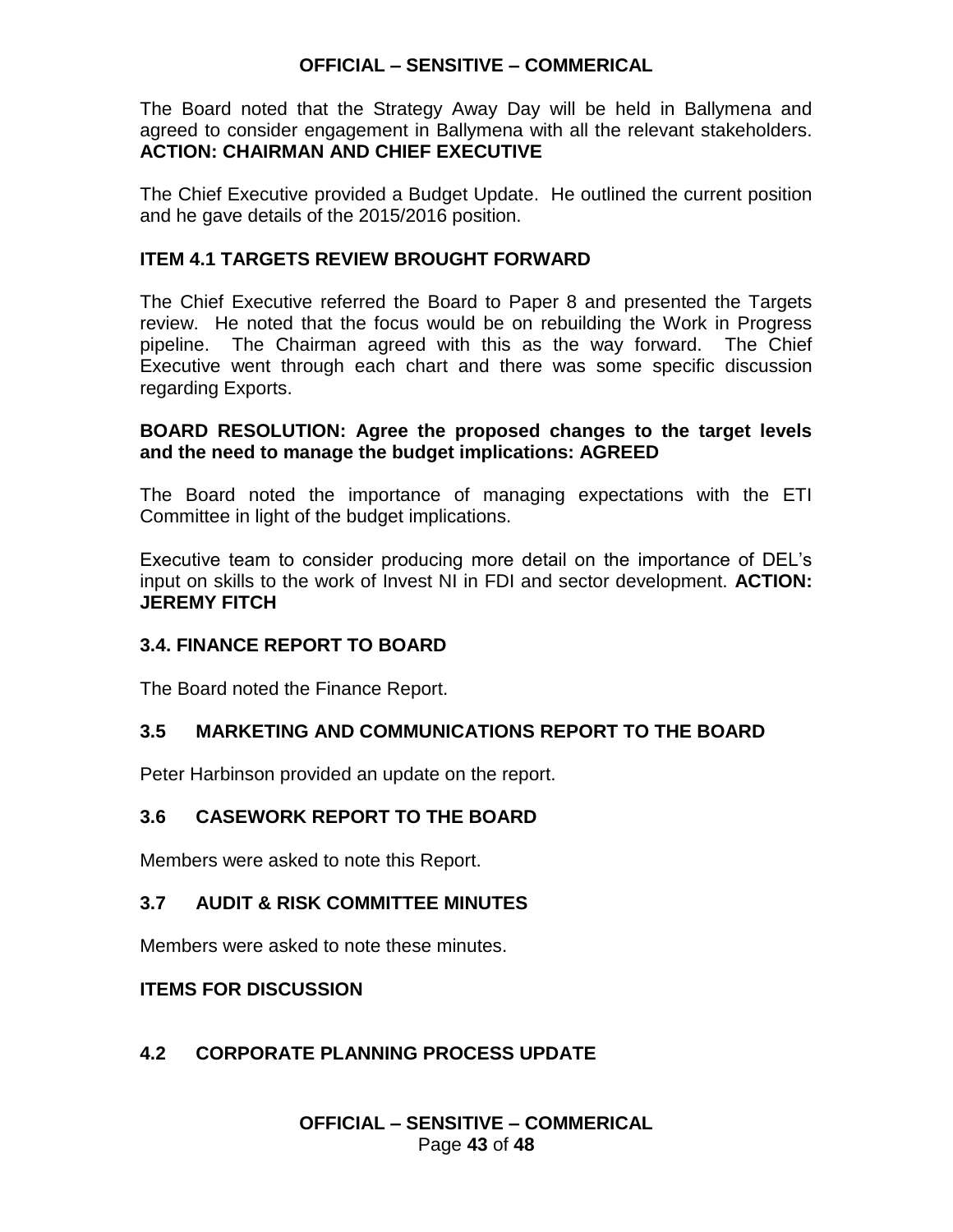Donal Durkan confirmed that that Effectiveness Board working group and the Corporation Tax Board working group will input to the Corporate Planning process. He will consider how the Board Alumni can input to the process. The lessons learnt from consultation with peers would be taken into account. The Board also drew attention to the need to focus on sectors with the greatest opportunities, need for more joined-upness across government and the importance of a more specific focus on exports.

## **4.3 CHAIRMAN'S BUSINESS**

The Chairman provided an update on the EAG meeting held on 13 October 2014. He noted that the group had discussed Corporation tax and identified future topics for the group going forward. The Chairman hosted a dinner for Boeing and Alenia on 28 October in the Titanic Building.

The Chairman and the Board noted that this was Barry McBride's last Board meeting. They thanked him for his work as head of International Business and wished him well in his new role.

## **5. AOB**

None to note.

## **6. DATE OF THE NEXT BOARD MEETING**

The next Board meeting will be held on 26 November 2014, in the Invest NI Newry office.

The Board Meeting ended at 5.00pm.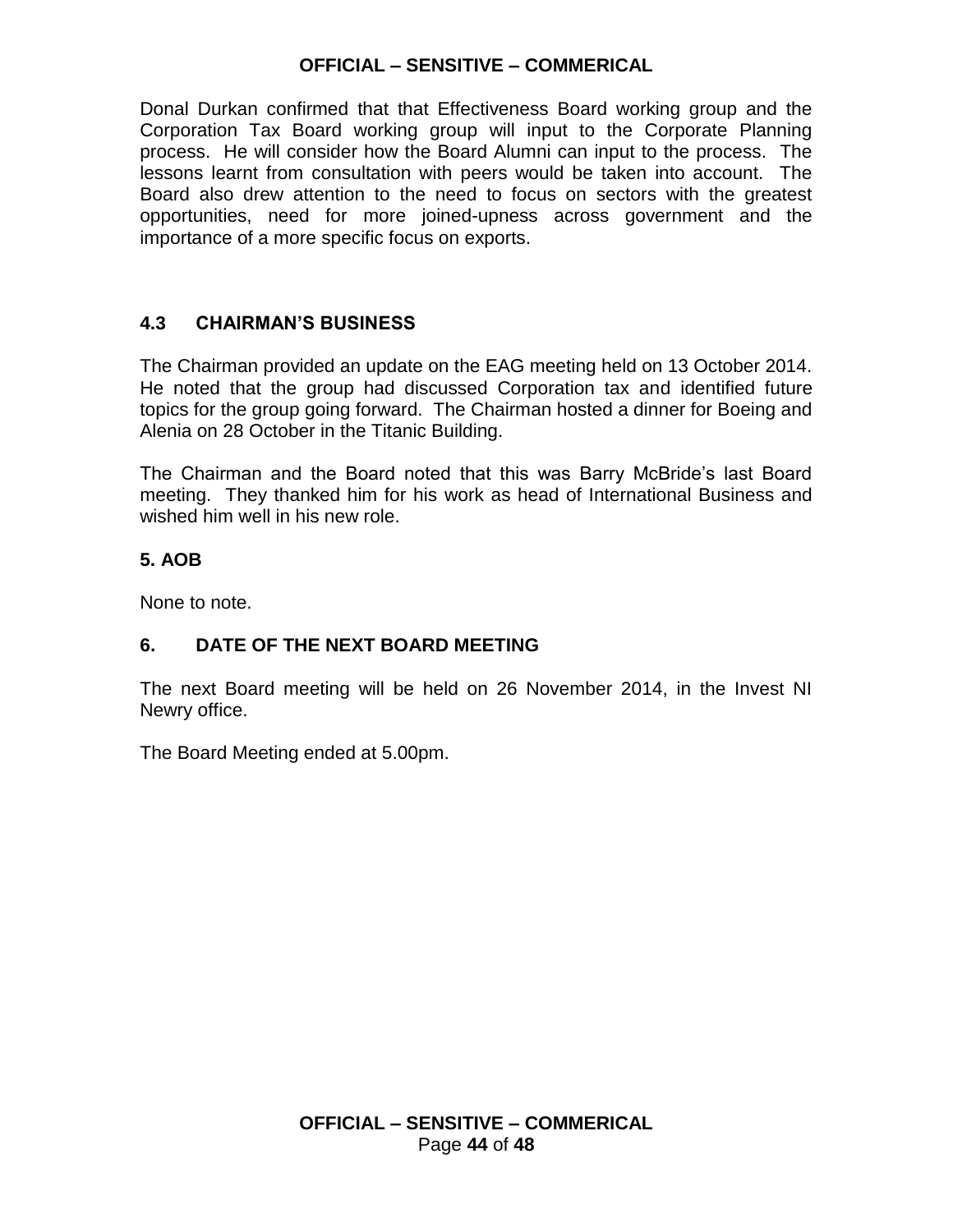#### <span id="page-44-0"></span>**ONE HUNDRED AND TWENTIETH MEETING OF THE INVEST NORTHERN IRELAND BOARD ON 26 NOVEMBER 2014, INVEST NI NEWRY OFFICES**

**Present: Invest NI Board** Mark Ennis (Chairman) Gerry McGinn Brian Baird **Ken Nelson** Padraig Canavan **Scott Rutherford Scott Rutherford** Deborah Lange **Deborah Lange** Judith Totten Peter McNaney **Mark Notice 19** Mark Nodder Dr Gerard O'Hare Mark Sweeney

**Apologies:** Rose Mary Stalker

**In Attendance:** Alastair Hamilton, Amanda Braden, Mel Chittock, Donal Durkan, Brian Dolaghan, Jeremy Fitch, Peter Harbinson, Bill Montgomery, Bill Scott and Damian McAuley

**Minute Taker:** Michelle McBride

## **1. APOLOGIES & DECLARATIONS OF INTEREST**

Apologies as noted above. The Chairman asked members to declare any conflicts of interests relating to today's agenda. Scott Rutherford noted that he had potential conflicts relating to Almac, Queen's University and Path Excel referred to in the Chief Executive's report and Seagate and Catagen, referenced in the Casework report. These conflicts were noted but deemed unlikely to be significant, based on the agenda.

The Chairman welcomed Bill Montgomery, currently acting as the Executive Director of International Business.

Members noted that the papers for the Corporate planning session will be issued in Thursday 4 December.

### **2. MONTHLY REPORTING TO BOARD**

#### **2.1. MINUTES**

The minutes of the October Board meeting were agreed as a true record of the meeting.

### **2.2. MATTERS ARISING**

The Actions table was reviewed and addressed.

### **OFFICIAL – SENSITIVE – COMMERICAL** Page **45** of **48**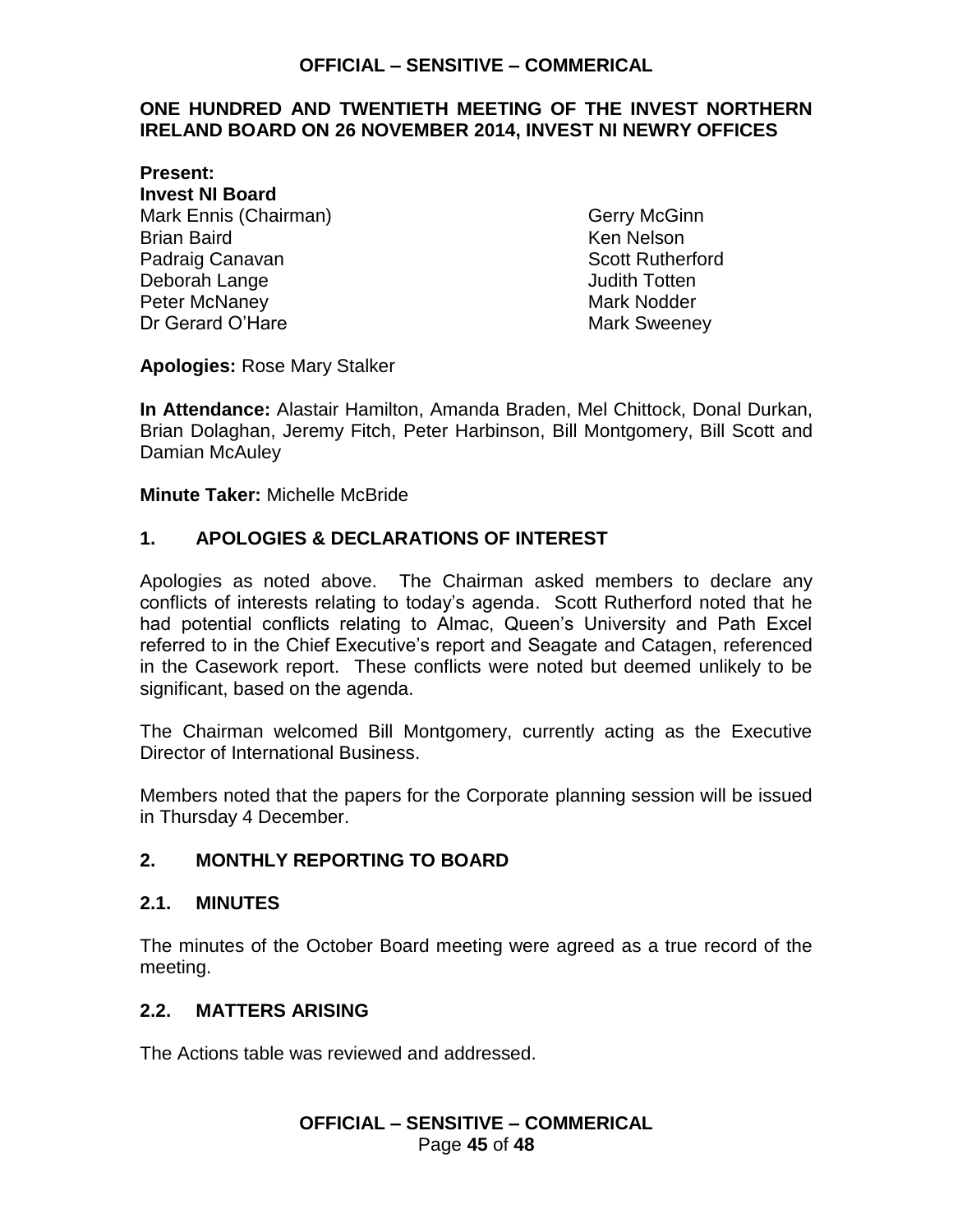The NI Tourist Board and Invest NI Chairmen, Chief Executives and Board members have agreed to meet on 17 December 2014.

Donal Durkan confirmed that the PMI Index was circulated to the Board on 7 November and it will be published in due course.

The Chief Executive updated members regarding the possible engagement with JTI stakeholders. He noted that the company management team are currently engaging with the unions. He agreed to inform members if and when it would be appropriate for the Board to meet with representatives from the company. **ACTION: CHIEF EXECUTIVE**

## **2.3. CEO REPORT**

The Chief Executive asked members to note his report to the Board.

He updated on his presentation of the mid year results to the ETI Committee.

It was noted that the Minister will need to submit a formal response regarding budget issues by 29 December.

The Chief Executive provided an update regarding Corporation tax and Deborah Lange provided some further information.

## **2.4. FINANCE REPORT TO BOARD**

The Board noted the Finance Report. Mel Chittock provided an update and presented on the budget programme and budget analysis. The Board discussed the projections and the way forward.

## **3.1 MINISTER FOSTER MEETING THE BOARD (Brought forward)**

The Chairman welcomed Minister Foster to the Board meeting. The Minister thanked the Board for inviting her to join their meeting and noted that this had been a very positive period for Invest NI. She congratulated the Board and the organisation on the mid year results. The Minister updated members on Corporation tax and budget issues. She noted the importance of Invest NI continuing to sell Northern Ireland.

Board members introduced themselves to the Minister and put forward a number of queries. They discussed the budgetary issues relating to the Invest NI advertising campaign, Corporation Tax, the sub-regional agenda, focus on medium sized companies and the importance of working with DEL regarding Skills. The Minister and the Board discussed the possibility of Invest NI hosting events for young people regarding skills and employment.

### **OFFICIAL – SENSITIVE – COMMERICAL** Page **46** of **48**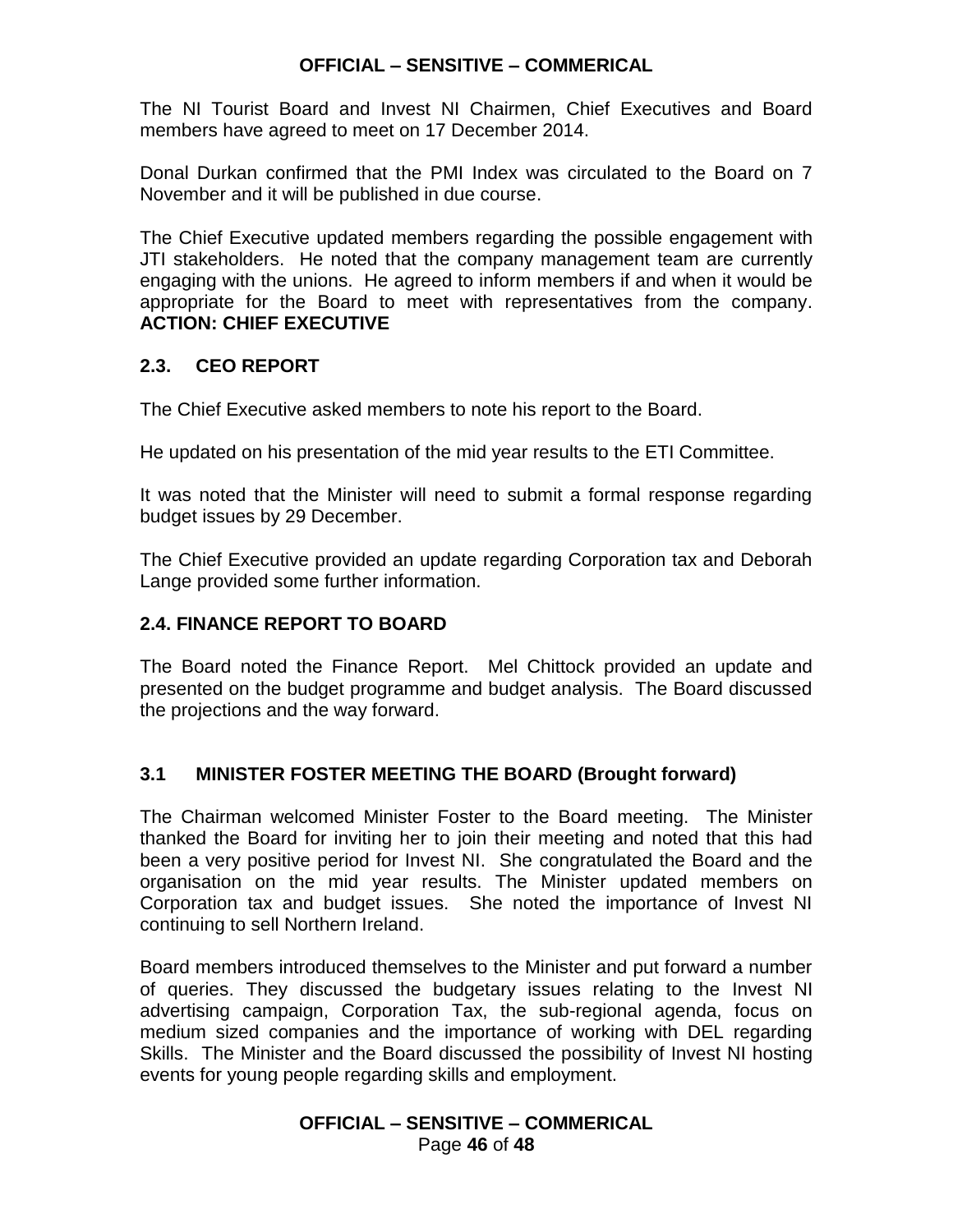The Minister noted that Invest NI had great success in the area of Trade and Exports and she has supported this work. The Chief Executive stated that the organisation is keen to maintain the focus on exports and agreed there is a need to work smarter in light of budget issues. The Minister updated on the proposal for a Department for the Economy. Minister Foster noted that she is currently considering the Hunter Review relating to the Northern Ireland Tourist Board and she will make an announcement regarding this before Christmas.

The Minister congratulated NI Connections on its work and provided information regarding her involvement in recent events. She stated that it would be very useful for the Board members to participate in the NI Connections events. **ACTION: Andrew Cowan**

The Chairman thanked Minister Foster for taking the time to meet with the Board and the Executive Leadership team.

(The Minister left the meeting at 3.30pm)

## **2.5 MARKETING AND COMMUNICATIONS REPORT TO THE BOARD**

Peter Harbinson provided an update on the report. He confirmed that the second quarter Customer Survey results were generally up on the first quarter. He updated on the workshops and confirmed the date for the Christmas reception as 18 December 2014.

## **2.6 CASEWORK REPORT TO THE BOARD**

Board members noted the report.

## **ITEMS FOR DISCUSSION**

### **3.2 Digital Engagement**

Peter Harbinson introduced this item and Noyona Chundur joined the Board meeting to present the Digital Engagement Framework.

This detailed presentation was well received by the Board and the approach proposed was strongly endorsed as the way ahead for future digital engagement by Invest NI.

## **3.3 Property Report**

Jeremy Fitch introduced this item and Sharon Keenan joined the Board meeting to present the Property Report.